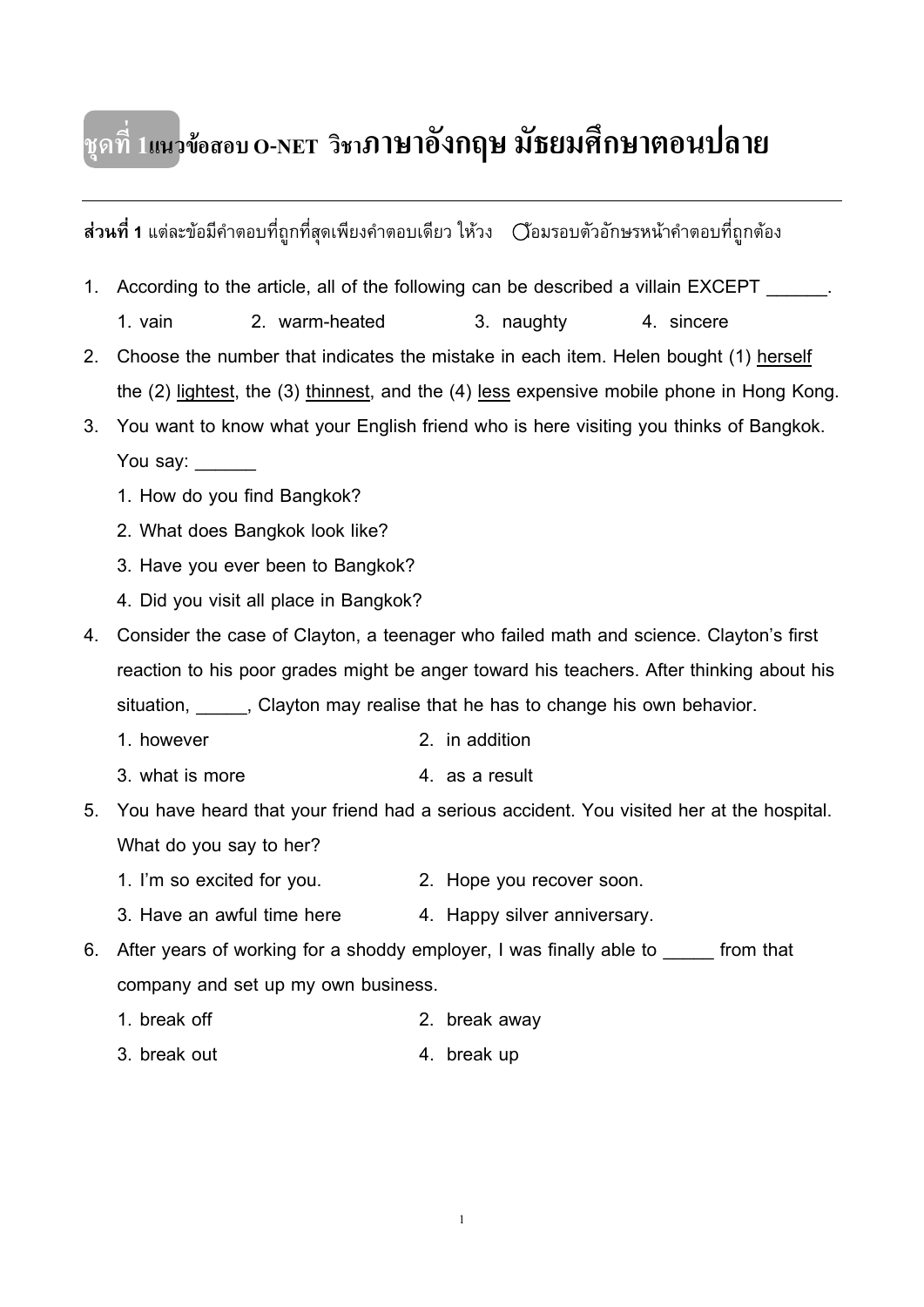- 7. Your classmate invites you to his birthday party but you have another appointment. How would you refuse him?
	- 1. Sorry, but I will go along.
	- 2. Excuse me, I may be an exception.
	- 3. I'd love to, but I have to see the dentist.
	- 4. Thank you. It would be a great opportunity.
- 8. For the next hour it will be possible to buy just one \_\_\_\_\_ of bananas and get one more free.
	- 1. pinch 2. bunch 3. clove 4. tin
- 9. Identify the underlined part that makes sentence incorrect. No one (1) <u>has said</u> (2) <u>nothing</u> so far, however, I believe that the truth (3) <u>will soon</u> reveal (4) <u>itself</u> .
- 10. I know you've already read the book, so don't \_\_\_\_\_ the ending.
	- 1. give away 2. give off 3. give out 4. give up
- 11. Choose the best answer.
	- **A:** I'll have some salad, roast beef, and mashed potatoes.
	- **B:**\_\_\_\_\_? Rare, medium, or well-done?
	- **A:**Well-done. And easy on the salt, please.
	- 1. How much do you like
	- 2. How would you like your steak
	- 3. How much you like to order
	- 4. How do you cook the beef
- 12. **Kate:** I'm too tired to cook. \_\_\_\_\_?
	- **Maria:** That would be great. Where would you like to go?
	- 1. Shall we have a rest
	- 2. Let's eat out tonight, okay
	- 3. How about you
	- 4. Whose turn is it tonight
- 13. A (1) healthy person is (2) more able (3) to fight off disease germs than (4)  $\underline{\text{who}}$  is weak and run-down.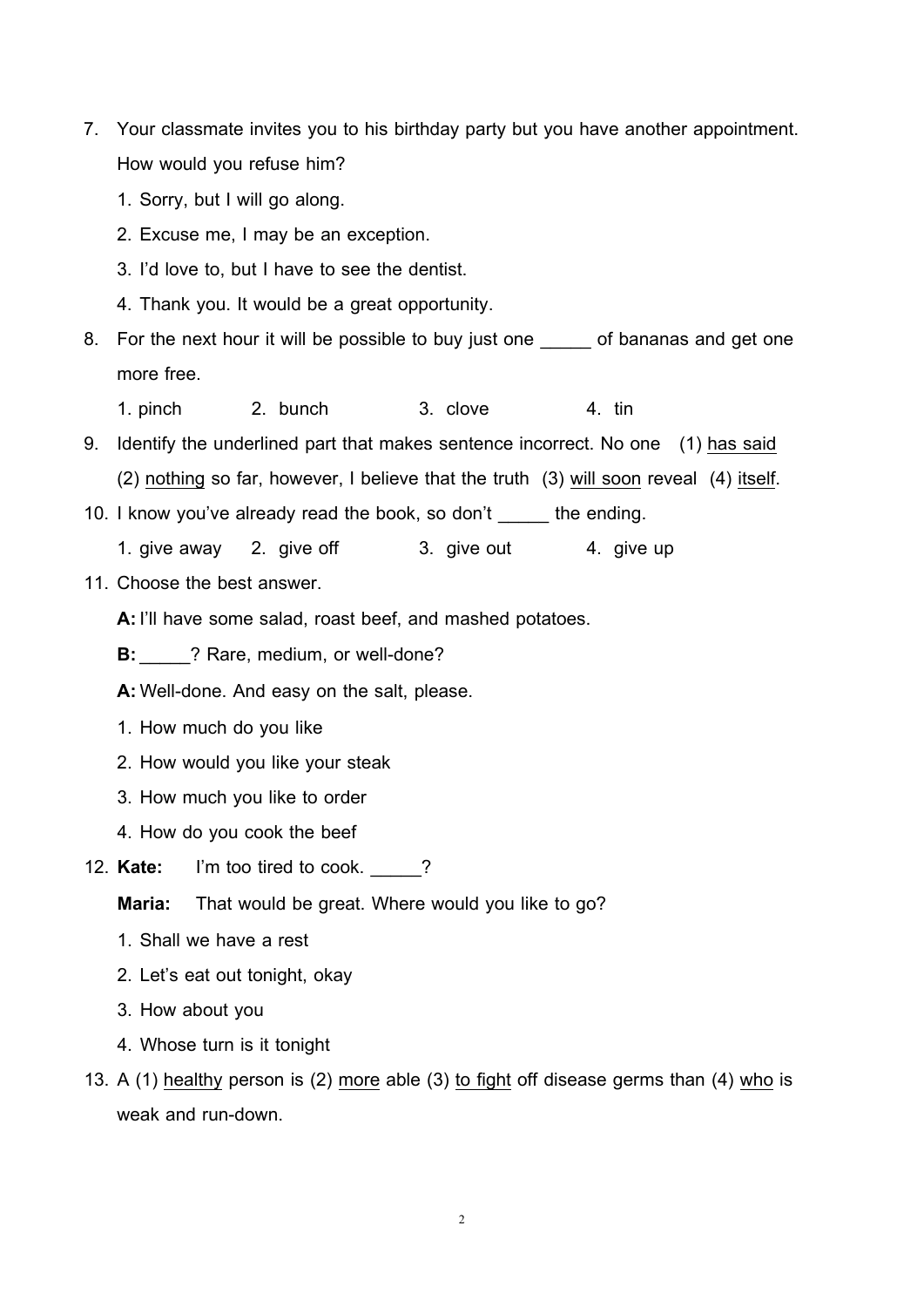14. **Kate:** Let's go to the Chinese restaurant again. I like the food there.

**Maria:** But we just went there last week.

**Kate:** The Thai restaurant?

1. You may like to have Thai food, then.

- 2. You can choose where you like to go.
- 3. I'd rather go to the Thai restaurant instead.
- 4. I've heard about a good Thai restaurant.
- 15. Identify the underlined part that makes sentence incorrect. The secretary (1) asked the
- (2) twelve-years-old child (3) to wait for her mother in (4) the lobby.
- 16. **Jean:** I'd like to get a refund for this shirt?

**Salesperson:** I'm afraid you can't, sir, because it was on sale.

**Jean:** Then can I talk to the manager?

**Salesperson:** I'm sorry he's not in right now. Er... \_\_\_\_\_, sir?

**Jean:** There's an ink spot on the collar.

- 1. What's the problem 2. What's wrong with you
- 3. Do you have any reason 4. May I return your shirt

17. I just bought a new CD player the other day but it's \_\_\_\_\_ so I'm going to take it back tomorrow.

- 1. lawless 2. defective
- 3. Ideal 4. impeccable
- 18. The workers do not like their supervisor's Fig. He is bossy and nosey.
	- 1. gestures 2. features 3. characteristics 4. charisma

#### 19. **"DOGS IN PARK"**

DOGS MUST BE LEASHED

#### OWNERS MUST CLEAN UP AFTER DOGS

#### VIOLATORS SUBJECT TO

\$ 1000 FIND AND 6 MONTHS IN JAIL

SL COUNTY ORDINANCE – TITLE 13

#### SECTION 13.04 100 & 300

www.manythings.org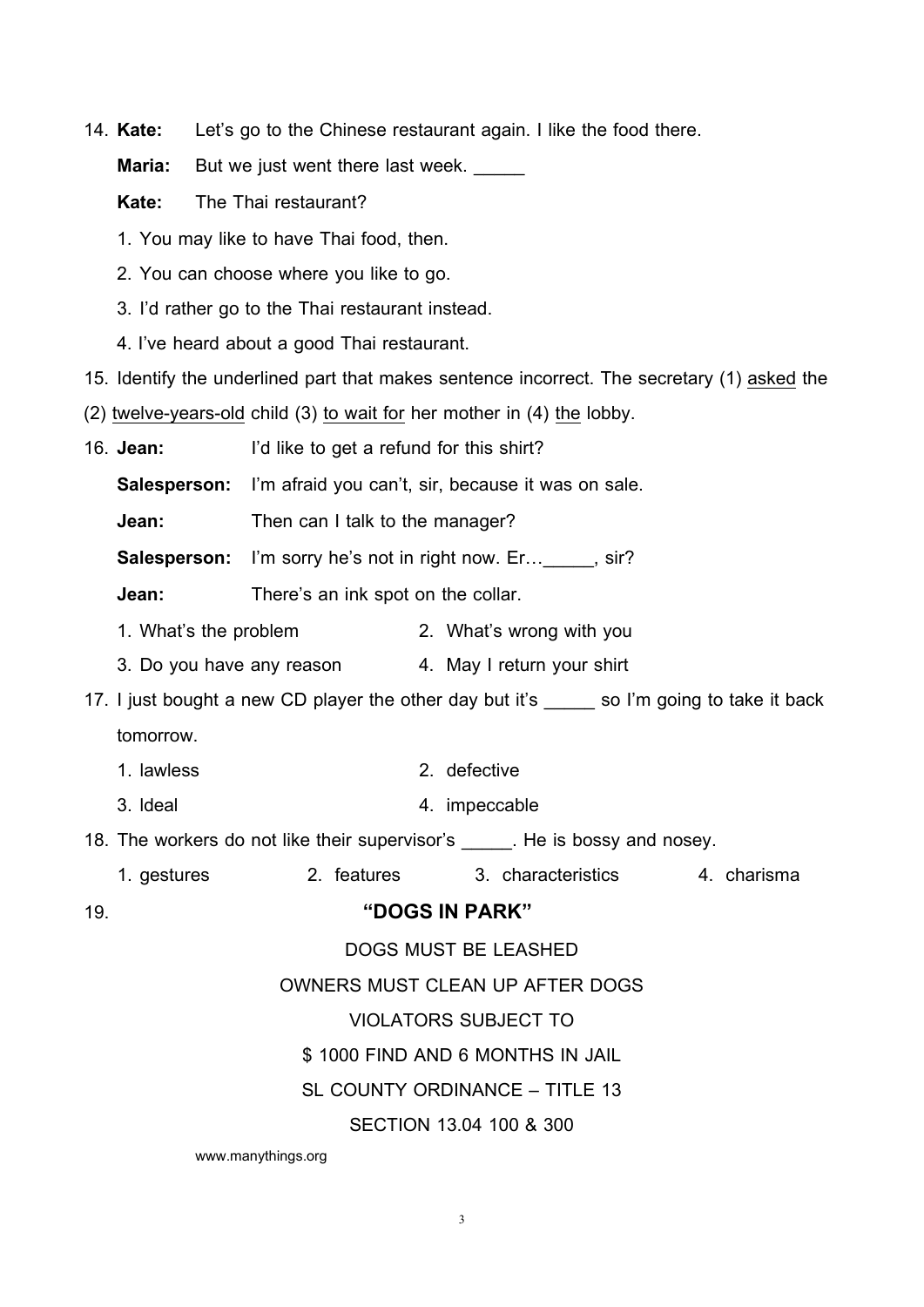What is TRUE according to this sign?

- 1. Dogs are not allowed to enter the park.
- 2. Dog owners must clean the park to take their dogs inside.
- 3. Dog owners must pay \$ 1,000 to take their dogs inside.
- 4. Dog owners may not let their dogs run freely in the park.

#### 20. **Situation: Sandy wants to open the window, but Peter is sitting in her way.**

**Sandy:** Peter, A I want to open it.

Peter: B but let me do that for you.

- A. 1. can I open the window?
	- 2. you haven't opened the window.
	- 3. you should not sit near the window like that.
	- 4. would you mind moving away from the window.
- B. 1. Yes, I know, 2. Never mind,
	- 3. No, not at all, 4. Of course, I'd love to,
- 21. The 1) more hardly his father tried 2) to force him 3) to study, 4) the lazier Jimmy became.
- 22. **John:** I am awful hungry.
	- **Bob:** Should we stop working now?
	- **Mark:** Definitely. I could eat a horse!
	- **Bob:** Where should we have lunch?
	- **John:** You have any ideas, Mark?
	- **Mark:** \_\_\_\_\_?
	- **John:** No, the prices are outrageous there.
	- 1. Yes, I do. Do you
	- 2. Is the food there all right
	- 3. I have no ideas, sorry! Do you
	- 4. What about the French restaurant at the corner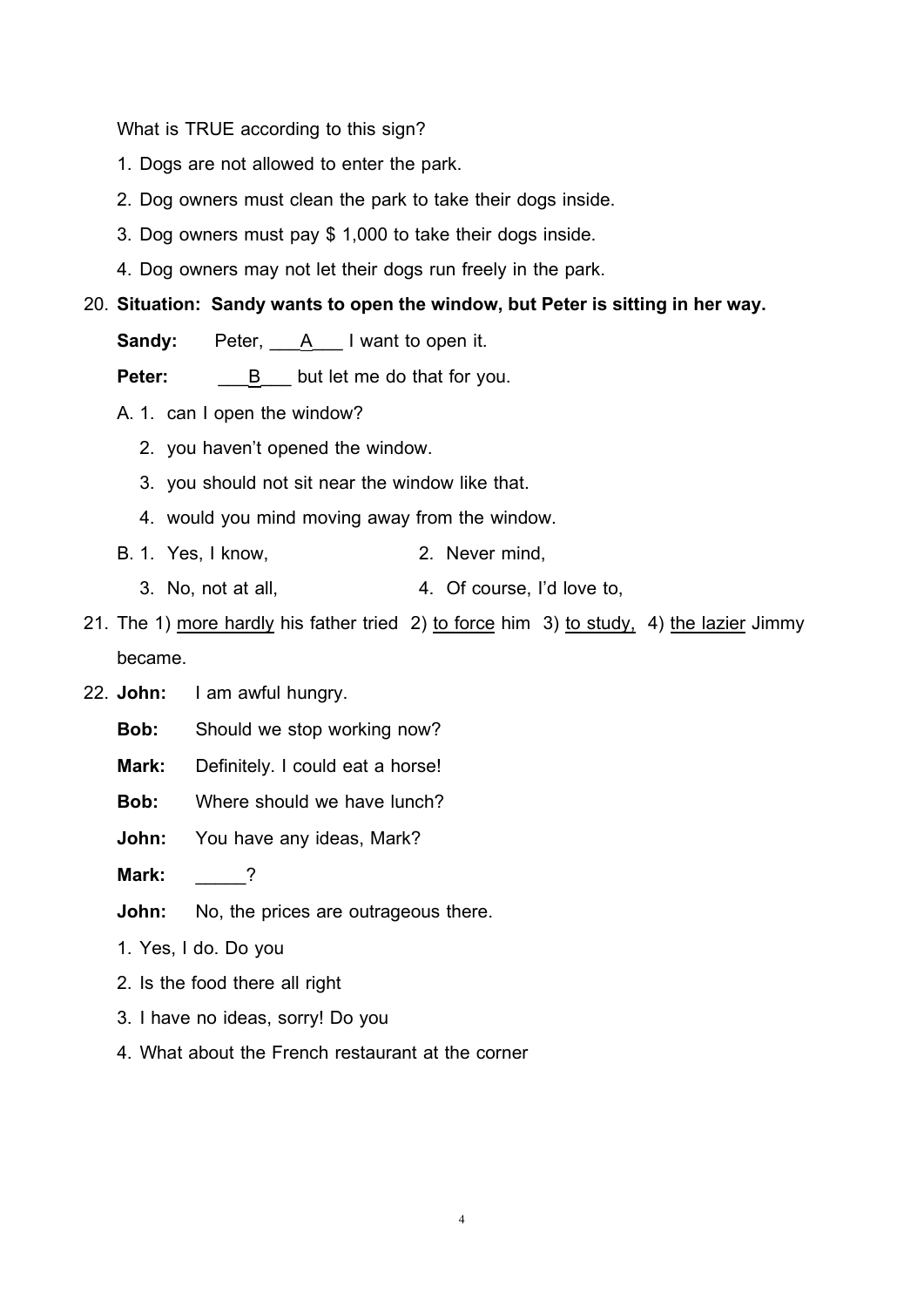- 23. The incident happened \_\_\_\_\_\_. Nobody was prepared for it.
	- 1. carelessly 2. substantially
	- 3. sparingly 4. unexpectedly

## 24. **Identify the underlined part that makes the sentence incorrect.**

The secretary (1) <u>asked</u> the (2) <u>twelve-years-old</u> child (3) <u>to wait for</u> her mother in  $(4)$  the lobby.

- 25. **You and your friend have been waiting half an hour for another friend who has not**  yet shown up at the cinema. The movie has already started. You say:
	- 1. He can't forget us.
	- 2. He will never forget the date.
	- 3. He should not forget he time.
	- 4. He must have forgotten our appointment.

# 26. The line is busy; \_\_\_\_\_.

- 1. There must be a lot of people around
- 2. Passengers have to postpone their trip
- 3. A lot of cars must be stuck in the traffic
- 4. Someone must be using the telephone now
- 27. Although levels of DDT contamination are gradually falling in countries where the pesticide has been banned, new scientific research suggests that the chemicals are still a serious threat everywhere. Studies show that even small amounts of pesticides can disrupt the working of human hormones, interfering with reproduction and the functioning of the immune system. That's why representatives of more than 100 nations gathered at a U.N. meeting in Nairobi to work toward a global treaty that would phase out DDT and 11 other pesticides, known as the "dirty dozen."

#### **Why does the writerrefer to the new scientific research?**

- 1. To state the impact linked to DDT and other pesticides
- 2. To illustrate the serious threats caused by DDT and other pesticides
- 3. To show the amounts of DDT and other pesticides involved with human hormones
- 4. To explain the effectiveness of DDT and other pesticides in controlling mosquitoes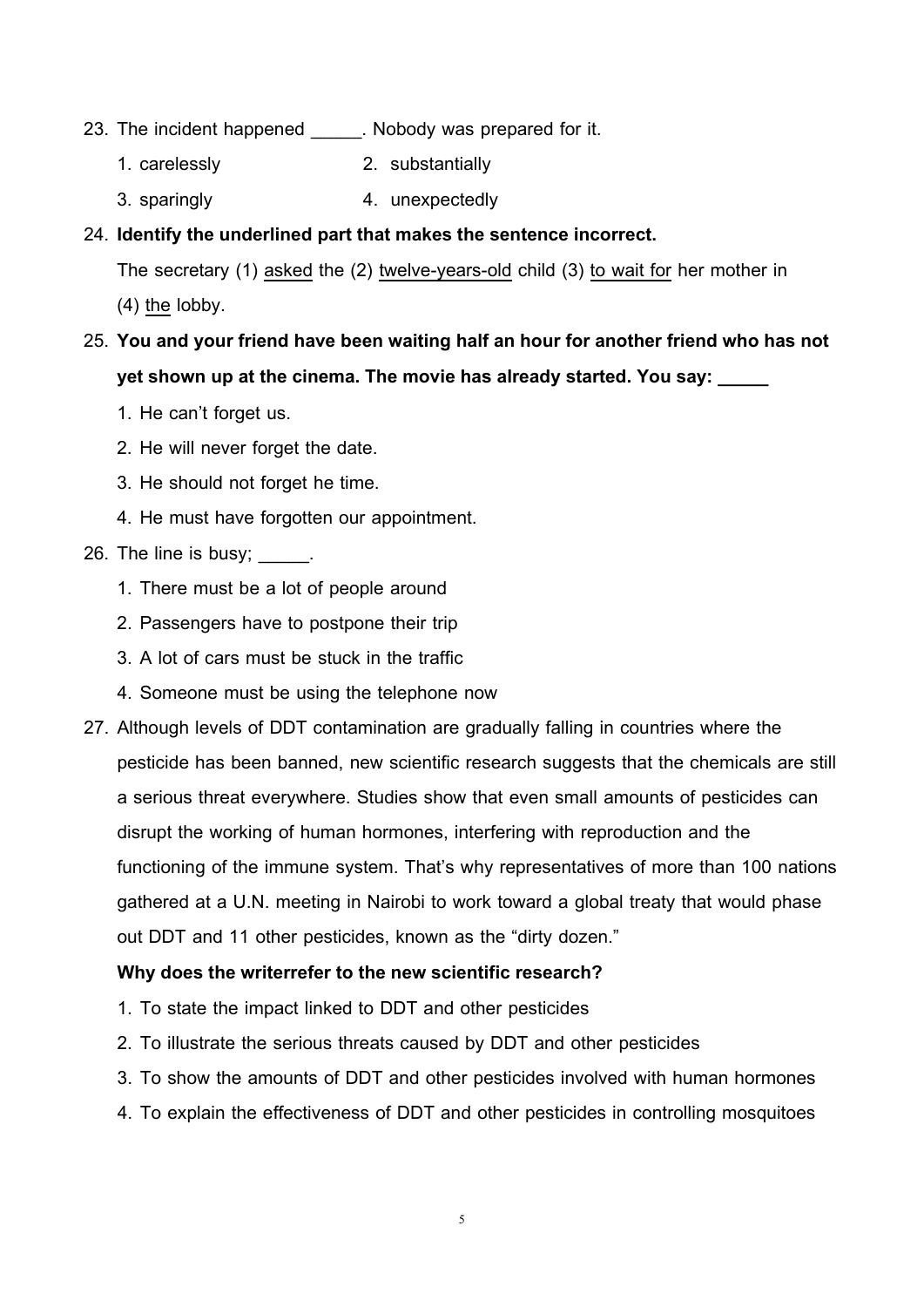28. **Situation:**Kitti, a Thai student in Australia, is looking for an apartment.

**Kitti:** Well, how much is the rent?

**Landlady:**It's \$150 per week, not including utilities. The utilities will be charged according to usage. Each room has got a separate meter.

**Kitti: I** see. \_\_\_\_?

**Landlady:** I'm afraid I already have an appointment, but I'll probably be back at around 5. Will you be able to drop by at that time.

1. Let's have a look at the room, shall we

2. Should I see the room before I move in

3. Do I have to see the room this afternoon

4. Can I have a look at the room this afternoon

29.

| <b>State/Territory</b>   | <b>Separate</b> | <b>Terrace House/</b> | <b>Apartment</b> | <b>Total</b> |
|--------------------------|-----------------|-----------------------|------------------|--------------|
|                          | <b>House</b>    | <b>Town House</b>     |                  |              |
| <b>New South Wales</b>   | 1705.3 (76%)    | 183.4 (8%)            | 343.9 (16%)      | 2232.6       |
| Victoria                 | 1344.8 (81%)    | 98.8 (6%)             | 212.7 (13%)      | 1656.3       |
| Queensland               | 985.0 (82%)     | 54.9 (5%)             | 150.7 (13%)      | 1190.6       |
| <b>South Australia</b>   | 457.0 (78%)     | 93.0 (16%)            | 35.4(6%)         | 584.4        |
| <b>Western Australia</b> | 521.3 (82%)     | 71.1 (11%)            | 45.1 (7%)        | 637.5        |
| <b>Australia</b>         | 5300.7 (80%)    | 527.9 (8%)            | 832.5 (12%)      | 6661.1       |

Among all types of housing in Australia, the most popular one is the \_\_\_\_\_.

1. town house 2. terrace house 3. separate house 4. apartment

30. The pipe in your bathroom has started making a loud noise, so you call the landlady. She says:

1. Well, too bad. The plumber just left.

- 2. It's a pity. You'd better wait until I know what to do.
- 3. Don't worry. Let me think of a way to solve the problem.
- 4. That doesn't sound good. I'll send a plumber up right away.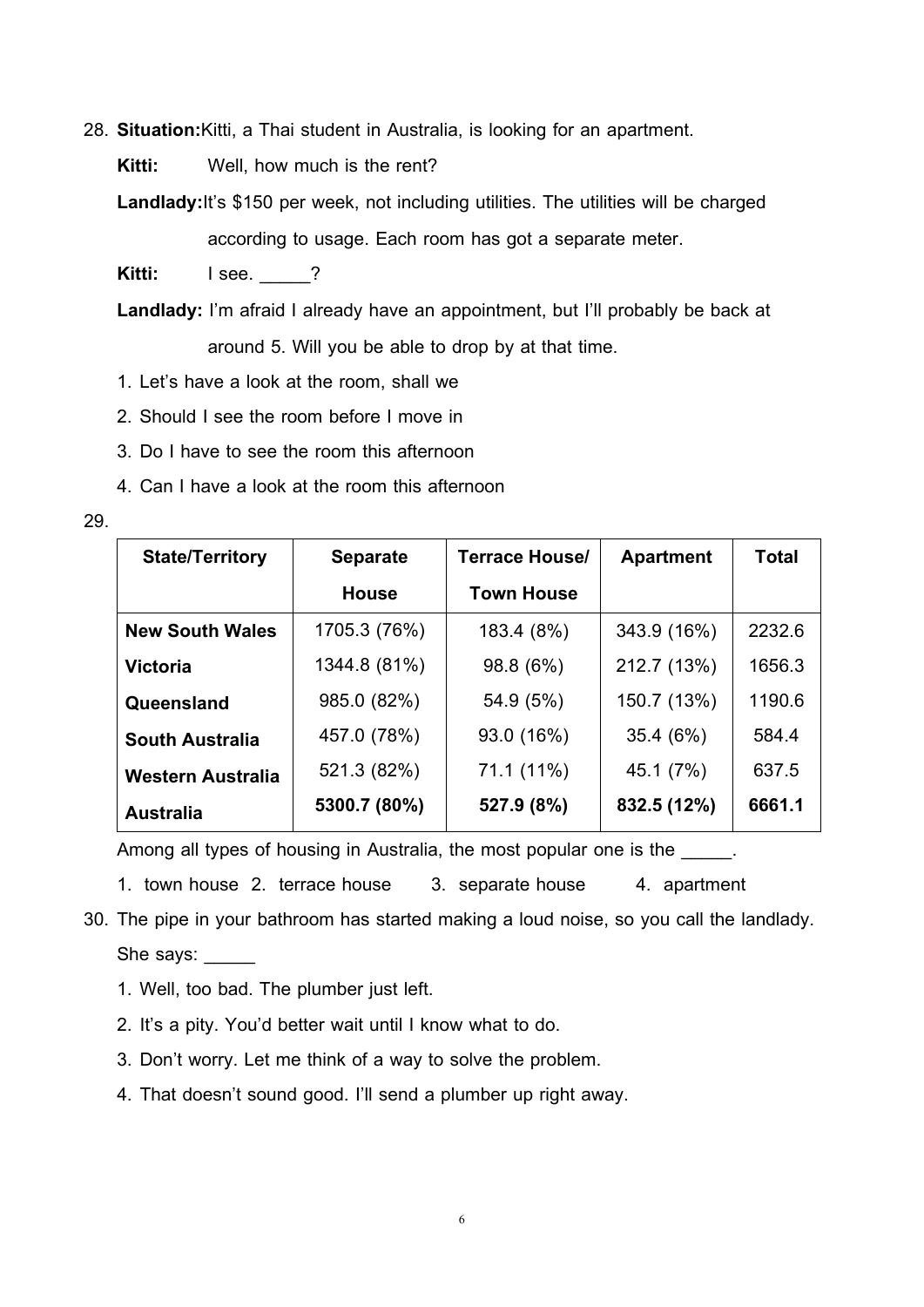31. **Helen:** Why are you crying, dear?

**Sandra:** My little puppy has run away from home.

**Helen:** I'm sorry to hear that.

- 1. How are you? 2. What's wrong with that?
- 3. How was it? 4. What's the matter?
- 32. **Amporn:**I found this ring in the restroom. What should I do with it?

#### **Sandra:** \_\_\_\_\_\_\_

**Amporn:**That's a good idea.

- 1. What's it made of?
- 2. Of course, it's a diamond ring.
- 3. Do you know how much it costs?
- 4. Why don't you put up a notice to find the owner?

#### 33. **Situation: Lin is talking to Jim about a new restaurant.**

Lin: I went to a new restaurant yesterday.

**Jim:**  $\qquad$  A

**Lin:** \_\_\_B\_\_\_

- A. 1. How did you like it? 2. When did you go?
	- 3. Where is it? 4. What does it look like?
- B. 1. I found it in the newspaper.
	- 2. It's very easy to find the right way.
	- 3. The food was good, but the service was slow.
	- 4. I like to dine there with my friends on weekends.

#### 34. **Identify the incorrect part.**

- (1) The readers of the magazine (2) was invited to send (3) letters with their personal information (4) <u>to the magazine office within</u> two weeks.
- 35. (1) Film pictures appear (2) to move on the screen actually (3) are still pictures
	- (4) flashing on after another .

#### 36. **Identify the incorrect part.**

- (1) Students should sit and (2) hold their pens correctly (3) so that
- (4) improve their handwriting.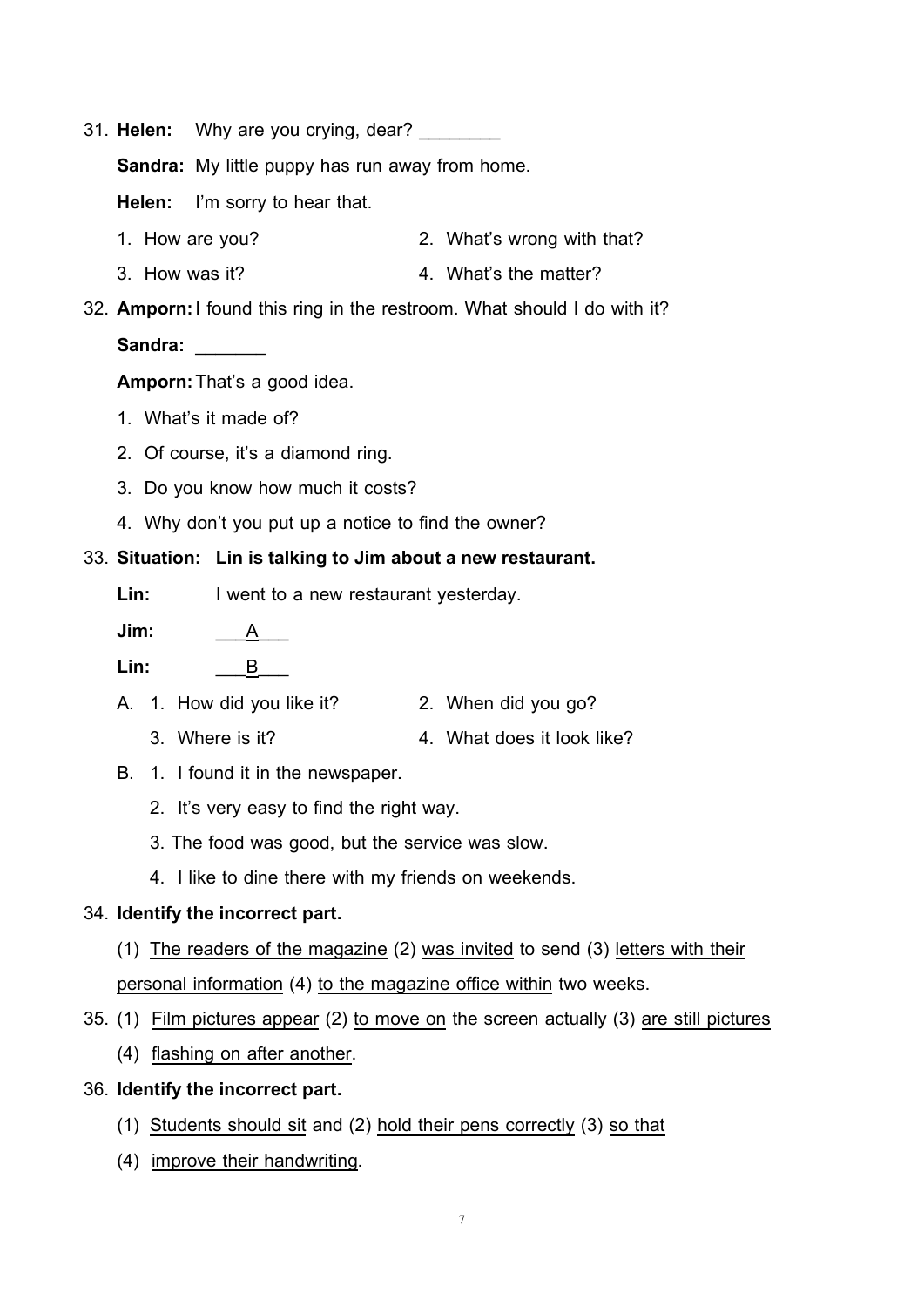#### 37. **Situation: Ron and Lisa are at an art exhibition.**

**Ron:** \_\_\_\_\_

**Lisa:** Yes, but I think that one is even better.

**Ron:** Oh, you're right.

- 1. What do you think about that painting?
- 2. This painting is spectacular. Don't you agree?
- 3. These paintings are very expensive, aren't they?
- 4. This is my painting. How do you like it?
- 38. **Amporn:** I found this ring in the restroom

What should I do with it?

Sandra:

**Amporn:** That's a good idea.

- 1. What's it made of?
- 2. Of course, it's a diamond ring.
- 3. Do you know how much it costs?
- 4. Why don't you put up a notice to find the owner?

39. **The news reporter \_\_\_\_\_ the Prime Minister had read the comments about his** 

# **leadership.**

- 1. wanting to know how 2. wants to know when
- 3. wanted to know whether 4. has wanted to know why
- 40. **\_\_\_\_of money from their parents either on a special occasion.**
	- 1. Most children expect usually small gifts
	- 2. Most children usually expect small gifts
	- 3. Small gifts usually expected by children
	- 4. Gifts expected usually by small children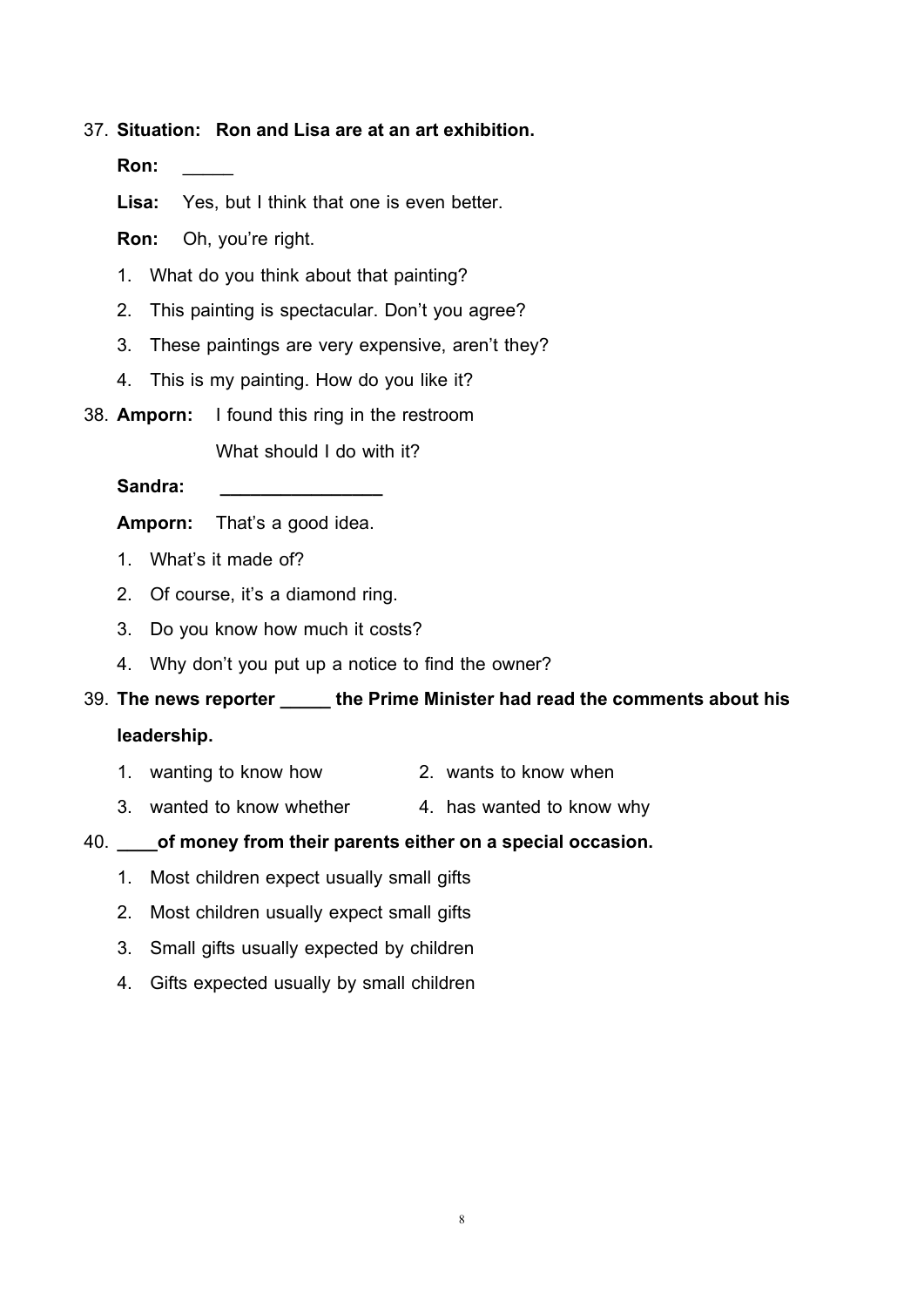

# **ตอนที่ 1**

## **Part One: Language Use and Usage (Items 1 - 40)**

# **1. Oral Expression**

#### **Directions: Choose the best answer.**

**1.1 Conversation**

| <b>Situation 1:</b> | Ladda studies at an international school. Today her teacher          |  |  |  |
|---------------------|----------------------------------------------------------------------|--|--|--|
|                     | asked tosee her. Now Ladda is in front of her office.                |  |  |  |
| Ladda:              | $(Knockknock)$ 1 ?                                                   |  |  |  |
| Mrs. Carson:        | Hello, Ladda. Please take a seat.                                    |  |  |  |
| Ladda:              | Good morning, Mrs. Carson. I was told that you wanted to see me.     |  |  |  |
| Mrs. Carson:        | $2 \t2$                                                              |  |  |  |
| Ladda:              | Fine. I find every subject interesting.                              |  |  |  |
| Mrs. Carson:        | Good. $3$ That's why you get straight A's every semester.            |  |  |  |
|                     | Would you like to join a competition? All the instructors agree that |  |  |  |
|                     | you would be the right person.                                       |  |  |  |
| Ladda:              | $4 \t2$                                                              |  |  |  |
| Mrs. Carson:        | It's a speech contest.                                               |  |  |  |
| Ladda:              | 5 But when and where is it?                                          |  |  |  |
| Mrs. Carson:        | Next month in Singapore.                                             |  |  |  |
| Ladda:              | In Singapore?                                                        |  |  |  |
| Mrs. Carson:        | 6 __. There'll be contestants from several countries in this         |  |  |  |
|                     | region.                                                              |  |  |  |
| Ladda:              | Will there be any other contestants from Thailand?                   |  |  |  |
| Mrs. Carson:        | 7 Mell, I have been assigned to train you if you are willing         |  |  |  |
|                     | to join the contest.                                                 |  |  |  |
| Ladda:              | Oh yes. $\underline{8}$ . I promise to do my best.                   |  |  |  |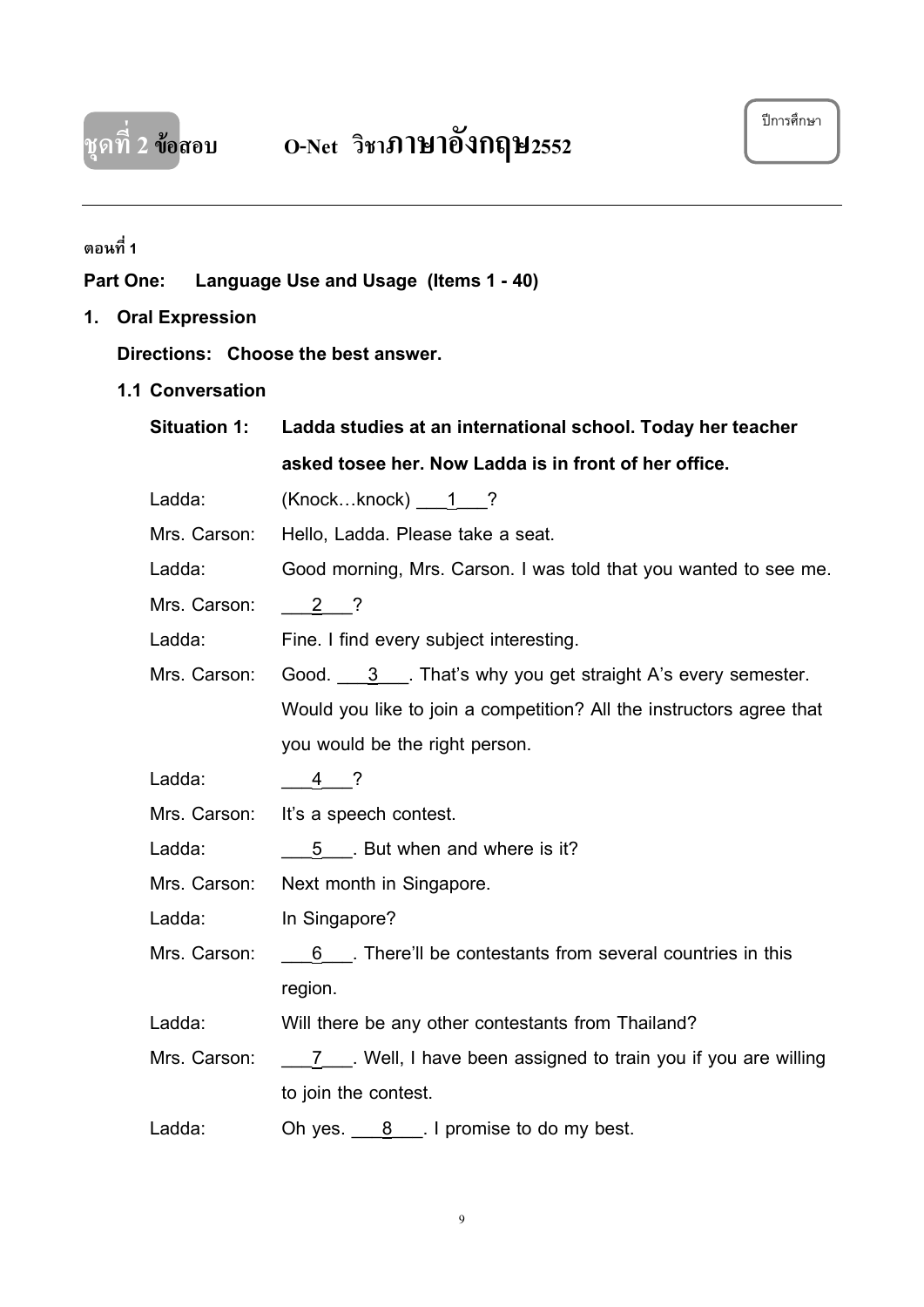- 2. 1. How are you today 2. Do you like my class
	-
- 3. 1. That's very nice of you 2. That's the way you are
	- 3. You should always work hard 4. I know you always work hard
- -
- 5. 1. I don't think so 2. Oh, I'd love to
	-
- 6. 1. That's right 2. Of course
	-
- 7. 1. There might be some
	- 2. The contestants are Thai students
	- 3. Yes, Thai students can join the contest
	- 4. Yes, other contestants come from Thailand

# 8. 1. I'll tell you later 2. I'm happy to do it

3. I'm sure I'll do it 4. I need time to think it over

| <b>Situation 2:</b> | Maria is stopped by a policeman while she is driving.                |  |  |
|---------------------|----------------------------------------------------------------------|--|--|
| Maria:              | Yes, Officer? $9$ ?                                                  |  |  |
| Policeman:          | Sorry, madam. 10 while driving.                                      |  |  |
| Maria:              | Oh, 11, but my daughter has had an accident at school                |  |  |
|                     | and $\dots$                                                          |  |  |
| Policeman:          | But it's against the law. It's dangerous to telephone while driving. |  |  |
|                     | You many have an accident.                                           |  |  |
| Maria:              | I'm sorry, sir. ErI'm in a hurry. 12 My daughter                     |  |  |

Policeman: Sorry, madam, but \_\_\_13\_\_\_before letting you go. May I see your driving license, please?

- 1. 1. May I come in 2. Anyone in the office
	- 3. Can you see me 4. Should I see you for a few minutes
		-
	- 3. Can I see your class report 4. How are you doing in your studies
		-
		-
- 4. 1. What is a competition 2. What kind of competition
	- 3. What is the contest about 4. What contest will be held
		-
	- 3. Well, I guess I do 4. I wouldn't think of it
		-
	- 3. You could say so **4.** You may be right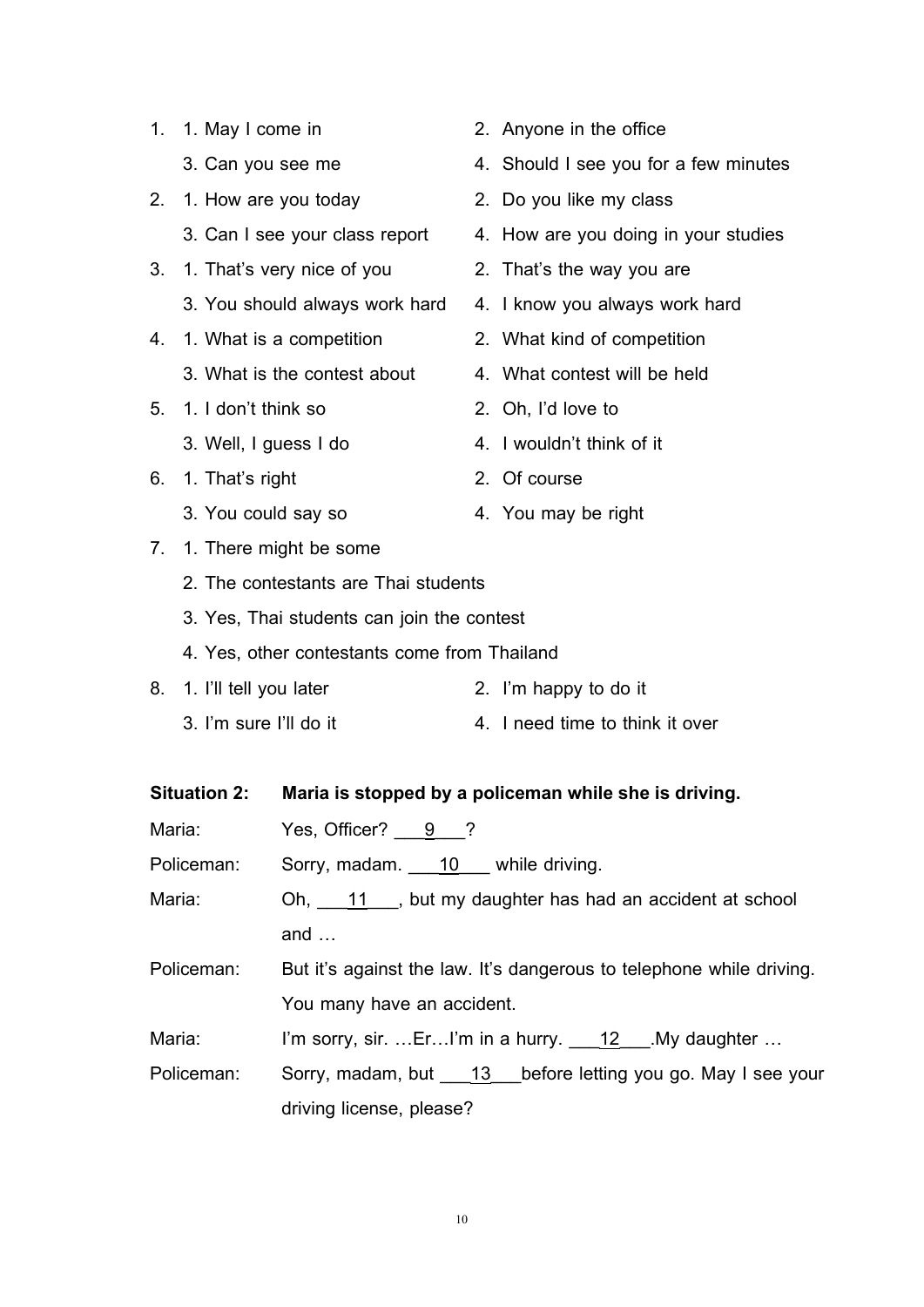Maria: home. Can't you let me go this time? I must go to see my daughter 14 | I haven't got it with me. I was in a rush when I left now. If you don't believe me, you can talk to her teacher. Policeman: All right, madam. You may go. 15.

Maria: Thank you very much.

- -
- -
- 11. 1. help me 2. excuse me
	- 3. I ask your pardon and the 4. I do apologize
- 12. 1. Please let me go 2. I want to go now
	- 3. Come on, I have to go **4.** Let's go now, please
- 13. 1. I will give you a ticket then 2. here is a ticket for you
	-
- -
- 15. 1. See you later 2. Please hurry up
	-
- 9. 1. What can it be 2. What's the matter
	- 3. What do you want 4. What are you doing
- 10. 1. You can't concentrate 2. It's hard to use the mobile phone
	- 3. I want you to stop talking 4. You mustn't use a mobile phone
		-
		-
		-
		-
		-
	- 3. you must take this ticket 4. I'm afraid I have to give you a ticket
- 14. 1. No way 2. Oh, dear me
	- 3. No problem 4. Ah, my mistake
		-
	- 3. It's time to go now 4. But be more careful

#### **1.2 Situational Dialogs**

- 16. A woman calls her husband at his office and asks him if they can have dinner out. He says:
	- 1. Yes. shall we eat out?
	- 2. I haven't decided yet.
	- 3. I've never thought about it.
	- 4. Great idea! Let's have Japanese food.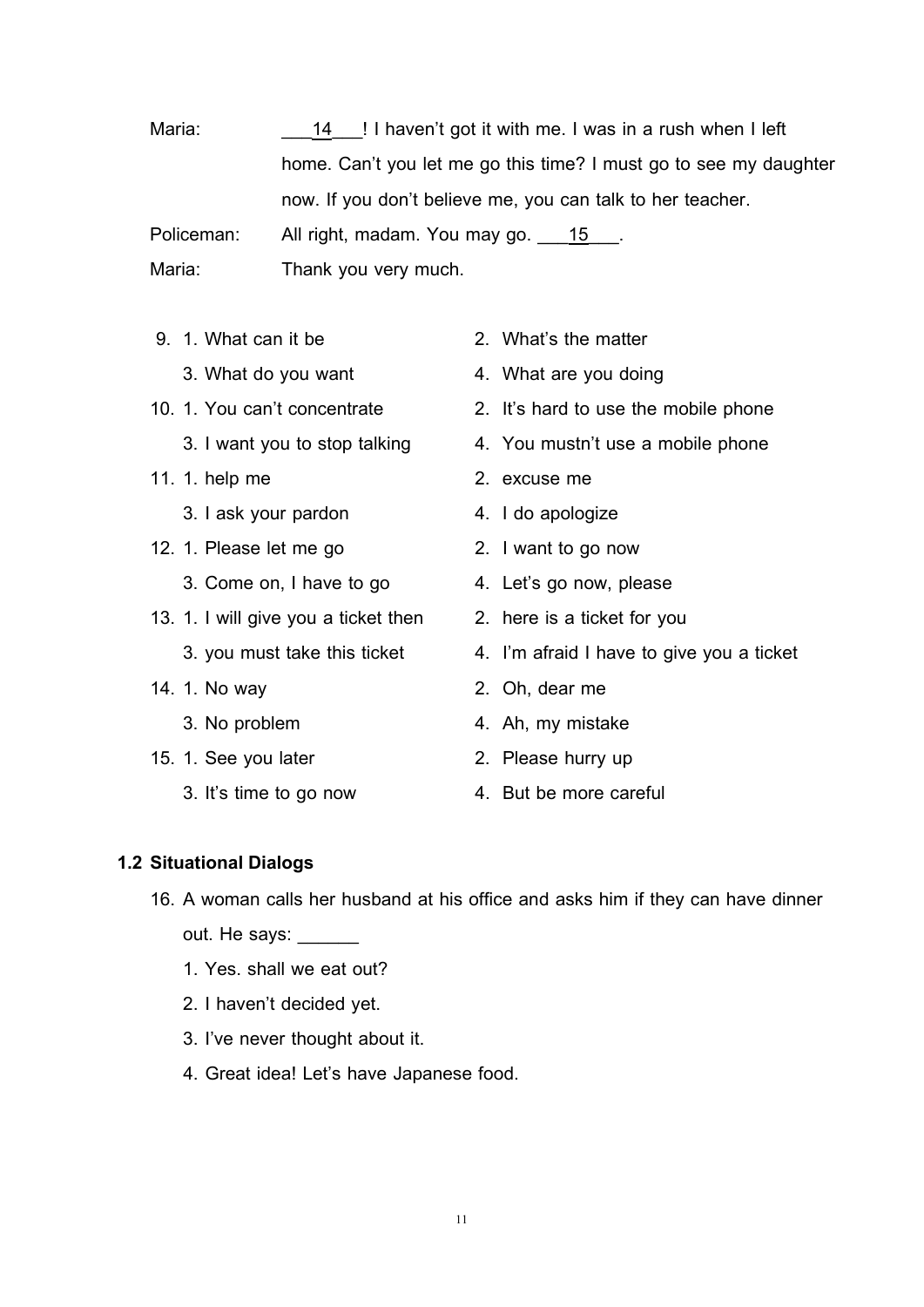- 17. Your boss has the flu and has to take sick leave. You want to know how long he is going to by away. You ask his secretary and she says:
	- 1. It's not very long.
	- 2. I'm happy to help.
	- 3. I'm not sure. Let me find out.
	- 4. It takes me days to get everything done.
- 18. You go shopping at a new supermarket near your house and you ask a cashier whether she accepts credit cards. She says:
	- 1. Yes, please. 2. No, cash only.
	- 3. Whatever you want. 4.I'll take credit for that.
- 19. A tourist asks you how to get to the National Museum. You say: \_\_\_\_\_\_
	- 1. I think it's too far to walk.
	- 2. Thai history is very interesting.
	- 3. You can ask anyone to drive you there.
	- 4. The bus stop is in front of the National Museum.
- 20. My friend asks me what I think about his proposal. I say:
	- 1. I haven't had time to look at it.
	- 2. I haven't got any problem so far.
	- 3. I have never made up my mind.
	- 4. I have never heard about anything better.
- 21. A typist is worried that she is not good at typing and might lose her job. She talks to her close friend and says:
	- 1. Should I quit my job? 2.How do you like my job?
	- 3. Should I use a new typewriter? 4.How can I improve my typing skills?
- 22. Nat forgot to tell his host family that he would not be back for dinner. When he returns home he says: \_\_\_\_\_\_
	- 1. Sorry that you have to wait.
	- 2. I must apologize for not calling.
	- 3. Pardon me. Am I late for dinner?
	- 4. Too bad. I forgot to have dinner with you.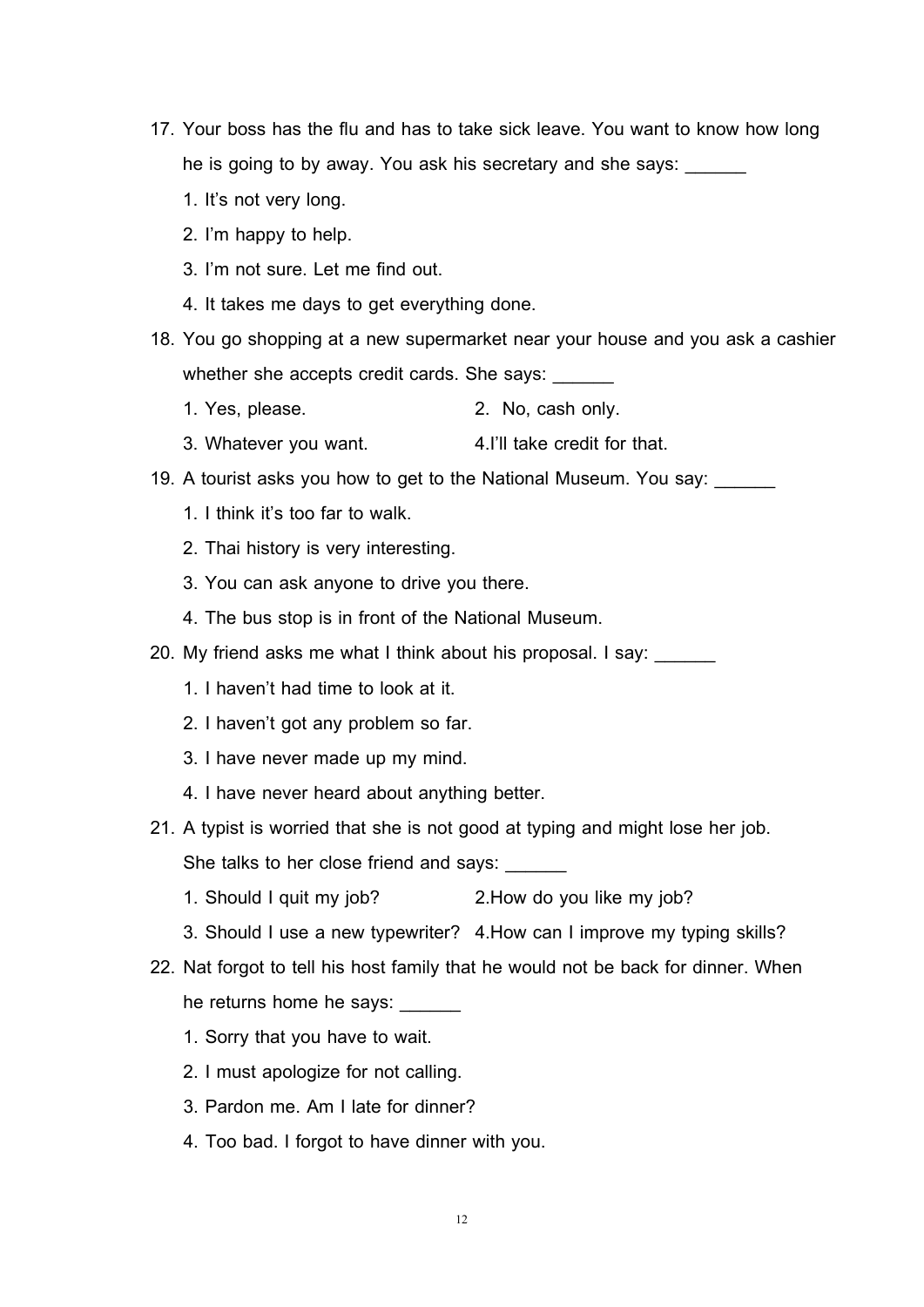- 23. My friend suggests trying the new restaurant at the mall. I say:
	- 1. OK, I heard it was great. 2. Yes, I've been to the mall.
	- 3. Sure, the food was delicious. 4. Well, it's a restaurant at the mall.
- 24. The manager asks an employee who is always late for work if he wants to move closer to the office. The employee says:
	- 1. It should be any time soon.
	- 2. I rarely have any free time.
	- 3. It's too late to do you a favor now.
	- 4. I wonder if that would be possible.
- 25. Your hostess offers you some more coffee. You say: \_\_\_\_\_\_
	- 1. Yes, I like drinking coffee. 2. Yes, I can wait a while.
	- 3. No, thank you. I don't mind. 4. No, thank you. I've had enough.
- **2. Error Identification**
	- **Directions: Four parts of each sentence below are underlined and marked with the numbers 1, 2, 3, and 4. Identify the underlined part that makes the sentence incorrect.**
	- 26. The minutes of <u>last month's</u> meeting <u>will deliver</u> to all <u>the board</u> members  $1$  2 3

for approval before the next meeting.

- 4
- 27. <u>A few</u> tiny primitive moths have <u>chewing</u> mouth parts <u>for which</u> they <u>feed on</u> pollen  $1$  2 3 4 and spores.
- 28. The most troublesome types of pollution are the sewage of cities or the wastes of

1 2 3

industrial plants.

4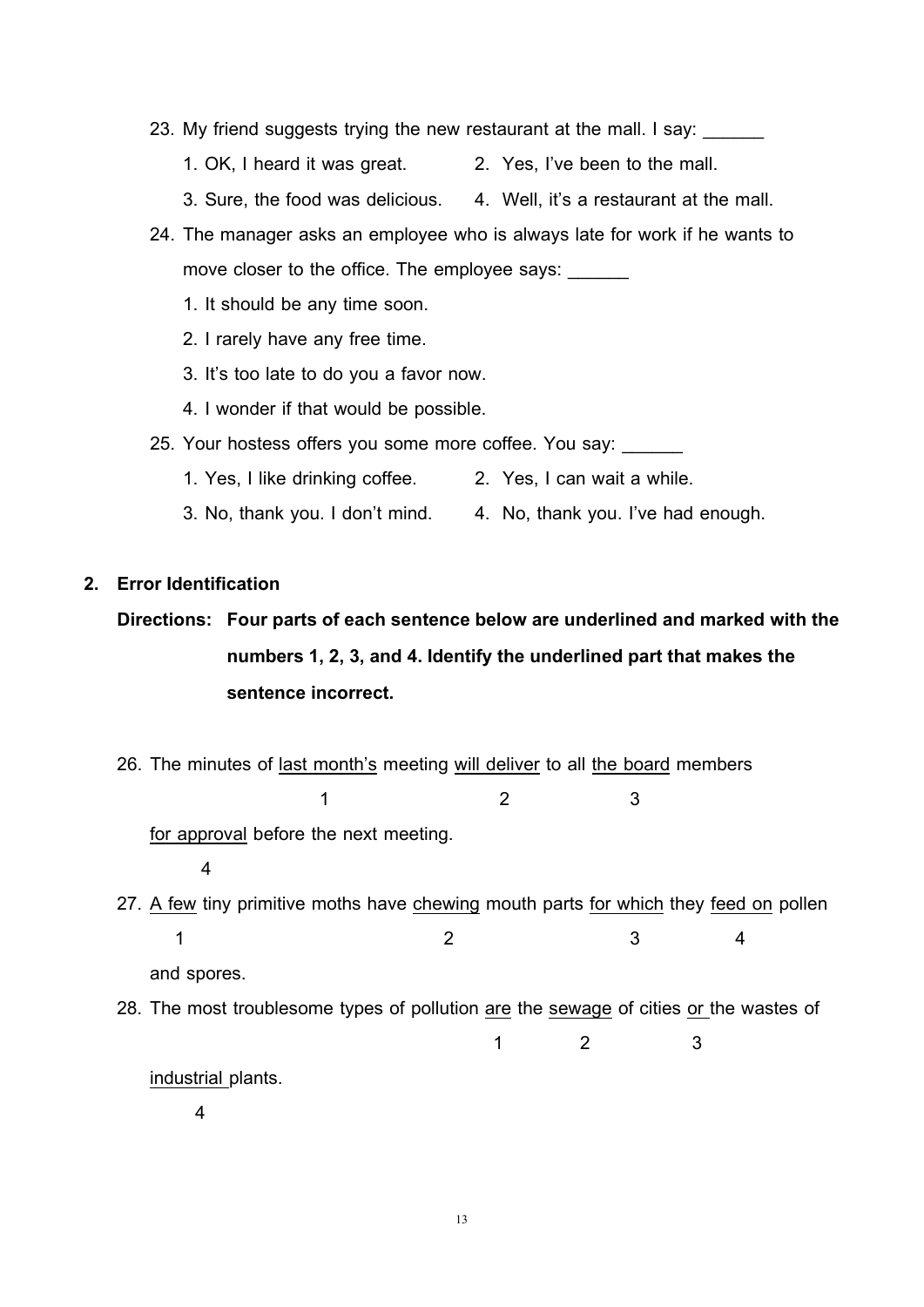29. One must <u>bear in mind</u> that in the early <u>stages</u> of learning a new language, 1 2 students often <u>return to</u> something <u>as</u> childhood. 3 4 30. Some viruses can be transmitted from <u>a sick</u> to a <u>well</u> person only <u>through</u> close 1 2 3 <u>person</u> contact. 4 31. Quality <u>customer-service</u> leaders know <u>thatwhat</u> their team members want and 1 2 3 provide it 4 . 32. The majority of settlers <u>on</u> the continent <u>were f</u>armers, <u>supported</u> themselves 1 2 3 <u>as much as</u> they could by their own labors. 4 33. Electronics <u>are</u> one of the most <u>recent and most exciting</u> branches of <u>electrical</u>  $1$  2 3 4 science which is taught at most universities. 34. The soldiers who <u>had been marchingacross</u> the desert nearly died of thirst and 1 2 3 being exhausted 4 . 35. <u>The</u> first <u>passenger</u> elevator <u>was installed</u> in a New York hotel; <u>he</u> traveled up and  $1$  2 3 4 down on a giant screw. 36. Most people were unhappy <u>about</u> the government, <u>but</u> they became 1 2 <u>determined to</u> protest <u>against</u> it. 3 4

14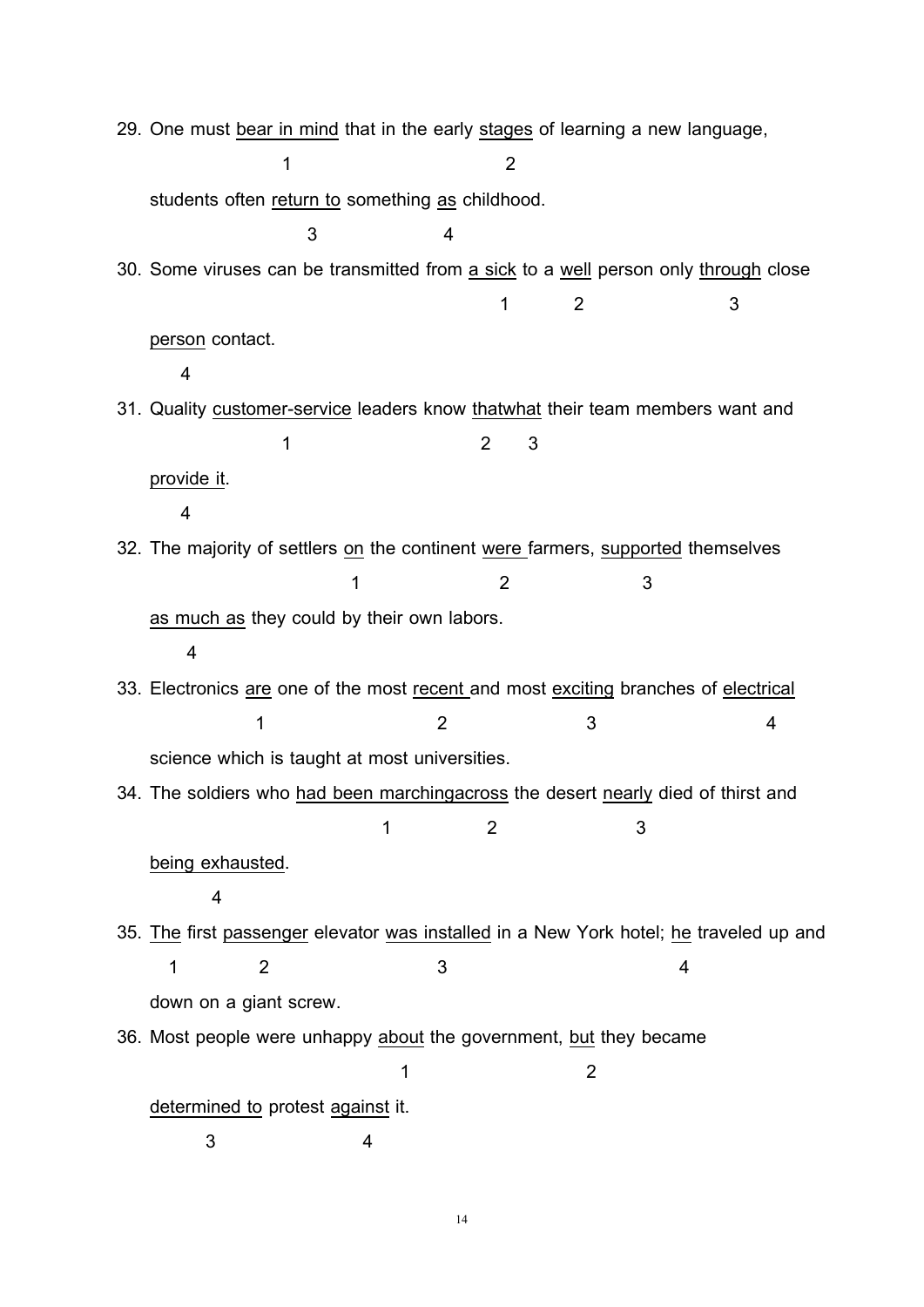37. It is important <u>for understanding</u> that people are not weak or <u>old-fashionedif</u> 1 2 3 they experience dissatisfaction <u>caused by</u> change. 4 38. A sudden <u>losing of</u> weight and the <u>slow</u> aging of the body <u>result from</u> many  $1$   $2$   $3$ of the fat cells being absorbed into the body to be <u>used as</u> energy. 4 39. It is required that government <u>plays</u> an important role <u>in stopping</u> 1 2 depressions and recessions in industrialized countries. 3 4 40. Large <u>downtown department</u> stores often spend <u>vast amounts</u> of money <u>try</u> to have  $1$   $2$   $3$ the best <u>window displays</u> in their community. 4

#### **Part Two: Writing Ability (Items 41 - 60)**

**1. Sentence Level**

#### **Directions: Choose the best item to complete each sentence.**

41. When  $\blacksquare$ , the people must depend on the goodwill of other countries to provide them with the food they need.

- 1. it is country famine 2. famine is in a country
- 3. a country is in famine 4. there is famine in a country
- 42. The more the girl practiced playing the piano, and stage.
	- 1. she could the better perform 2. the better she could perform
		-
	- 3. she could perform the better 4. the better could she perform
-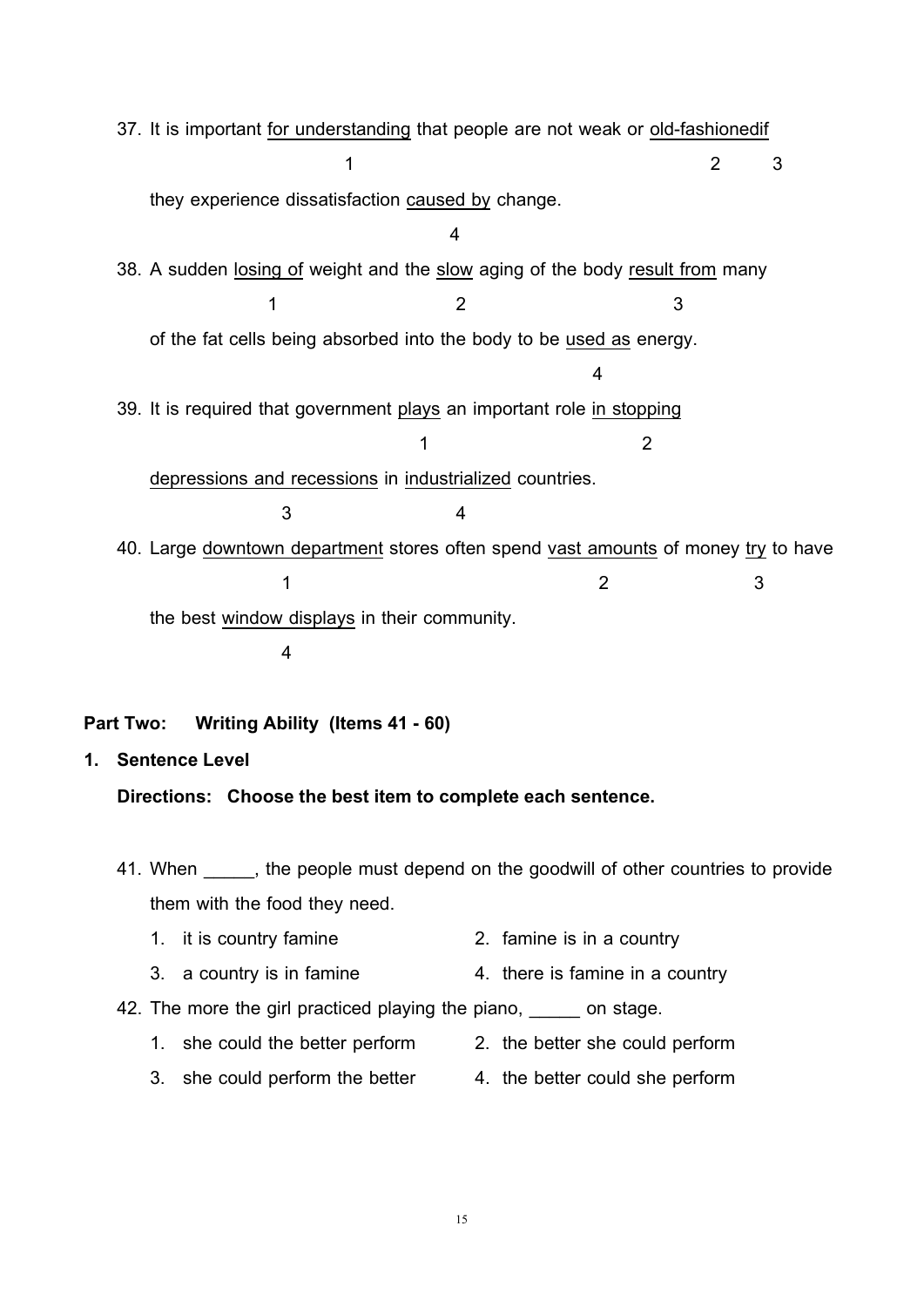- 43. **Information but is distributes it as well.** 
	- 1. The computer stores not only 2. Not only does the computer store
	- 3. Not only the computer stores 4. The computer does not store only
- 44. A patient is unlikely to make fast progress toward full recovery \_\_\_\_\_\_.
	- 1. if he takes medicine regularly
	- 2. once he takes medicine regularly
	- 3. unless he takes medicine regularly
	- 4. when the medicine is regularly taken
- 45. The new product was not popular for two reasons:
	- 1. one was its quality, the other the price
	- 2. the quality was one, another was its price
	- 3. its quality was one of them, the price was other
	- 4. the first one its quality, the price was another one

#### **2. ParagraphLevel**

#### **Directions: Choose the best item to completethe missing part.**

#### **Passage 1**

Police Chief Tom Boggs informed the Sutherlin City Council this week that a pest-removal company has trapped and removed 788 rats \_\_<u>46</u> \_\_. An exterminator will be brought in to poison any <u>47</u>.

The council declared the property a nuisance in early March and  $\underline{\hspace{1em}48}$  from Douglas County to proceed with the extermination efforts.

Jerry Wilson, owner of The Relocator pest-removal company, will inspect the house in a few months to make sure the rats 49. .

Neighbors at <u>\_\_50\_</u> say the smell has improved since March, \_\_51\_\_flies are a problem.

52 , Mary Pirkey, told the council the house needs 53 But the chief told her the owner of the house has rights, too.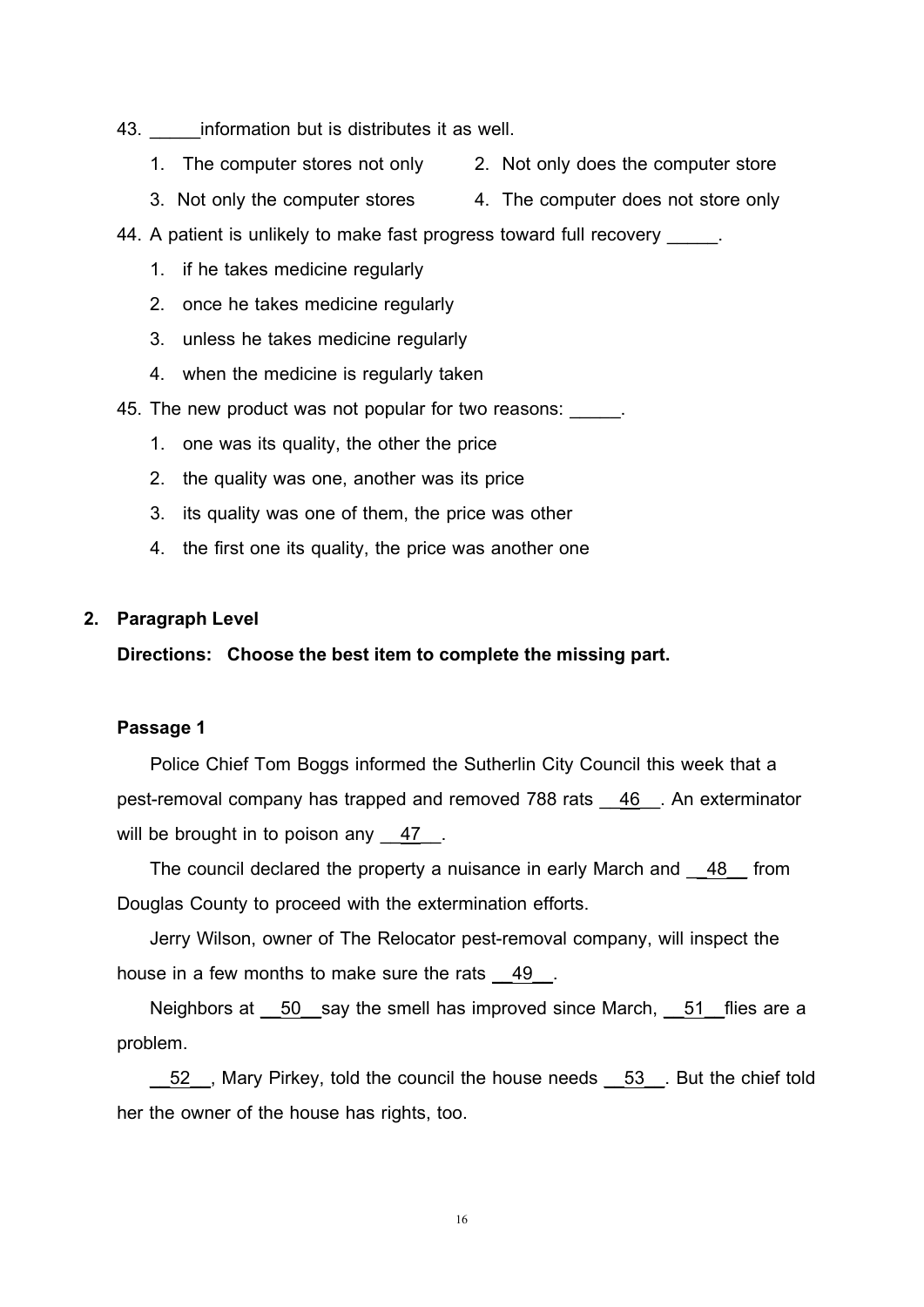|       |       | 46. 1. in a house infested         | 2. from an infested house       |
|-------|-------|------------------------------------|---------------------------------|
|       |       | 3. out of a house being infested   | 4. away from an infesting house |
|       | 47.1. | remaining rodents                  | 2. rodents remained             |
|       | 3.    | remained rodents                   | 4. rodents remain               |
| 48.1. |       | subsequent permission received     |                                 |
|       | 2.    | received subsequently permission   |                                 |
|       | 3.    | received permission subsequent     |                                 |
|       | 4.    | subsequently received permission   |                                 |
| 49.1. |       | have not returned                  | 2. had not returned             |
|       | 3.    | would not return                   | 4. might not return             |
|       | 50.1. | this week's council meeting        |                                 |
|       | 2.    | the council's meeting in this week |                                 |
|       | 3.    | a council's meeting for the week   |                                 |
|       | 4.    | a meeting of this week's council   |                                 |
| 51.1. |       | <b>SO</b>                          | $2.$ or                         |
|       | 3.    | but                                | 4. for                          |
|       |       | 52. 1. Neighbors                   | 2. Any neighbor                 |
|       | 3.    | One neighbor                       | 4. Some neighbors               |
|       | 53.1. | burn down                          | 2. to burn down                 |
|       | 3.    | being burned down                  | 4. to be burned down            |

#### **Passage 2**

Fossils are a faithful recording of  $\underline{\hspace{0.5em}54\hspace{0.5em}}$ , an accurate imprint of the past.  $\underline{\hspace{0.5em}55\hspace{0.5em}}$ , imagine a prehistoric fish swimming around in the sea a few million years ago. One day, the fish dies <u>\_\_56</u> \_\_ its body sinks down to the water bottom, where it becomes buried in soft mud.

 $\frac{57}{10}$  time passes, the flesh decays and  $\frac{58}{10}$ . An imprint of the skeleton stays in the mud, even after the skeleton itself disintegrates. Many years pass. The mud with

**59** gradually hardens and turns to stone under the pressure of the rock layers that have subsequently built up on <u>60</u>.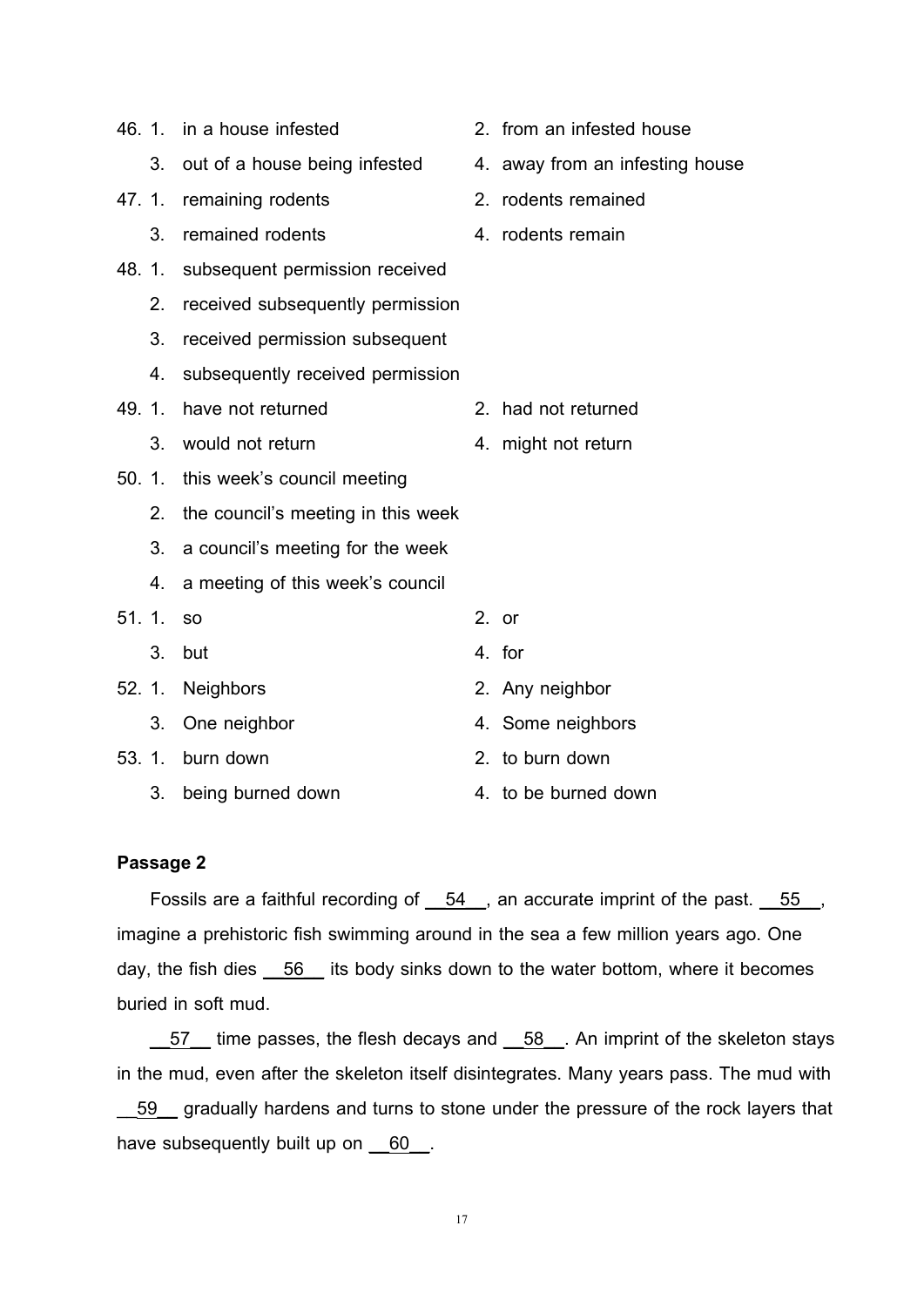- 54. 1. animals and dead plants 2. dead animals and plants
	- 3. animals and plants dead 4. animals' death and plants
- 55. 1. First 2. Next
	- 3. In conclusion **4. For example**
- 56. 1. if 2. unless
	-
- 57. 1. As 2. Until
	-
- 58. 1. the skeleton only is left 2. only the skeleton is left
	- 3. the skeleton is only left 4. the skeleton is left only
- 59. 1. an imprint is fish 2. fishy imprints
	- 3. the fish's imprint 4. the imprint fish
- 60. 1. its top 2. top of it
	- 3. top of its 4. a top of it
- 
- 
- 
- 
- 
- 3. and 3. and 4. because
	-
- 3. Once 4. Before
	-
	-
	-
	-
	-
	-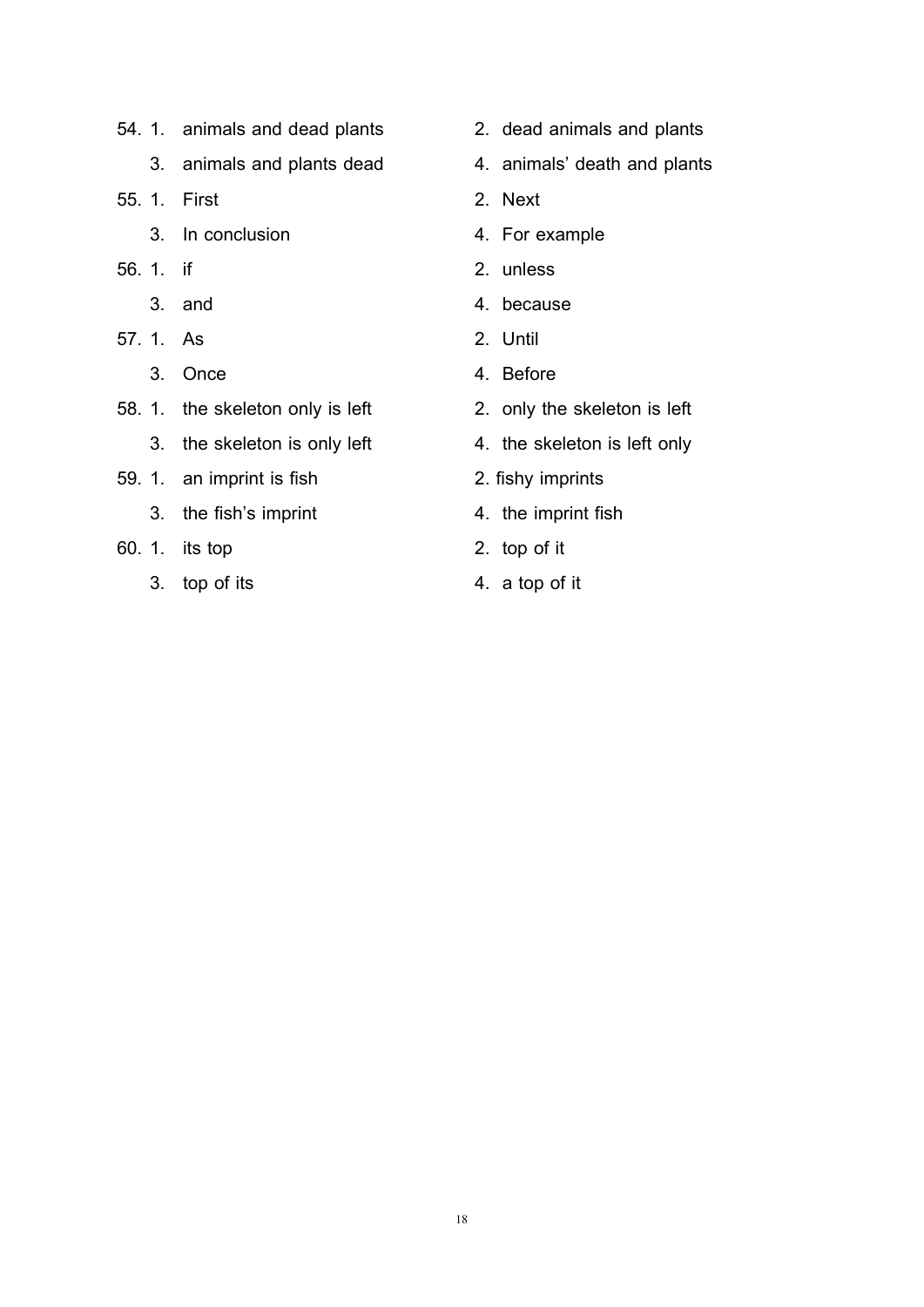#### **Part Three: Reading (items 61 - 100)**

#### **1. Vocabulary**

**Directions: Choose the word that best completes each blank.**

Tom and his friend Dave drop by their favorite fast-food restaurant several times a week for a meal of hamburgers, fries, and shakes. Their parents<u>\_\_61\_\_</u> that this fast food will not provide the vitamins and minerals needed by growing teenagers. Their basketball coach insists that their diet of high-fat, high-calorie food will <u>62</u> with their athletic performance. The boys, who are active and not overweight, see no <u>63</u> to change their eating habits.

Fast-food meals like Tom's and Dave's are the cause of much  $\_\_\_\_64\_\_\_\_$ . Diets that continue to be high in fat may be <u>65</u> with heart disease and certain cancers in later years. High-calorie diets may result in a \_\_66\_\_ weight gain, which is difficult to lose once growth has stopped and taste for such foods has formed. A  $\_\,\,\overline{\,\,\mathsf{67}}\,\,\_\,$  meal of a cheeseburger, fries, and a shake provides a whopping 1,000 calories. This kind of caloric 68 When you grow older could cause serious weight problems.

If you enjoy fast-food meals once in a while, consider 69 milk or orange juice for shakes and sodas. Use the salad bar in place of fries and onion rings. If you 70 wise food habits now, they will help you throughout your adult years.

| 61. 1. complain  | 2. report      |
|------------------|----------------|
| 3. announce      | 4. defend      |
| 62. 1. interact  | 2. combine     |
| 3. interfere     | 4. associate   |
| 63. 1. reason    | 2. choice      |
| 3. support       | 4. opinion     |
| 64. 1. tiredness | 2. frustration |
| 3. enjoyment     | 4. discussion  |
| 65. 1. linked    | 2. mixed       |
| 3. dealt         | 4. joined      |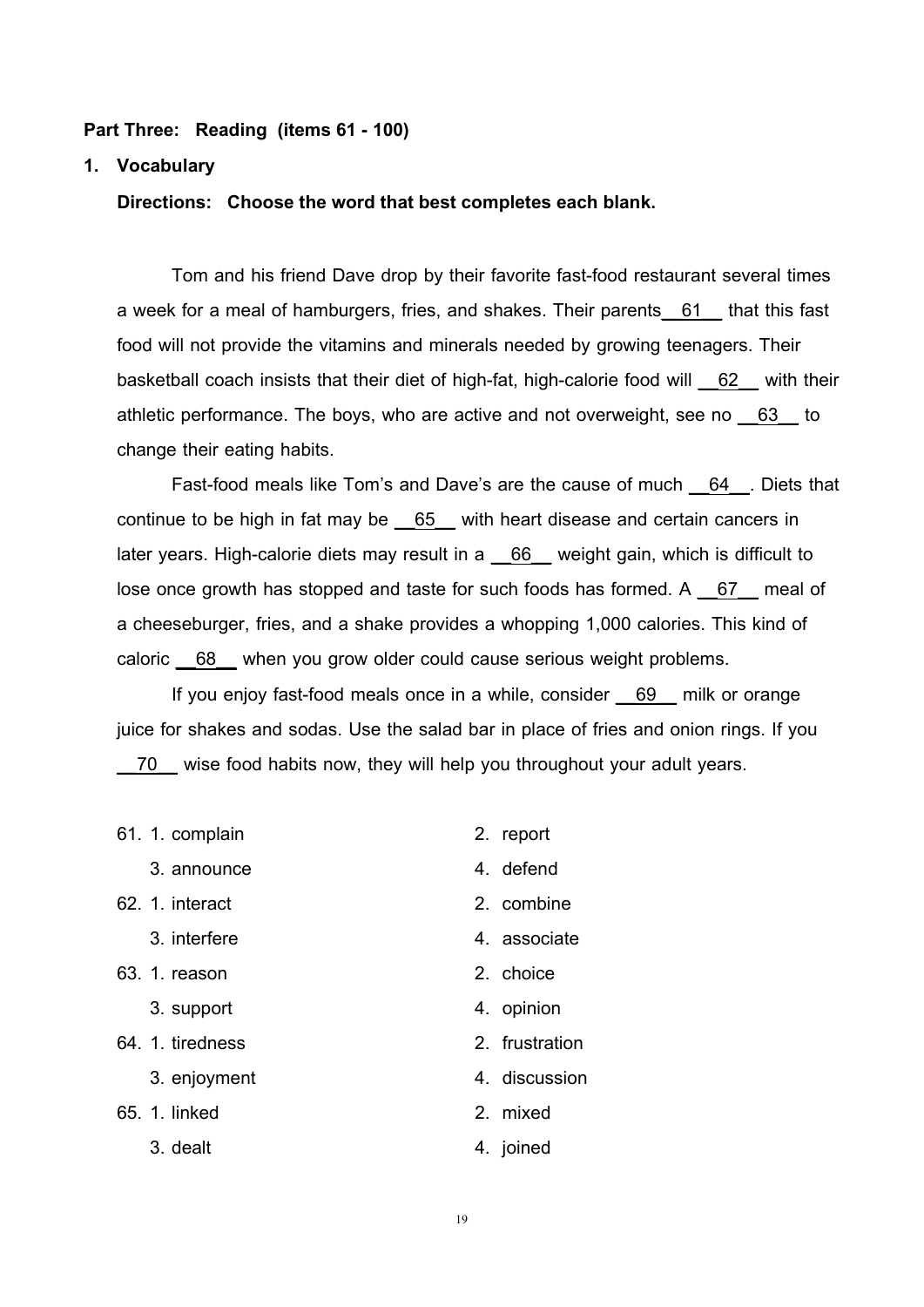| 66. 1. rising   | 2. gradual    |
|-----------------|---------------|
| 3. sufficient   | 4. temporary  |
| 67. 1. plain    | 2. healthy    |
| 3. typical      | 4. nutritious |
| 68. 1. intake   | 2. input      |
| 3. insight      | 4. instance   |
| 69. 1. enjoying | 2. taking     |
| 3. substituting | 4. consuming  |
| 70. 1. gain     | 2. form       |
| 3. change       | 4. follow     |

# **2. Reading Comprehension**

**Directions: Read the following extracts and choose the best answer for each question.**

#### **Extract 1**

| <b>Phone Message</b>                                  |                                                         |  |  |  |  |  |
|-------------------------------------------------------|---------------------------------------------------------|--|--|--|--|--|
| Date: Jan. 12<br>To: Mr. Jack Smith                   |                                                         |  |  |  |  |  |
|                                                       | Time: 2:00                                              |  |  |  |  |  |
| <b>From: Miss Mary Evans</b><br><b>Lenox Graphics</b> | Remarks: Print order is in.<br>Please call before 4:00. |  |  |  |  |  |
| Phone: 909-0965-8743                                  | <b>Operator: Dan Walker</b>                             |  |  |  |  |  |

71. The phone message was taken by \_\_\_\_\_.

- 1. Dan Walker 2. Lenox Graphics
- 3. Mary Evans **4. Jack Smith**
- 72. The message was taken at \_\_\_\_\_.
	- 1. one o'clock 2. two o'clock
	- 3. four o'clock 4. twelve o'clock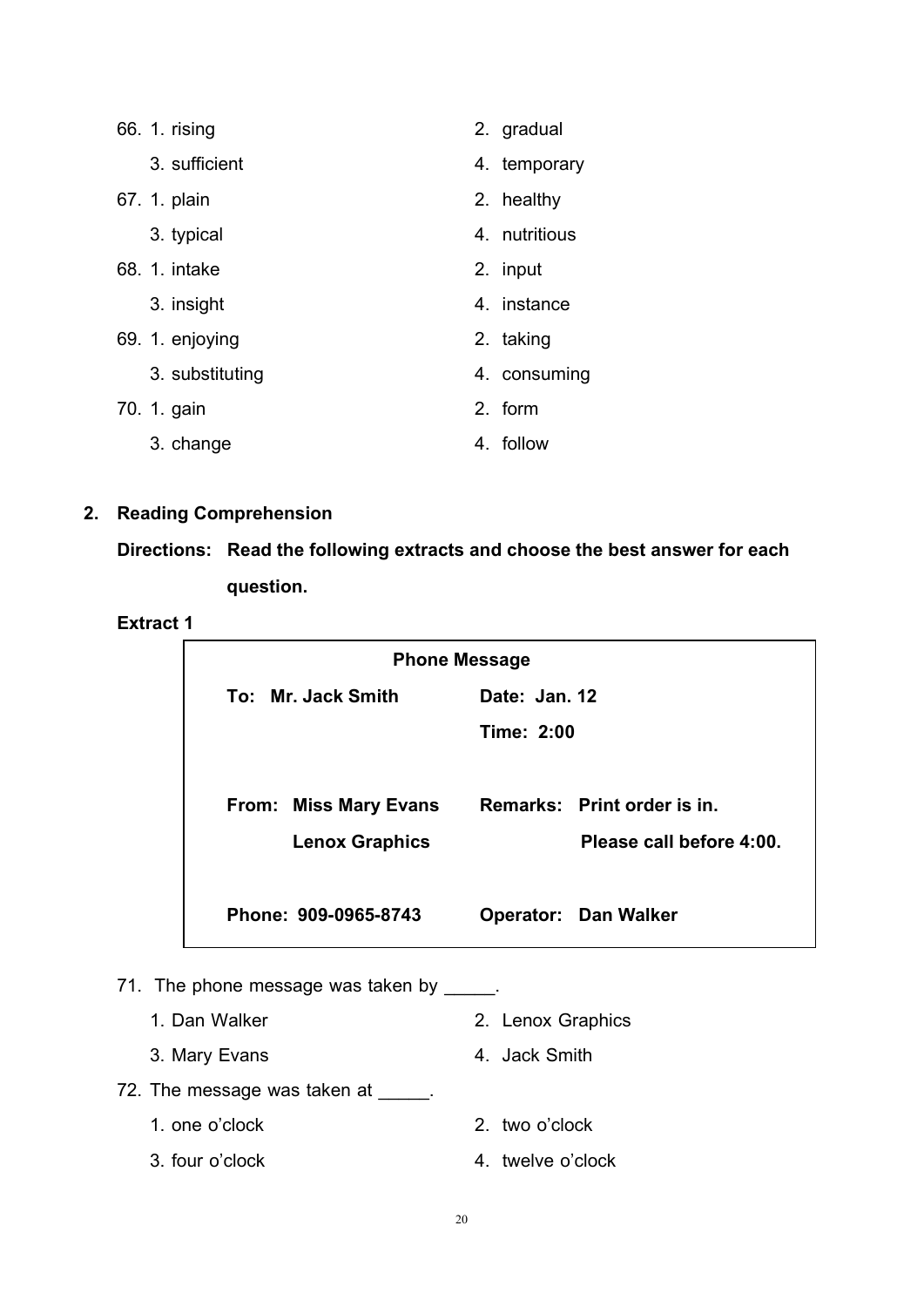- 73. made the phone call.
	- 1. Dan Walker
	- 2. Lenox Graphics
	- 3. Mary Evans
	- 4. Jack Smith
- 74. The call was made to \_\_\_\_\_.
	- 1. place an order
	- 2. order graphics
	- 3. inquire about an order
	- 4. confirm the incoming order

75. Before 4:00, \_\_\_\_\_.

- 1. the print order must be in
- 2. Dan walker should call Mary Evans
- 3. Lenox Graphics will call Jack Smith
- 4. Jack Smith should dial 909-0965-8743

#### **Extract 2**

You'restanding at the supermarket checkout, frantically trying to pack you weekly groceries alone, at the same time **fumbling** for your purse. **The assistant, meanwhile, does nothing to help,** just sits glaring at **the queue that'sgrowing** behind you. If it sounds familiar, you won't be surprised to learn 5 thatBritish people moan on average to no less than 13 friends about bad shop assistants. But if poor service is increasing, it could be because, as a nation, we're the least likely to **make a fuss** about it.

Now big stores are turning to Chequers, a company which sends **bogus shoppers** – women known as Checkmates – into shops to test out service.

10 Chequers' reports go back to the stores, some of **which** have launched new staff training programs in an effort to improve matters.

21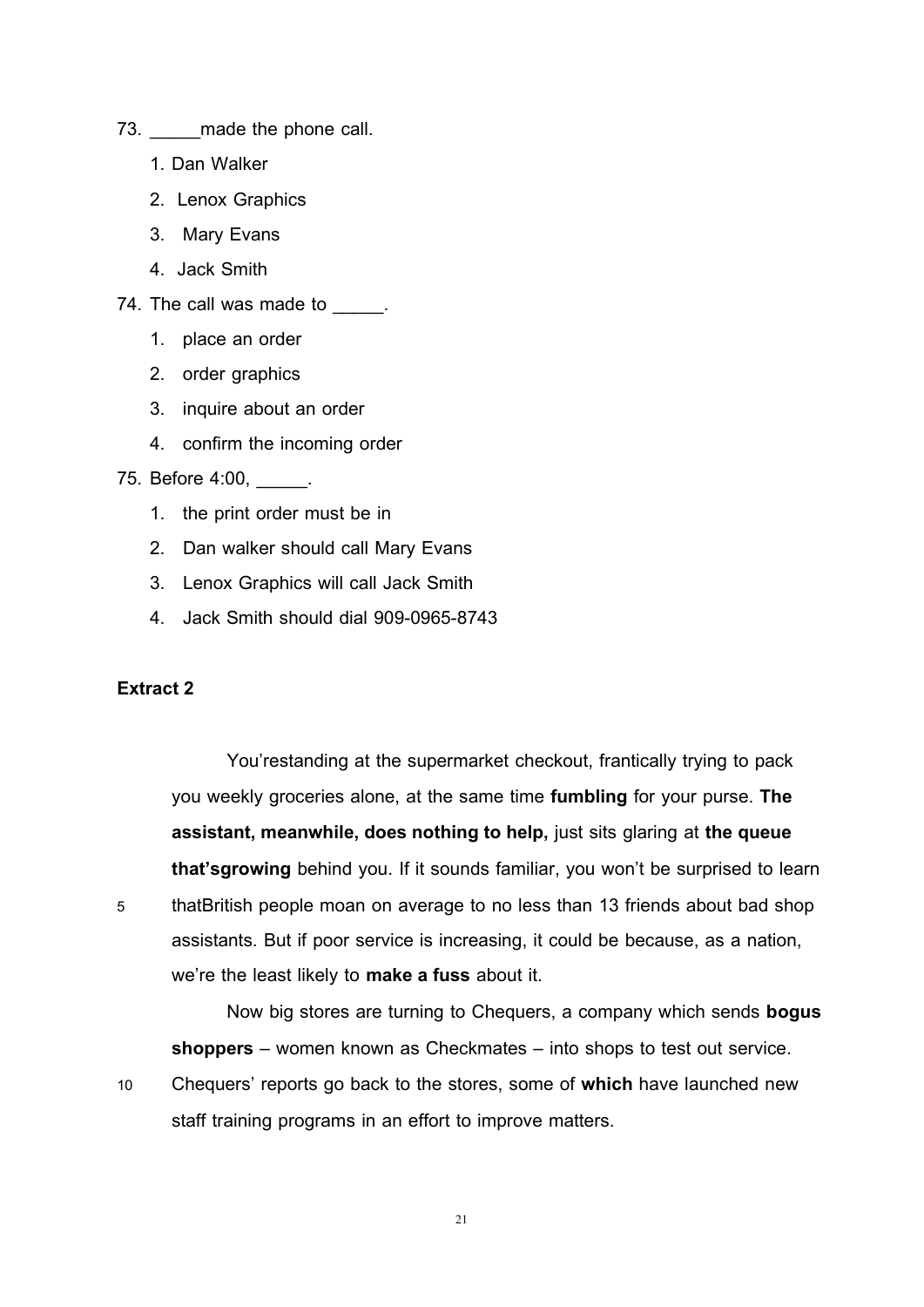- 76. The word **"fumbling"** (line 2) can be replaced by \_\_\_\_\_.
	- 1. grabbing quickly
	- 2. looking carefully
	- 3. searching clumsily
	- 4. checking roughly

# 77. **"The assistant … does nothing to help"** (lines 2 - 3) means that the

assistant \_\_\_\_\_.

- 1. does not give advice to customers
- 2. refuses to make change for customers
- 3. just sits and looks at customers hopelessly
- 4. does not help customers pack their groceries
- 78. From the phrase **"the queue that's growing"** (lines 3 4), we learn that \_\_\_\_\_.
	- 1. a line of people are on a waiting list
	- 2. a queue of shoppers keep on waiting
	- 3. more and more shoppers are waiting in the line
	- 4. rows of people are waiting one behind the other
- 79. The phrase **"make a fuss"** (line 7) means \_\_\_\_\_.
	- 1. worry
	- 2. argue
	- 3. protest
	- 4. boast
- 80. The phrase **"bogus shoppers"** (line 8 9) refers to \_\_\_\_\_.
	- 1. women hired to check service in stores
	- 2. those who own a company called Chequers
	- 3. Checkmates doing the shopping in big stores
	- 4. housewives who go shopping to test out service
- 81. The word "which" (line 10) refers to \_\_\_\_\_.
	- 1. reports 2. stores
	- 3. programs 4.Checkmates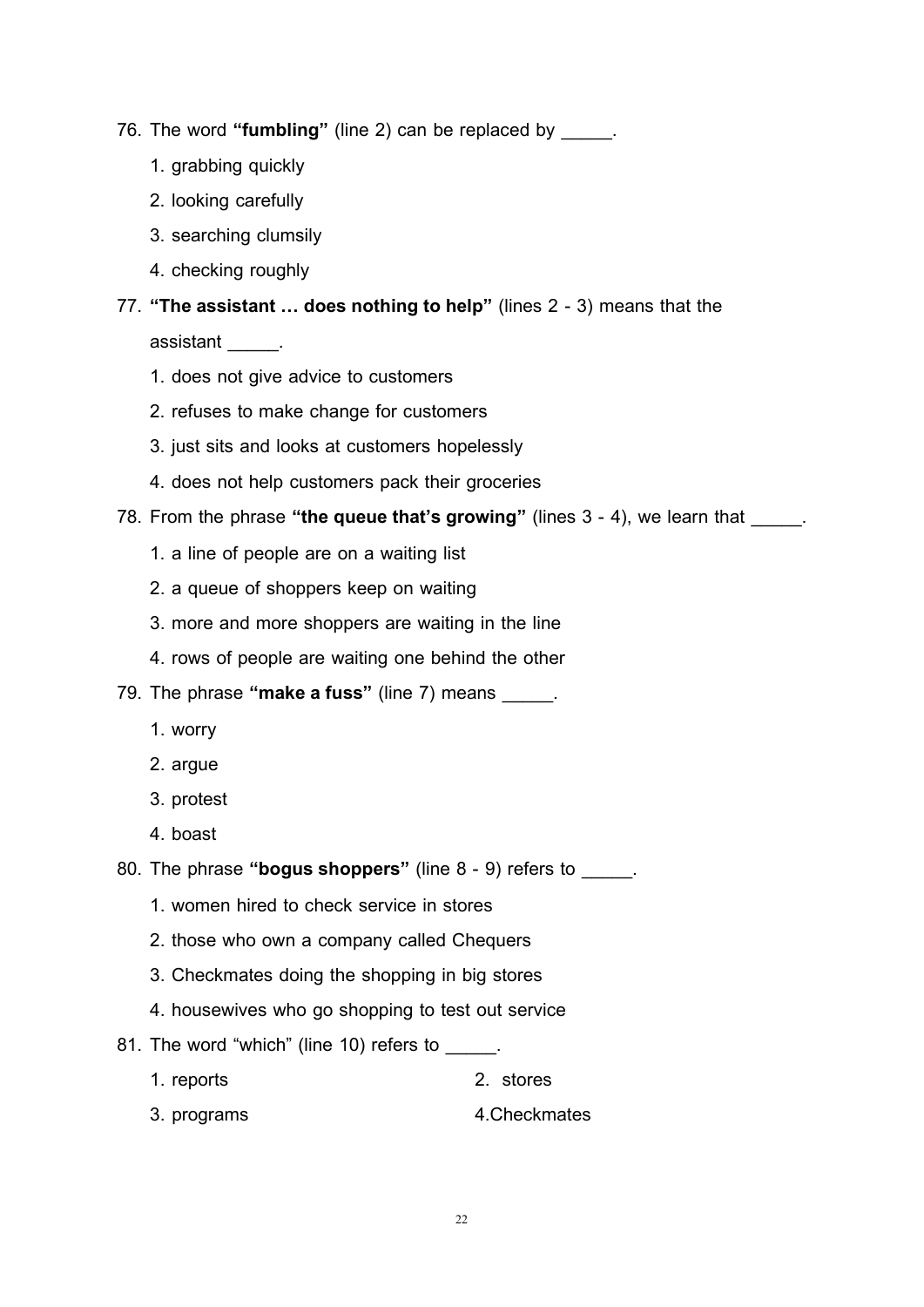- 82. We learn from the extract that most British people  $\qquad \qquad$ .
	- 1. are patient with poor service in supermarkets
	- 2. like talking about bad shop assistants the most
	- 3. don't mind talking about increasing poor service
	- 4. enjoy shopping at the supermarket on weekends
- 83. It can be inferred that the staff training program will result in \_\_\_\_\_.
	- 1. better working condition
	- 2. generating higher profits
	- 3. improving customer service
	- 4. increasing employee morale

#### **Extract 3**

# **Postal Orders:**

## **the handy way to send cash today**

# *What is a Postal Order?*

Postal Orders are the closest thing to cash you can send in the post.

They are simple to send and available in any amount from 50p to £20 with no limit to the cash value you can buy.

5 Unlike cash, a Postal Order is traceable as the counterfoil provides you with proof of purchase.

#### *What can I use it for?*

Any time you need to send money through the post, you can send a Postal Order. They are especially useful for sending to people without bank accounts as 10 they are easily cashed at any local Post Office.

All you bills can be settled with Postal Orders. You can use them to pay for catalogue shopping and mail order purchases, for competition entries, football pools, film processing and many other uses.

23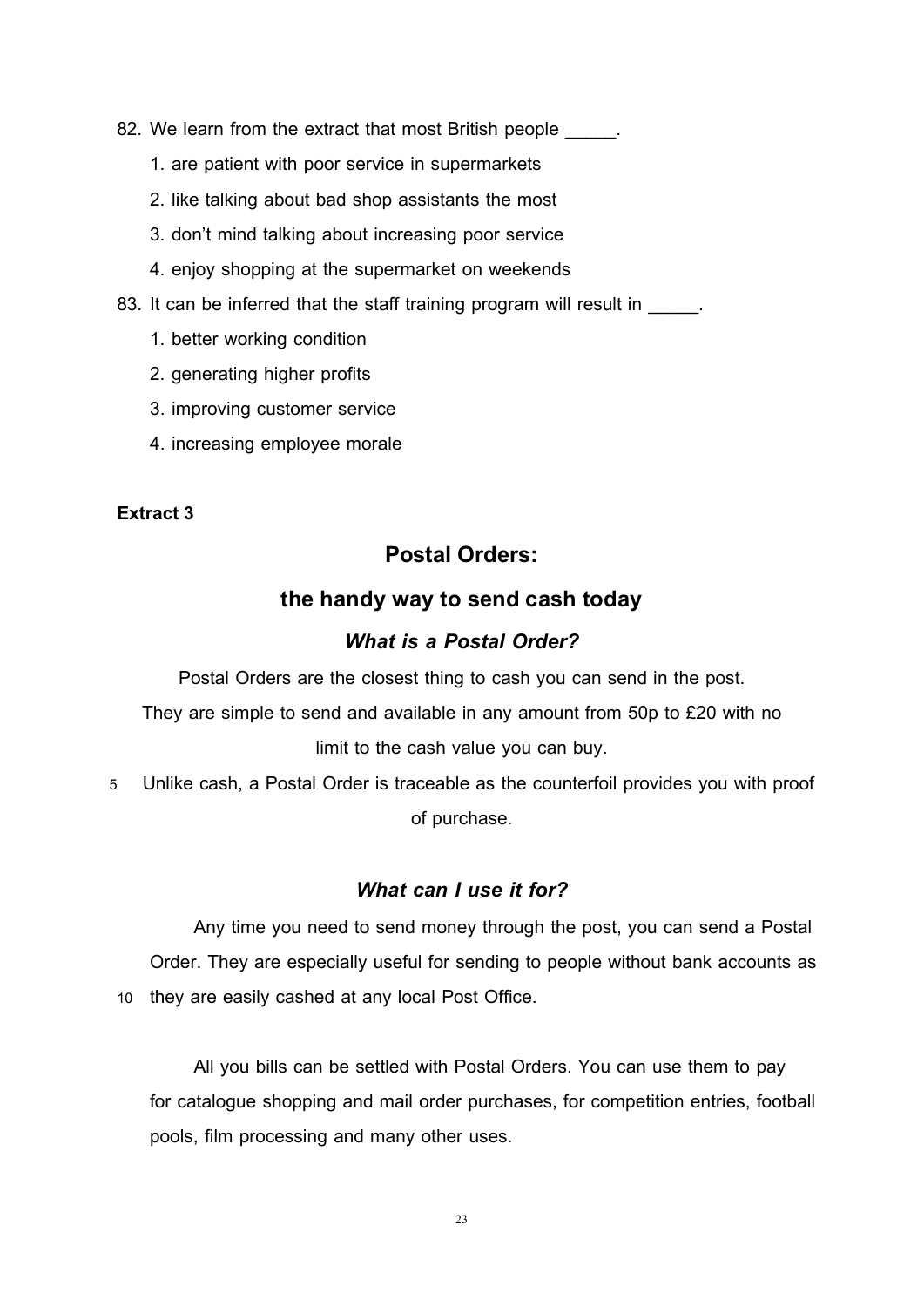Anyone can cash a Postal Order at their local Post Office, so they make 15 perfect gifts for children or anyone who does not have a bank account.

Postal Orders are one of the most popular methods of sending money abroad, to businesses or individuals. They are accepted in around 50 countries worldwide, and there is no limit to the cash value you can send.

84. The word **"handy"** (in the title) can be replaced by \_\_\_\_\_.

- 1. popular
- 2. convenient
- 3. unlimited
- 4. comfortable
- 85. The word **"they"** (line 10) refers to \_\_\_\_\_.
	- 1. bills
	- 2. Postal Orders
	- 3. bank accounts
	- 4. local Post Offices
- 86. The idea discussed in paragraph 3 (lines 11 13) is
	- 1. Postal Orders can delay bill payments
	- 2. catalogue shopping has many other uses
	- 3. any kind of bill can be paid by a Postal Order
	- 4. the Postal Order is another way to catalogue shop
- 87. The last paragraph is mainly about  $\qquad \qquad$ .
	- 1. how to cash a Postal Order
	- 2. the cash limit for Postal Orders
	- 3. a popular way to send money abroad
	- 4. Postal Orders for businesses or individuals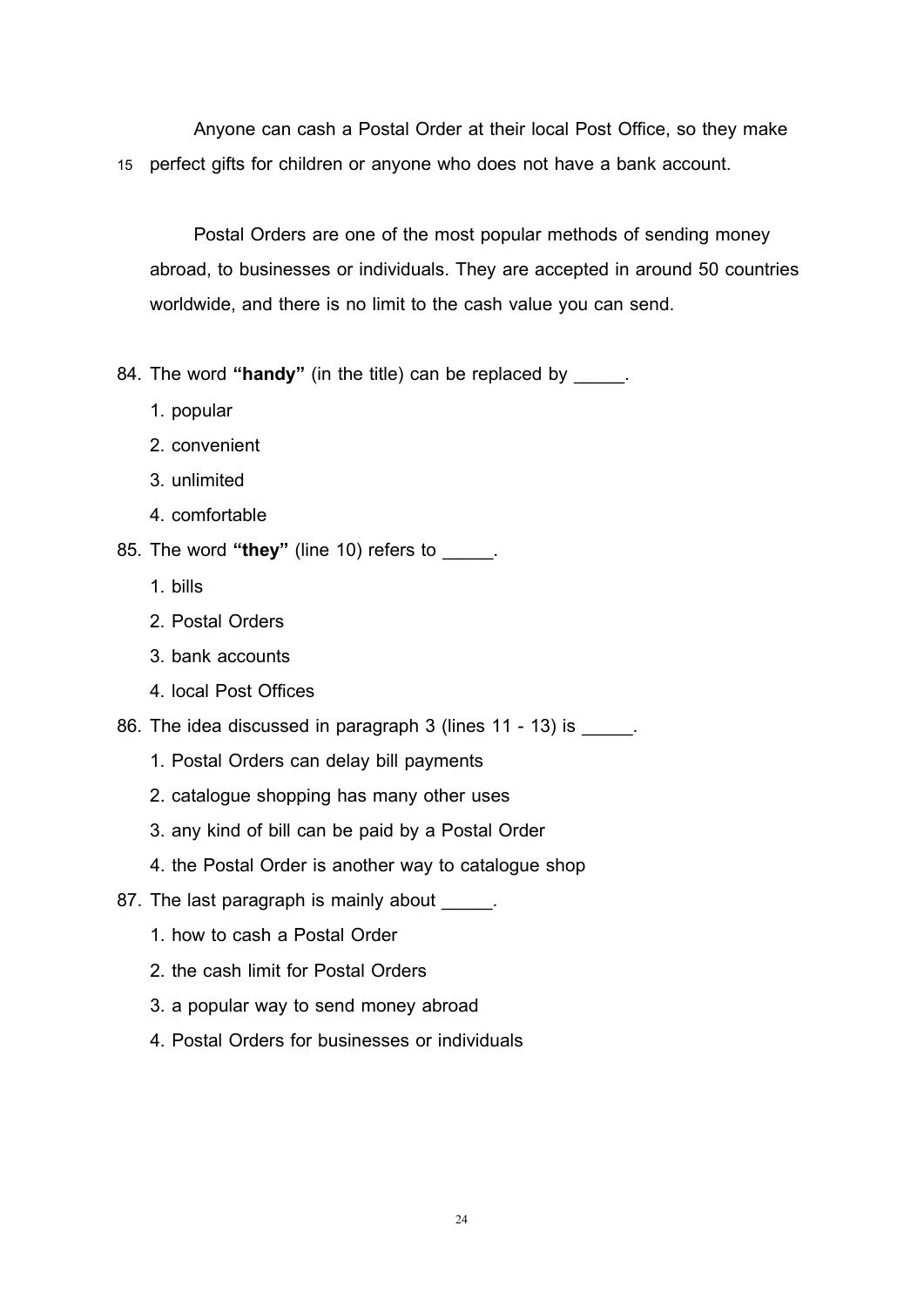88. According to the extract, all of the following are advantages of using Postal Orders EXCEPT .

- 1. one can send money as a present through this method
- 2. the amount of money to be sent can either be very large or very small
- 3. the receiver of a Postal Order does not need to have a bank account
- 4. you can transfer money from your bank account to pay bills by this method

89. We should use a Postal Order to send money because it is

- 1. easier to cash than a check
- 2. the most flexible method of sending money
- 3. possible to claim your money back if it gets lost
- 4. a better way to send money than any other means
- 90. The tone of the extract is \_\_\_\_\_.
	- 1. suggestive
	- 2. narrative
	- 3. persuasive
	- 4. descriptive

#### **Extract 4**

Genetics plays a big role in the way our skin develops, determining its color, pore concentration, thickness, even the number of veins and nerves situated in its deepest layer. Yet your skin's well-being not only depends on a really efficient, scientific skincare routine, but on a healthy lifestyle too.

5 Getting enough sleep is important, for example, because this is the time when skin works especially hard at repairing itself. Lack of I leaves skin looking dull. If you're suffering from insomnia, the chances are that stress is a significant factor. Whereas happiness makes skin glow, stress makes skin show the worst side of **its nature**. Spots, pimples, eczema, blotchiness and flakiness: these are just 10 some of the stress symptoms you may see in your skin.

25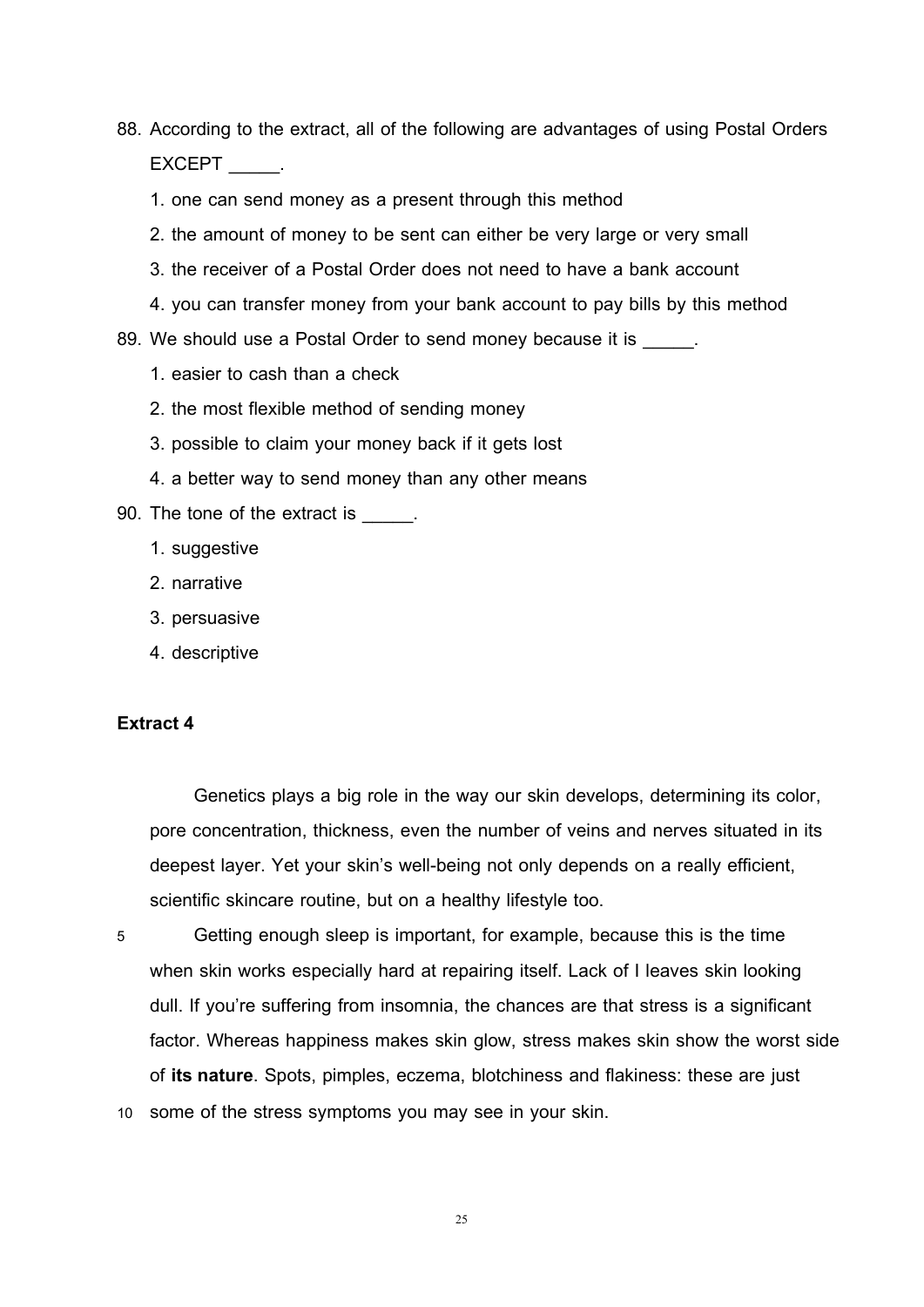Luckily, one of the best ways of reducing stress is also very beneficial to skin: getting more exercise. Both aerobic exercise such as tennis, dancing, and jogging, and anaerobic exercise like stretching and yoga, are highly beneficial, because they improved circulation. And it is blood that brings the vitamins and 15 nutrients necessary for cell metabolism to the skin. For your general well-being,

it is always best to mix the **two types of exercise**.

If you are not eating healthily, it certainly becomes evident swiftly in your skin, which loses its glow and shine. The problem can be as simple as a lack of vitamin C, which plays a vital role in collagen formation and cell repair. Although vitamin C 20 is found in fresh fruit like melon, oranges, and even in tomatoes, the body cannot store it. Therefore, it needs regular supplies. Other important vitamins are the B group, especially B2 and B12 and vitamin E, along with zinc.

But vitamin and mineral supplements are not the complete answer. The best way to obtain a balanced mix of vitamins and minerals is to eat the freshest, most

25 natural foods. A diet rich in unsaturated fats such as olive oil rather than butter, unprocessed fiber, raw fruit and vegetables and low-fat protein such as fish and chicken will provide everything your skin needs. If you can cut out caffeine, smoking and alcohol, so much the better.

Do not forget to drink as much water as you can each day: six glasses at 30 least. It helps every organ in your body function better, aiding digestion, circulation and even excretion of toxins through the skin's pores.

- 91. The best title for this extract is \_\_\_\_\_.
	- 1. Keeping Skin Shiny
	- 2. Good Skin from Within
	- 3. How You Skin Works
	- 4. Healthy Food, Healthy Look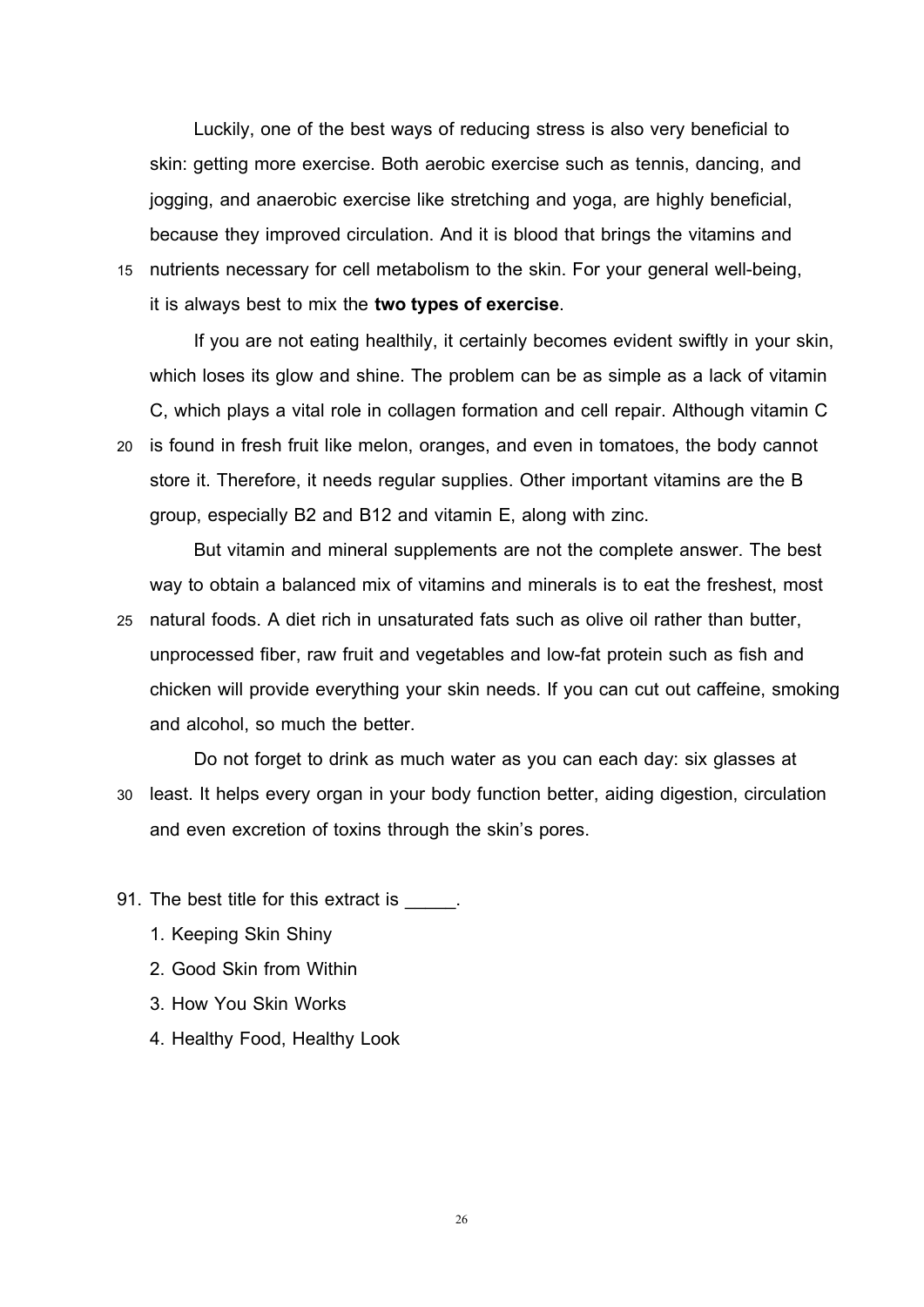- 92. The main idea of the extract is  $\qquad \qquad$ .
	- 1. genetics is necessary for our skin's well-being
	- 2. genetics plays a big role in the way our skin develops
	- 3. a healthy lifestyle is really important to our skin's well-being
	- 4. our skin's well-being depends on a really efficient scientific skincare routine
- 93. \_\_\_\_\_\_\_ is not good for skin.
	- 1. Collagen
	- 2. Vitamin C
	- 3. Insomnia
	- 4. Exercise
- 94. According to the extract, it is TRUE that \_\_\_\_\_.
	- 1. skin works hard at night to repair itself
	- 2. oversleeping may have bad effects on skin
	- 3. the most important vitamins for skin are the B group
	- 4. aerobic exercise is the best way to improve the skin
- 95. Your skin loses its glow and shine swiftly if you \_\_\_\_\_.
	- 1. exercise regularly
	- 2. reduce your stress level
	- 3. consume alcohol and caffeine
	- 4. have a healthy, balanced diet
- 96. The phrase **"its nature"** (line 9) refers to the nature of \_\_\_\_\_.
	- 1. skin
	- 2. stress
	- 3. sleep
	- 4. lifestyle
- 97. The phrase **"two types of exercise"** (line 16) refers to \_\_\_\_\_.
	- 1. stretching and yoga
	- 2. aerobic exercise and dancing
	- 3. jogging and anaerobic exercise
	- 4. aerobic and anaerobic exercise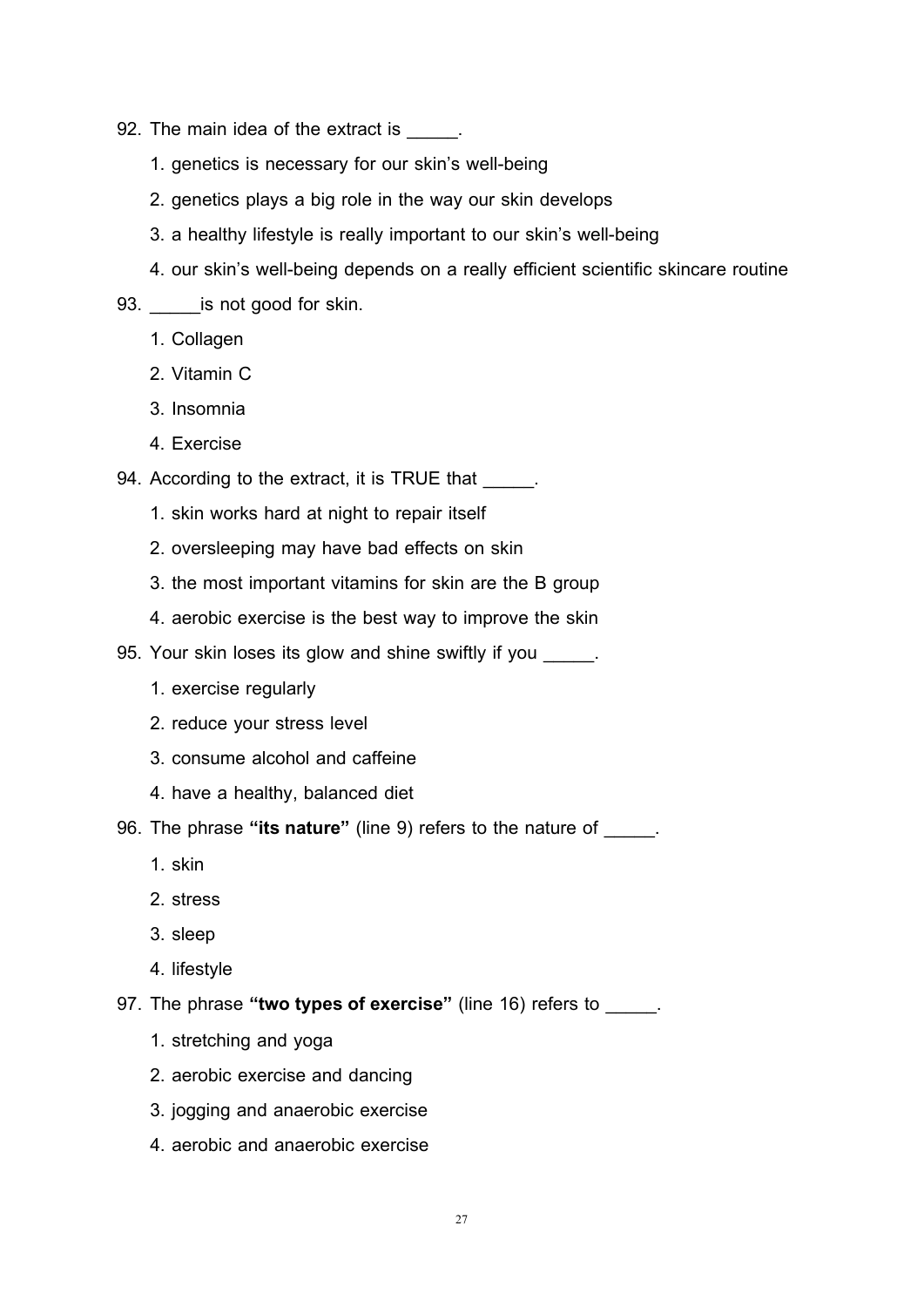98. The word **"it"** (line 21) refers to \_\_\_\_\_.

- 1. the body 2. fresh fruit
- 3. vitamin C 4. cell repair

99. According to the last paragraph, water helps the body to do all of the following

EXCEPT \_\_\_\_\_.

- 1. digest food
- 2. circulate blood
- 3. eliminate toxins
- 4. overcome insomnia
- 100. The extract is primarily intended for \_\_\_\_\_.
	- 1. people trying to live longer
	- 2. women desiring to lose weight
	- 3. people wanting to have youthful skin
	- 4. women preparing to enter a beauty contest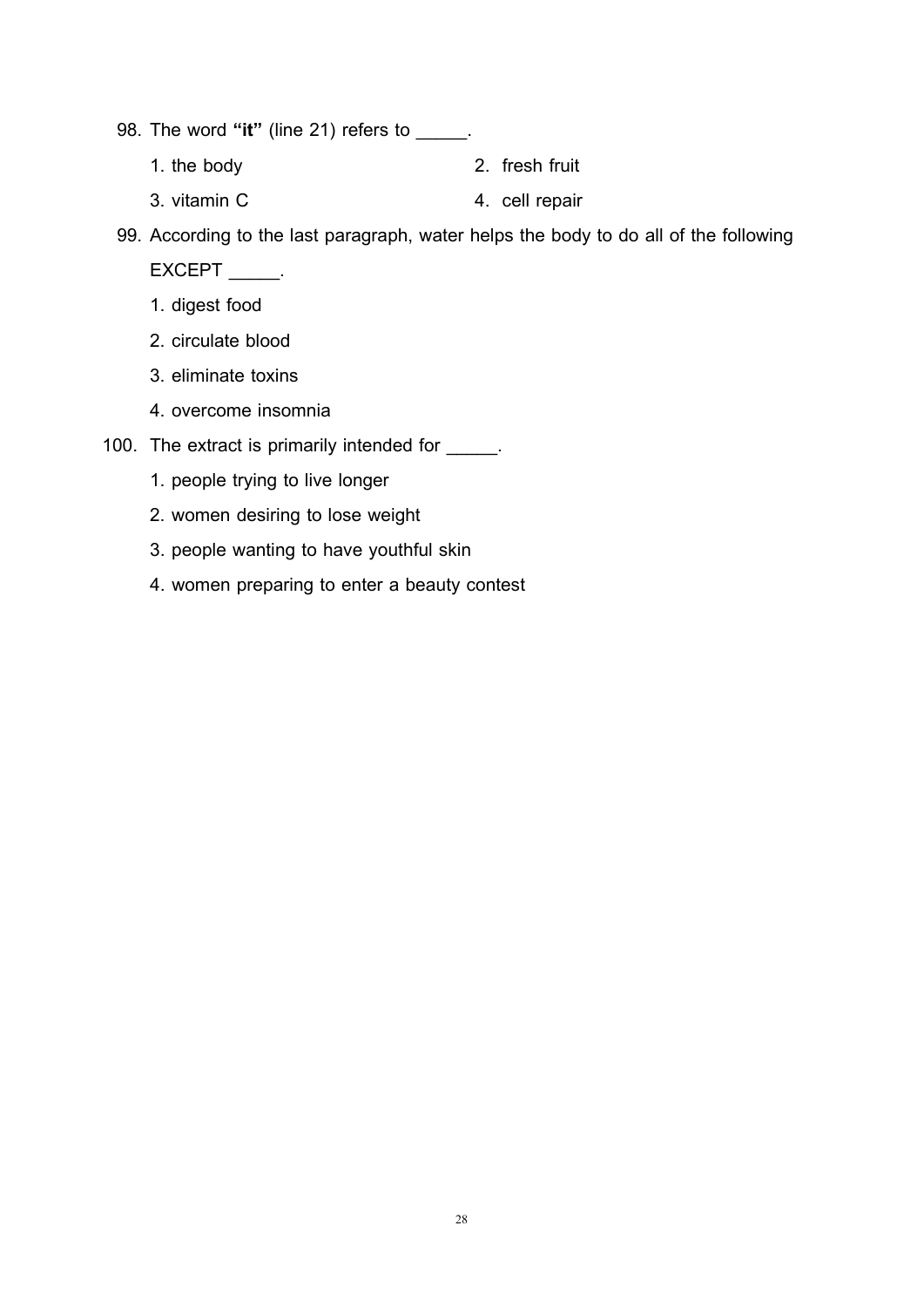# **ตอนที่ 2**

# **SECTION 1 : Speaking and Writing Ability (Nos. 1 - 30)**

**Directions:** In this part of the test, you will have to answer TWO questions to gain ONE mark. There are two parts in this section. Read the directions for each part carefully and study the example before working on the questions.

#### **Part 1: Speaking Ability (Nos. 1 - 10)**

**Directions:** Read each situation and the dialogue carefully. Choose

- 1. the appropriate expression for the first missing part (Item A) and
- 2. the response/reaction to the expression for the second missing part (Item B)

Both answers (Items A and B) must be correct and make sense in order to gain ONE mark.

#### **Example:**

No. 0. Situation: Mr. Carson is talking to a new colleague, Wichit.

Mr. Carson: <u>A</u> Wichit: B\_\_. I grew up there.

- A. 1. Why were you at school? 2. How were you at school?
	- 3. What did you do at school? 4. Where did you go to school?
- B. 1. Often by bus. 2. I enjoy watching TV at home.
	- 3. In New York. 4. I stayed with my friend.

The correct answers are A4 and B3. Therefore, you must darken the circle under number 4 for Item A and darken the circle under number 3 for Item B as follow: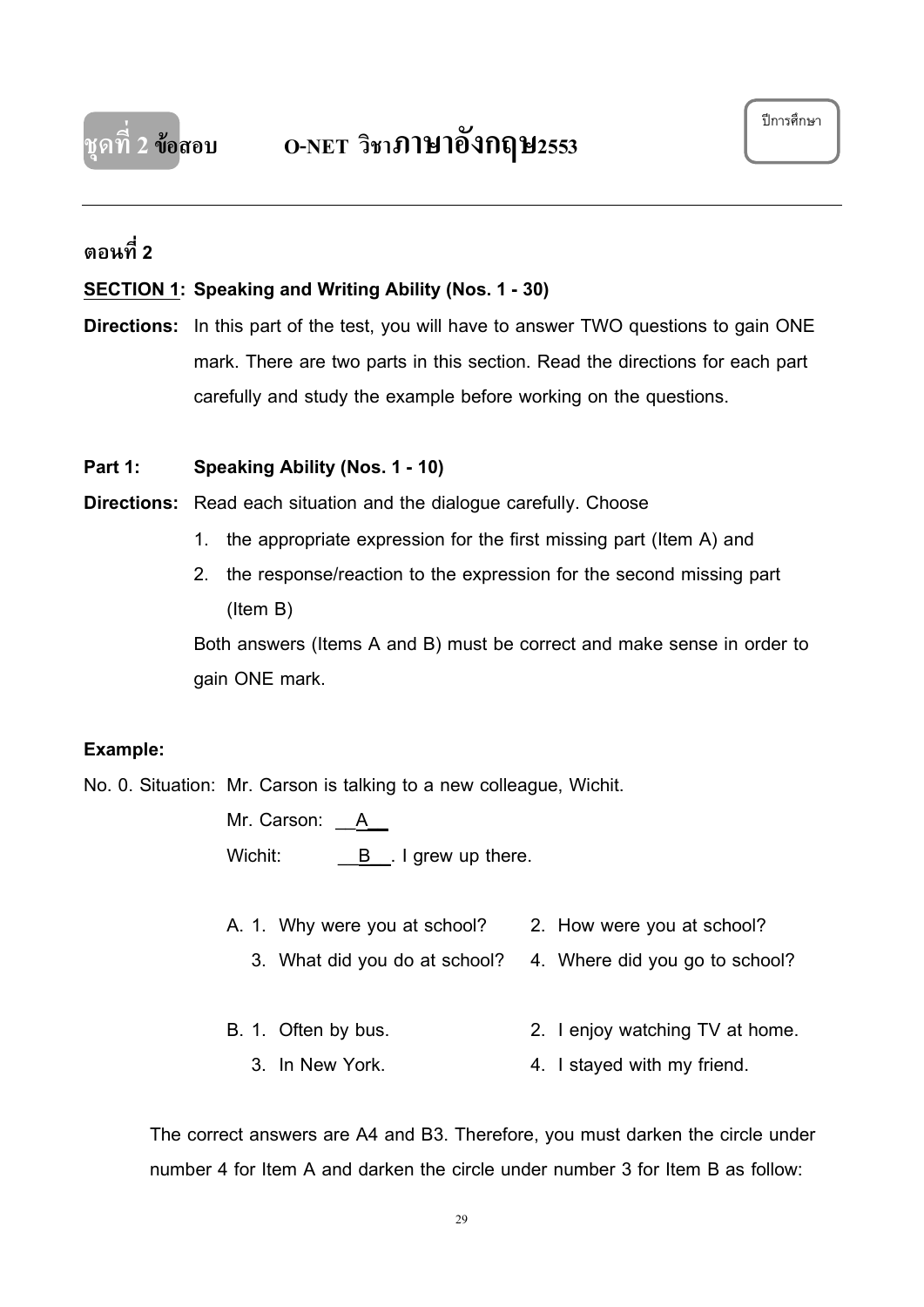#### **1. Situation: A secretary is talking to a caller.**

Caller: This is Jim Smith. Can I speak to Mr. Johnson, please?

Secretary:  $A$ 

Caller:  $\overline{B}$ 

Secretary: I'll tell him as soon as I see him.

- A. 1. Pardon me. I don't know him.
	- 2. Can you talk to him now?
	- 3. I'm afraid he's just gone out.
	- 4. Sorry. He doesn't want to speak to you.
- B. 1. Could I hold on?
	- 2. Can you call me later?
	- 3. Can you ask him to return my call?
	- 4. Could I return his call later?

**2. Situation: Sunisa, a Thai student, just got off the plane at Heathrow Airport in London and is asking an official on duty for help.**

Sunisa: Excuse me, A\_the Thai Embassy?

Official:  $\overline{B}$ 

Sunisa: Thank you very much.

- A. 1. could you tell me how to get to
	- 2. would you kindly take me to
	- 3. did this coach normally stop at
	- 4. do you know when this bus stops at
- B. 1. Our taxi drivers are very helpful and polite.
	- 2. It won't take long to get there.
	- 3. You can buy a ticket on the bus.
	- 4. That coach will take you there.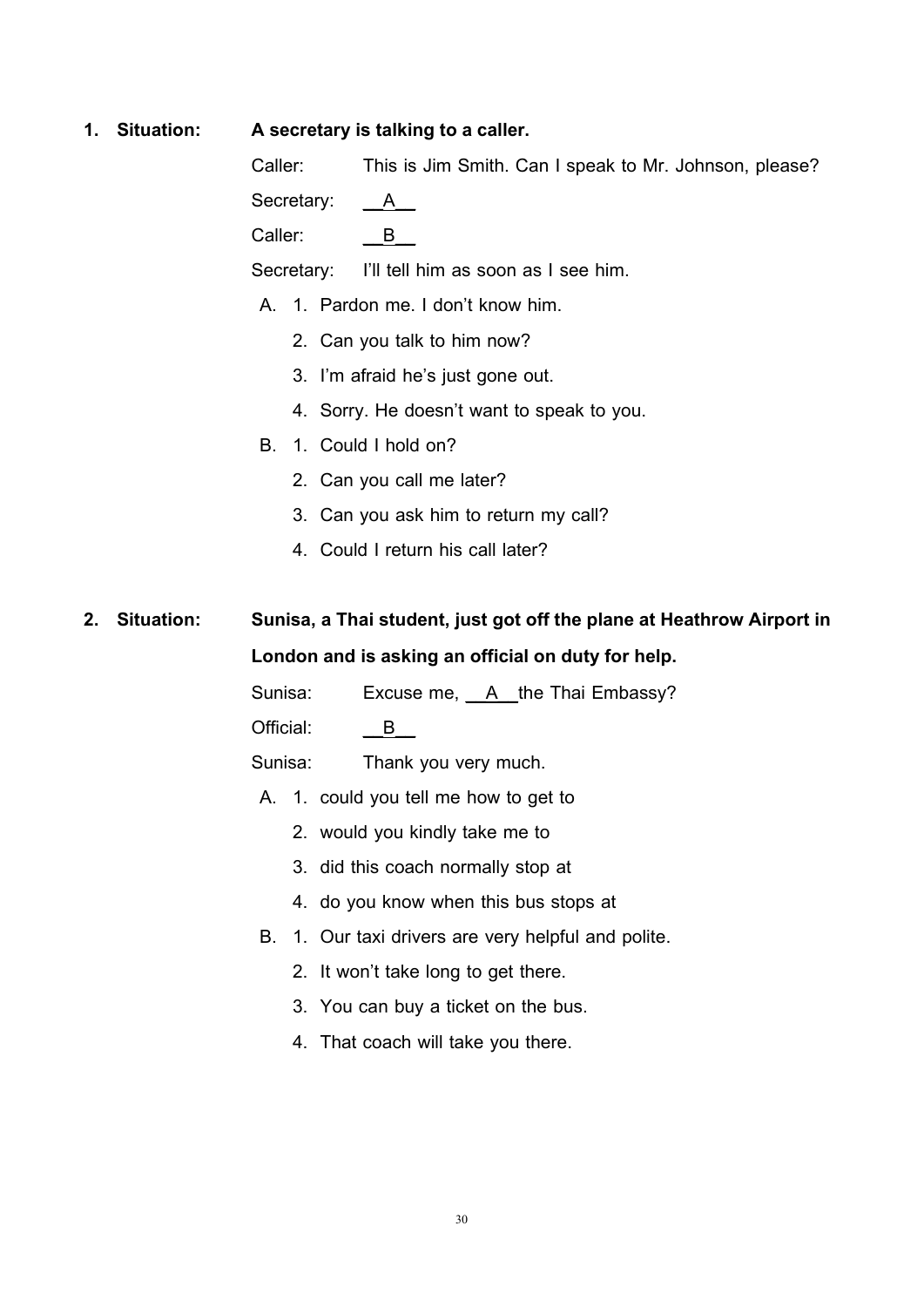#### **3. Situation: Praset is trying to talk Tom into going to a football match with him.**

Tom: My favorite football team from England is playing against the Thai National team this Sunday. I really want to go, but \_\_A\_\_the Thai Embassy?

Prasert: Oh, come on. Go with me. B

- A. 1. I'm sure I'll enjoy it.
	- 2. it's too late for me to go.
	- 3. all the tickets are sold out.
	- 4. my assignment is due on Monday.
- B. 1. Don't you like football?
	- 2. You shouldn't hand in the work late.
	- 3. There won't be another match like this.
	- 4. We shouldn't pay anything extra for tickets.

# **4. Situation: Miss Jones, an American tourist, is telling her friend, Tommy, about her problem.**

Miss Jones: Tommy, my bag was stolen, and <u>A</u>

Tommy: <u>\_\_B</u> Do you know when it happened?

Miss Jones: I just realized it a moment ago.

- A. 1. I lost my passport and all my money.
	- 2. I should have brought my bag with me.
	- 3. I wonder where I can find my belongings.
	- 4. I don't remember where I kept my passport.
- B. 1. What's the matter? 2. How shameful!
	- 3. How unfortunate! 4. That's your problem.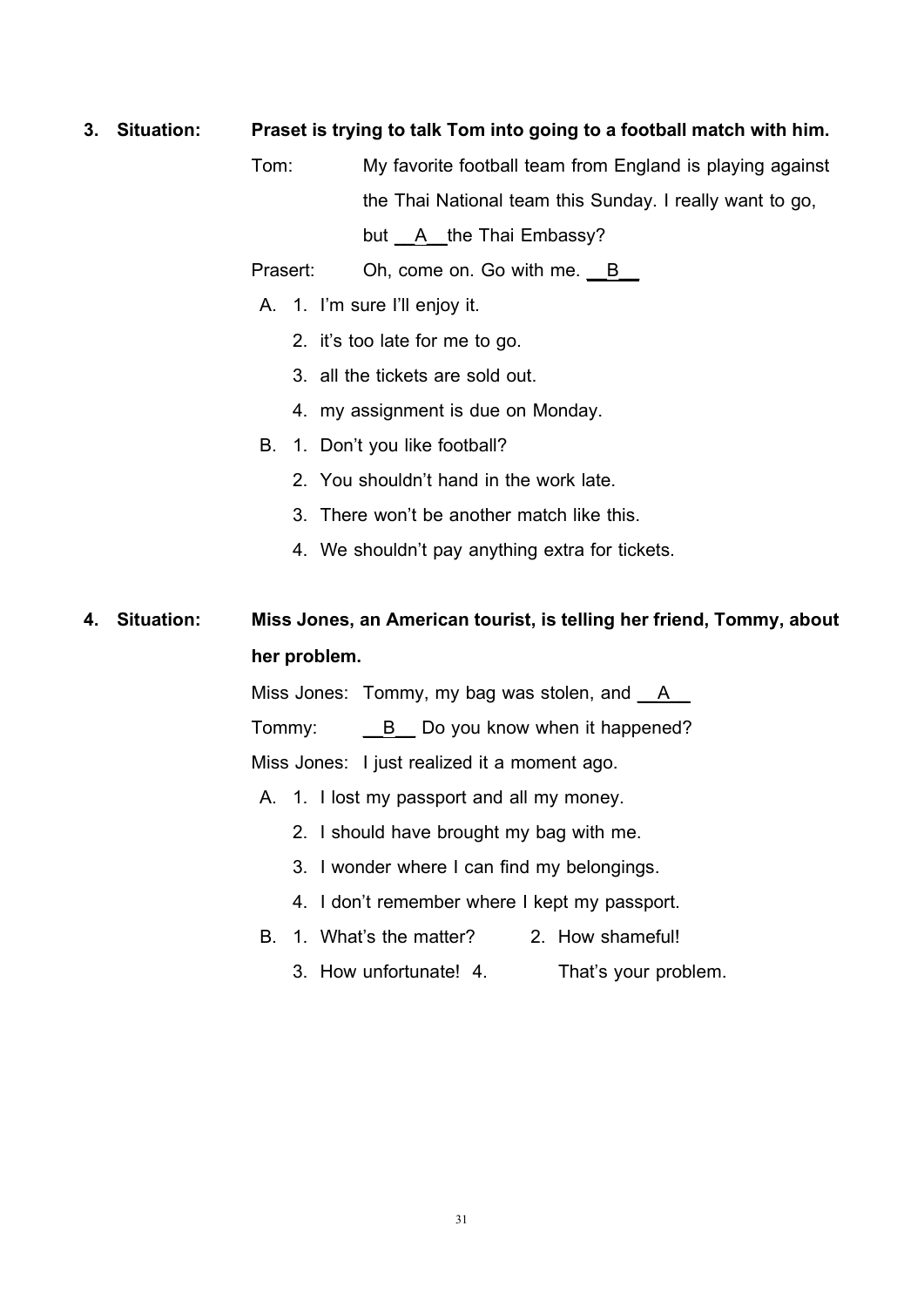| 5. | <b>Situation:</b> | Ploy is a tour guide from TT Tour waiting to meet a customer at the  |
|----|-------------------|----------------------------------------------------------------------|
|    |                   | airport.                                                             |
|    |                   | Ploy:<br>You are Mr. Richards, aren't you? I'm Ploy from TT Tour.    |
|    |                   | $\mathsf{A}$                                                         |
|    |                   | Mr. Richards: B Have you been waiting long?                          |
|    |                   | A. 1. Here is my friend.<br>2. Have a nice trip.                     |
|    |                   | 3. Welcome to Bangkok. 4. Please follow the way.                     |
|    |                   | 2. With pleasure.<br>1. Thank you.<br>В.                             |
|    |                   | That's fine.<br>3. Sure, I will. 4.                                  |
| 6. | <b>Situation:</b> | Dave and Pete are talking about their plans for tonight.             |
|    |                   | Pete: Tonight I'm going to study for our English test. __A_          |
|    |                   | Dave: No, thanks. B                                                  |
|    |                   | A. 1. What would you like to do now?                                 |
|    |                   | 2. Will you come to the library with me?                             |
|    |                   | 3. When will you study for it?                                       |
|    |                   | 4. Is it important for us to study?                                  |
|    |                   | 1. I'm going to the movies tonight. 2. I haven't decided yet.<br>В.  |
|    |                   | 3. I don't want anything tonight. 4. I'll follow you.                |
| 7. | <b>Situation:</b> | Usa is a new Thai student at a college in America. Mary, her         |
|    |                   | roommate, is telling her about the college library.                  |
|    |                   | Mary: During final exam week, __A__                                  |
|    |                   | Usa:<br>B In Thailand, most university libraries are open only until |
|    |                   | 8.00 p.m.                                                            |
|    |                   | 1. I like to study in the library after class.<br>Α.                 |
|    |                   | 2. the main library is open 24 hours a day.                          |
|    |                   | 3. you must show your ID card when you take a book.                  |
|    |                   | 4. the library has a lot of science journals.                        |
|    |                   |                                                                      |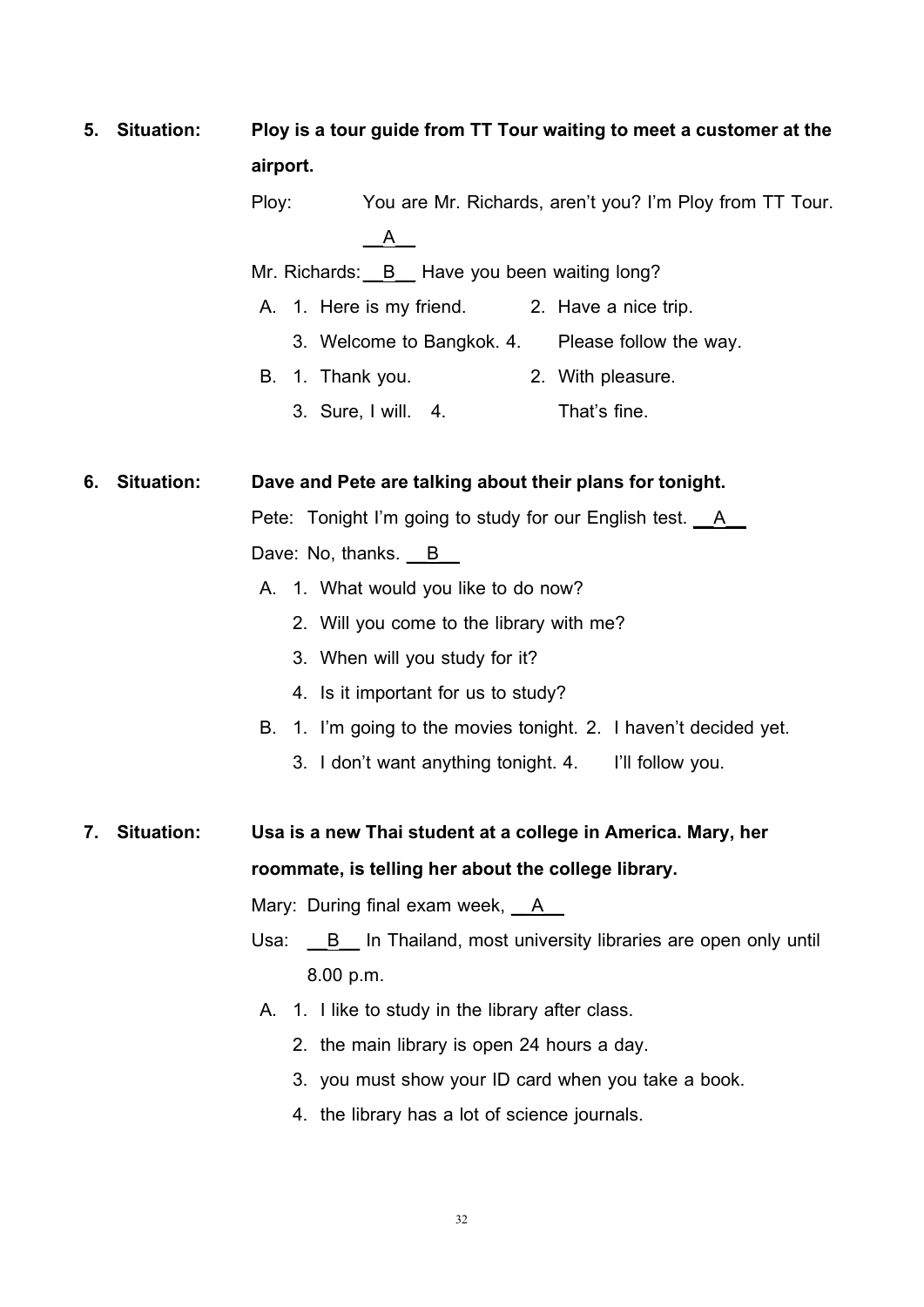|  |  | B. 1. How could they? |  | 2. Dear me! |
|--|--|-----------------------|--|-------------|
|--|--|-----------------------|--|-------------|

3. Of course! 4. How convenient!

 **8. Situation: Paul is telling Weena about his problem.** Paul: A Someone must have entered my office. Weena: **B** But have you checked with your secretary? A. 1. I wish you could find all my papers in time. 2. These reports haven't been completed. 3. My belongings are well kept in the cabinet. 4. All the important documents are missing from my folder. B. 1. That's it. 2. How boring! 3. Don't mention it. 4. I'm sorry to hear that.  **9. Situation: A student wants to see his instructor, Mr. Benson.** Student: Excuse me, Mr. Benson. A Mr. Benson: <u>B</u> Oh, yes. I won't be doing anything then. A. 1. Don't you have any free time at all? 2. What time will you be free? 3. I wonder if you would be available at two this afternoon. 4. Would you mind if I came to see you when you are available? B. 1. Please do. 2. Let me see. 3. Please take a look. 4. I have plenty of time. **10. Situation: Mr. Hill is returning Supa's writing assignment to her. He has given her an A for it.**

| Mr. Hill:    | Supa, here is your writing assignment. A |
|--------------|------------------------------------------|
| Supa:        |                                          |
| $Mr$ . Hill: | You deserve it.                          |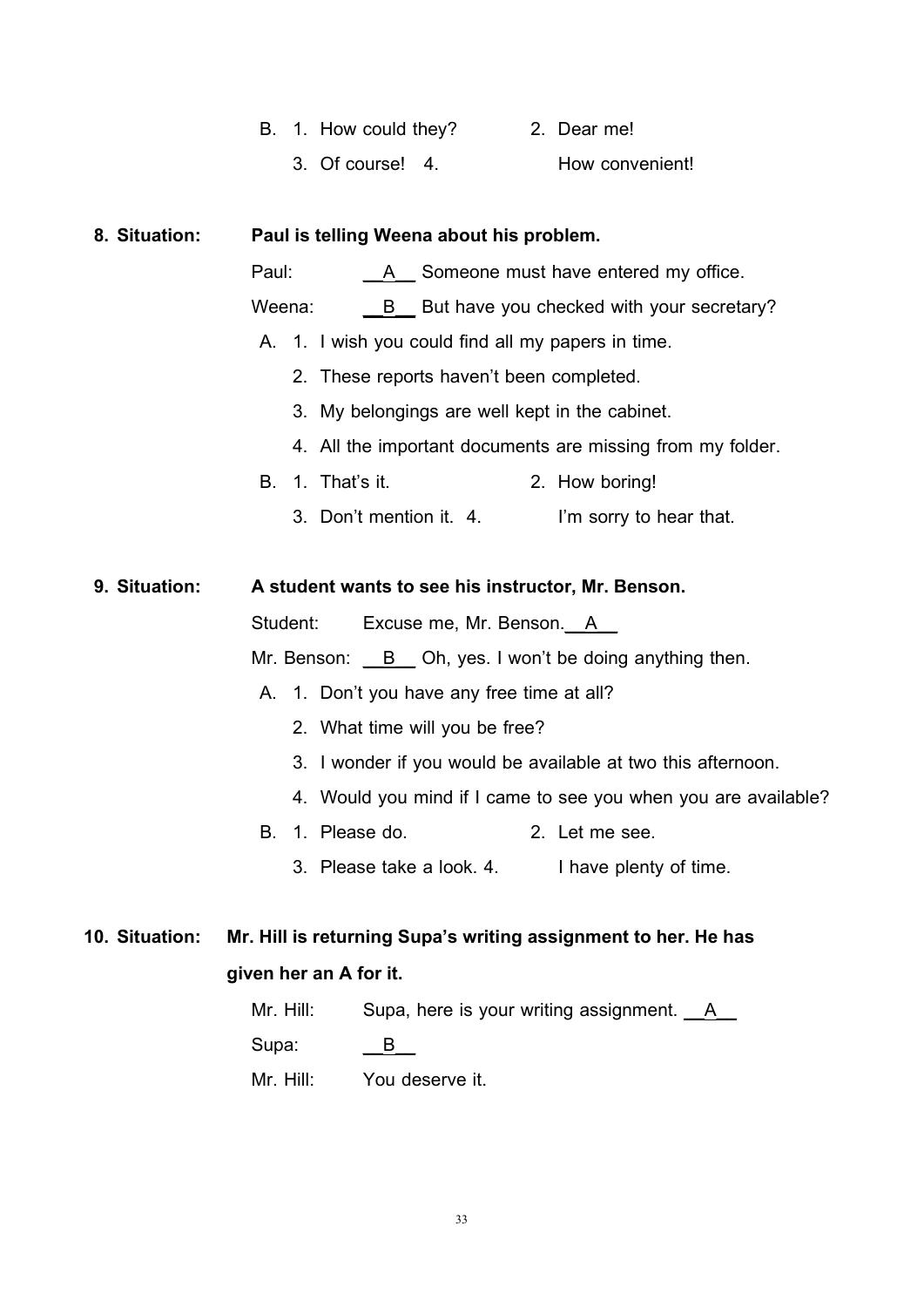- A. 1. Try to keep up with your work.
	- 2. Did anybody help you do it?
	- 3. You have to spend a lot more time on this.
	- 4. You've really done a very good job!
- B. 1. Are you sure you like it? 2. That's very kind of you.
	- 3. It is a difficult assignment. 4. I don't believe you!

#### **Part 2: Writing Ability (Nos. 11 - 30)**

#### **A. Writing (Nos. 11 - 20)**

#### **Directions:** Choose

- 1. the appropriate choice for the first missing part (Item A) and
- 2. the choice for the second missing part (Item B). Both answers (Item A and B) must be correct and make sense in order to gain ONE mark.

#### **Example:**

No. 0. The man  $\overline{A}$  B. .

- A.1. sat in the first row 2. sitting in the first row
	- 2. sits in row one 4. may sit in row one
- B.1. wants to draw pictures with the visited lecturer
	- 2. is drawing a picture of the visiting lecturer
	- 3. has the ability to draw pictures of visited lecturers
	- 4. always likes to draw pictures by visiting lecturers

The correct answers are A2 and B2. Therefore, you must darken the circle under number 2 for Item A and darken the circle under number 2 for Item B as follows:

11. Ban Na Nong,  $\underline{A}$ ,  $\underline{B}$  full of shopping malls and restaurants.

- 
- A.1. a small village, quiet once 2. it was once a quiet small village
	- 3. a quiet small village once it was 4. once a small quiet village
- B.1. now busy town 2. is now a busy town
	- 3. a busy town it is now 4. it is now a busy town
- 
- -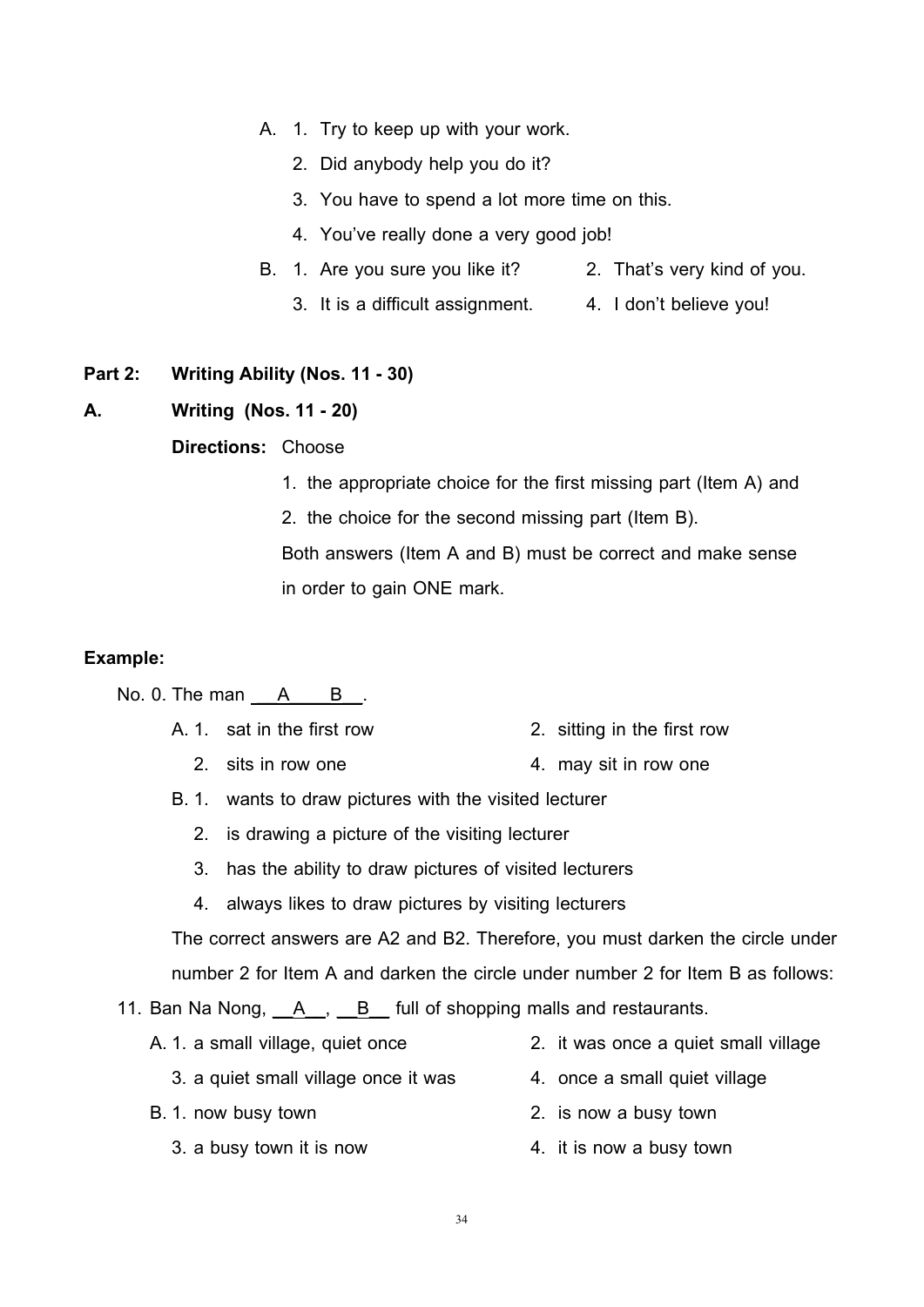| 12. A their customers, supermarkets <u>B</u> as possible.                  |                                       |
|----------------------------------------------------------------------------|---------------------------------------|
| A. 1. Having attracted and kept                                            | 2. As if to attract and keep          |
| 3. In order to attract and keep                                            | 4. Attracting and keeping             |
| B. 1. want to make shoppers as pleasant                                    |                                       |
| 2. have made shopping as pleasing                                          |                                       |
| 3. must try to make their shoppers as pleasing                             |                                       |
| 4. have tried to make shopping as pleasant                                 |                                       |
| 13. In most countries around the world, $A$ to school $B$ .                |                                       |
| A. 1. children having to go                                                | 2. children must go                   |
| 3. every child has been                                                    | 4. every child must have been         |
| B. 1. when they reach a certain age                                        | 2. as they are growing old enough     |
| 3. since they reached a certain age 4. if they are too old to learn        |                                       |
| 14. $A$ public transport to the exhibition hall $B$ a parking space there. |                                       |
| A. 1. John will make his decision in traveling in                          |                                       |
| 2. John is deciding that he has to travel in                               |                                       |
| 3. John decided to travel by                                               |                                       |
| 4. John's decision for traveling with                                      |                                       |
| B. 1. since it would be difficult to find                                  | 2. although it is difficult to find   |
| 3. whereas it was difficult finding                                        | 4. and it is difficult finding        |
| 15. The committee members think __A__ now, nor __B__ about the matter.     |                                       |
| A. 1. about the meeting which should not hold                              |                                       |
| 2. about the meeting not to be held                                        |                                       |
| 3. that the meeting should not be holding                                  |                                       |
| 4. that the meeting should not be held                                     |                                       |
| B. 1. anybody should say                                                   | 2. should anything be said            |
| 3. should nothing be said                                                  | 4. something should be said           |
| 16. Some doctors and health experts agree that butter, A, B,               |                                       |
| A. 1. it is unlike coconut oil                                             | 2. unlike coconut oil                 |
| 3. coconut oil being different                                             | 4. that is different from coconut oil |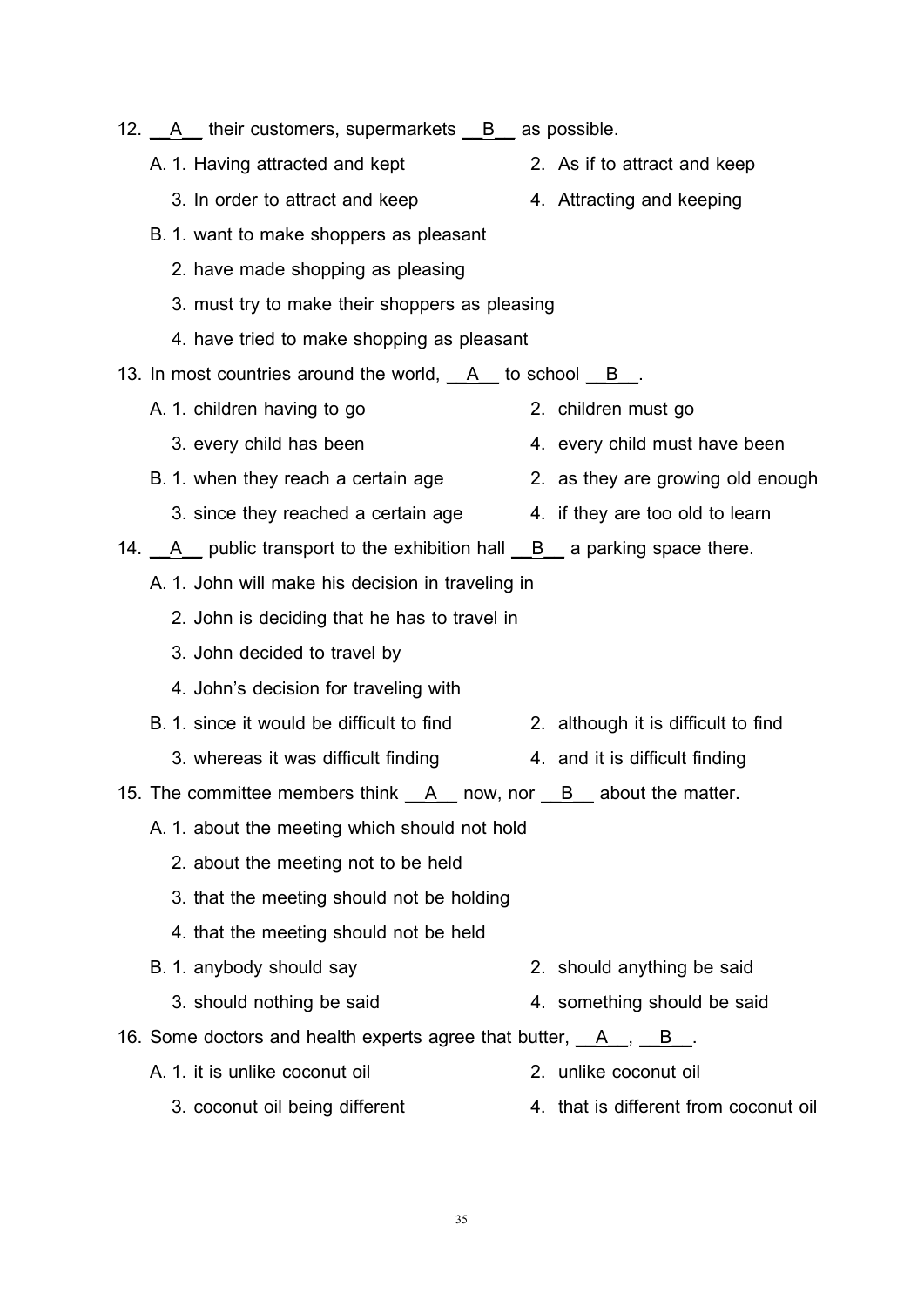- B.1. which is not good for people's health
	- 2. for people's health is not good
	- 3. is not good for people's health
	- 4. is for people's health not good
- 17. As soon as  $\underline{A}$  their lunch, they  $\underline{B}$  rehearsing for the play.
	- A. 1. the actors all will have 2. all the actors have had
		- 3. all the actors had 4. the actors have all
	- B. 1. are resuming and a set of the same 2. will resume
		- 3. have resumed 4. will have resumed
- 18. Proper nutrition and regular exercise  $A$  you lose weight  $B$ .
	- A. 1. that are necessary to help 2. are necessary to help
		- 3. which can necessarily help 4. are necessities for helping
	- B.1. and improve your state of fitness
		- 2. which can improve your fitness state
		- 3. while your fitness state is improved
		- 4. and can improve your state of fitness
- 19. A at public universities come from the central region of Thailand B. .
	- A.1. The students about sixty percent
		- 2. Of the students, about sixty percent
		- 3. About sixty percent of the students
		- 4. Of about sixty percent, the students
	- B.1. and from the others the rest 2. and the rest from the others
		- 3. form the rest and the others 4. from the others and the rest
- 20. A bus <u>A</u> only once a week: <u>B</u> from the outer world.
	- A.1. was coming to that small village
		- 2. to that small village was coming
		- 3. come to that small village
		- 4. to that small village comes
- 
- 
- 

.

- 
-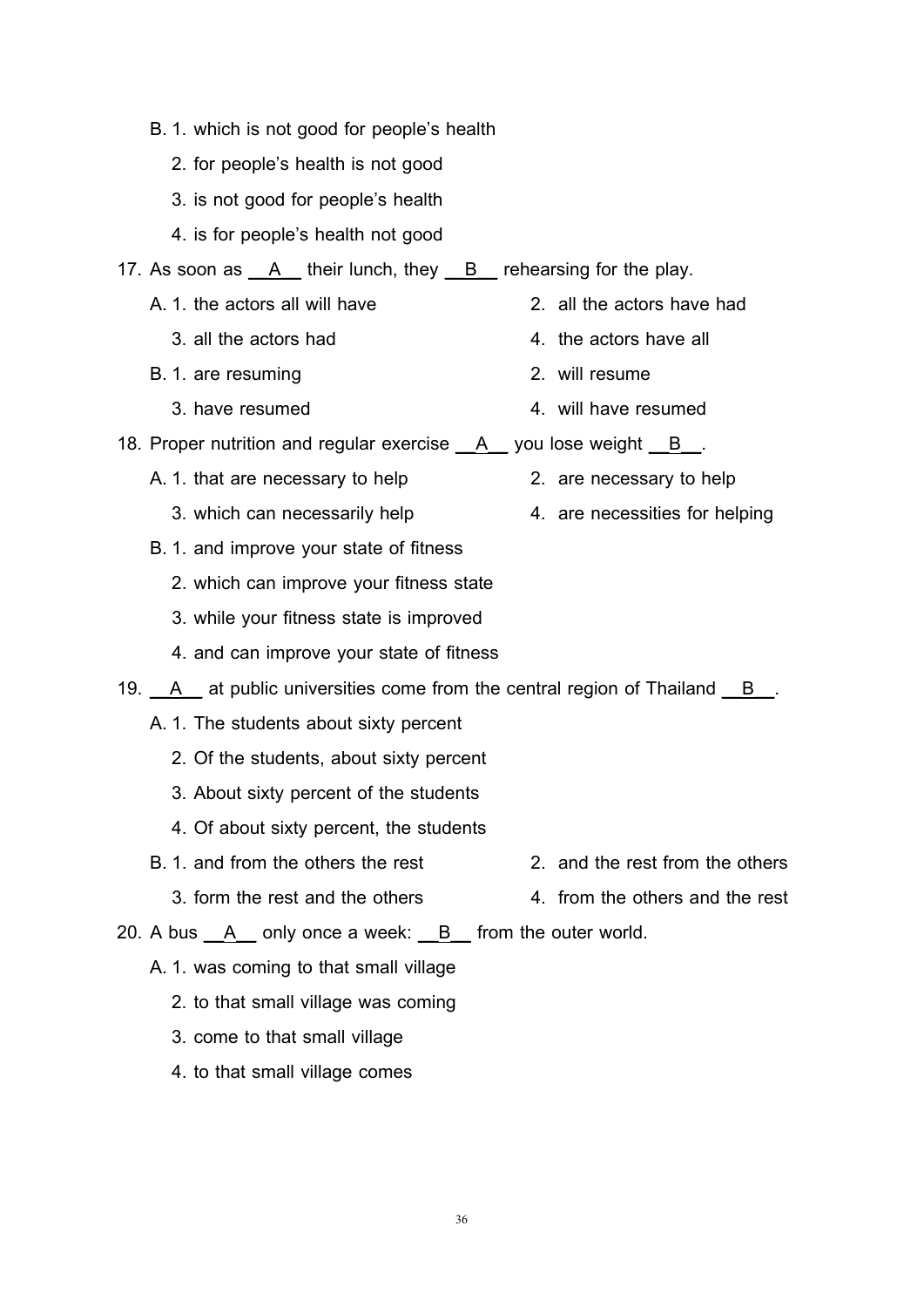- B.1. however, its inhabitants were almost completely cut off
	- 2. moreover, its inhabitants were cut off most completely
	- 3. similarly, its inhabitants were cut off most completely
	- 4. therefore, its inhabitants were almost completely cut off

# **B. Usage (Nos. 21 - 30)**

# **Directions:** Choose

- 1. Identify the incorrect part of each sentence (marked A, B, C, or D) and
- 2. choose the appropriate correction from the choices (1, 2, 3, or 4).

#### **Example:**

No. 0. <u>The man sits</u> in <u>the first row</u> is <u>busy drawing</u> a picture <u>of the visiting lecturer</u>.

| A                                                                        | B | C | D                            |
|--------------------------------------------------------------------------|---|---|------------------------------|
| A. 1. A man sat                                                          |   |   | 2. The man sitting           |
| 3. A man will sit                                                        |   |   | 4. The man is sitting        |
| B. 1. the row first                                                      |   |   | 2. the row one               |
| 3. first row                                                             |   |   | 4 one row                    |
| C. 1. busy draw                                                          |   |   | 2. drawing busy              |
| 3. drawn busily                                                          |   |   | 4. busily drawn              |
| D. 1. for visited lecturer                                               |   |   | 2. by the visiting lecturer  |
| 3. about visiting lecturer                                               |   |   | 4. with the visited lecturer |
| 21. The simplest wayto understand how a jet engine works is to watch air |   |   |                              |
| A                                                                        | в |   | C                            |
| escapes from a balloon.                                                  |   |   |                              |
| D                                                                        |   |   |                              |
| A. 1. A more simple way                                                  |   |   | 2. Simpler ways              |
| 3. The most simple way                                                   |   |   | 4. A simpler way than        |
|                                                                          |   |   |                              |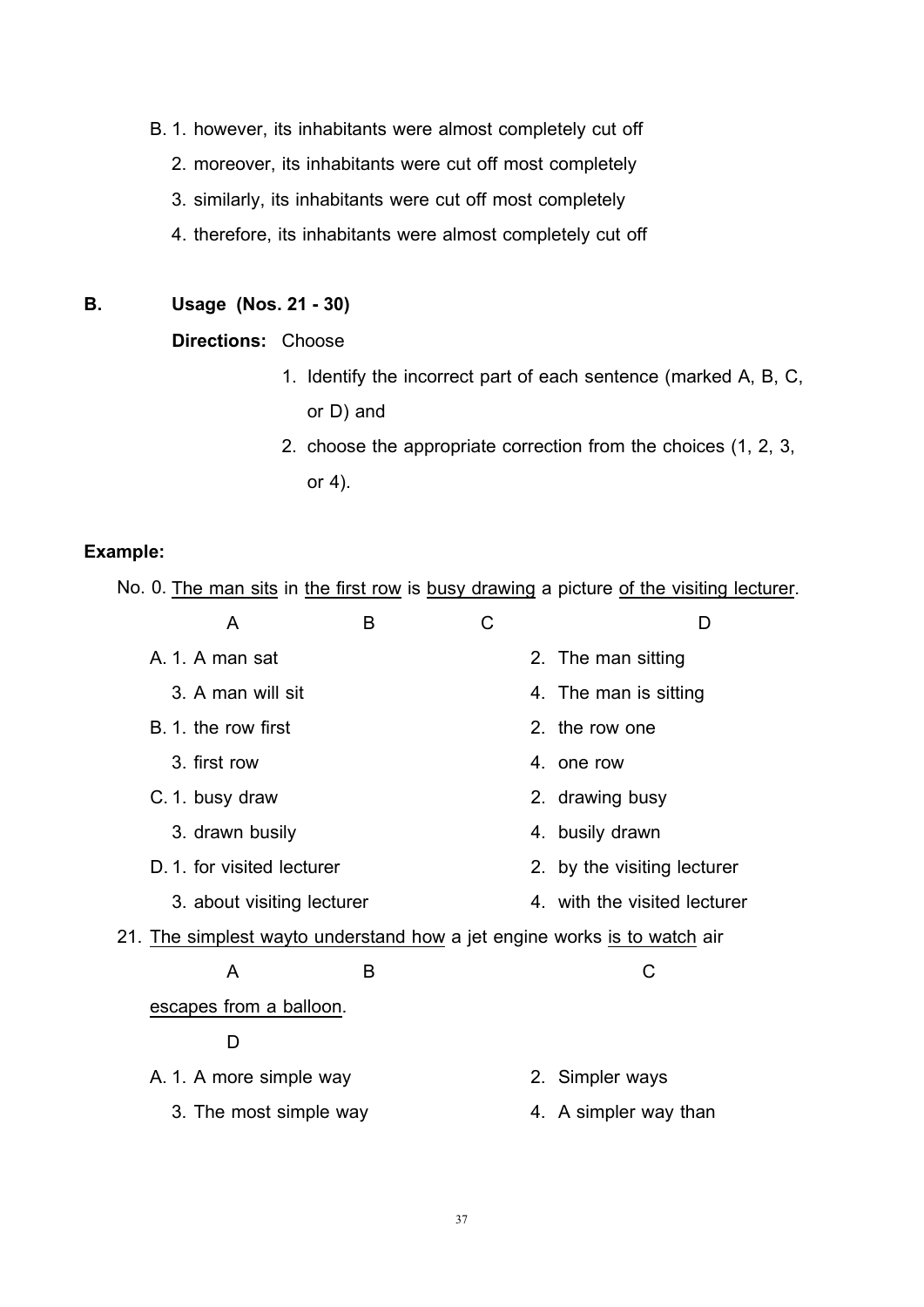| B. 1. to understand that how                                                        | 2. understanding that how     |
|-------------------------------------------------------------------------------------|-------------------------------|
| 3. to understand that                                                               | 4. understanding that         |
| C. 1. watching                                                                      | 2. is to be watching          |
| 3. to watch                                                                         | 4. is watched                 |
| D. 1. to escape from a balloon                                                      | 2. escaping from a balloon    |
| 3. will escape out of balloons                                                      | 4. escapes out of balloons    |
| 22. The Benson family likes to shopat the supermarketwhich Julian works.            |                               |
| C<br>A<br>в                                                                         | D                             |
| A. 1. Mr. Benson family                                                             | 2. The Benson's family        |
| 3. The family Bensons                                                               | 4. Benson family              |
| B. 1. to shopping                                                                   | 2. go shopping                |
| 3. shop                                                                             | 4. going to shopping          |
| C. 1. near each supermarket                                                         | 2. from supermarkets          |
| 3. at any supermarket                                                               | 4. in the supermarkets        |
| D. 1. in which Julian is working                                                    | 2. where Julian works in      |
| 3. that Julian is working                                                           | 4. that Julian works          |
| 23. No doctor will prescribeany new drugif he is confident enoughthat it will work. |                               |
| A<br>B                                                                              | C<br>D                        |
| A. 1. Any doctor is prescribing                                                     |                               |
| 2. A doctor prescribed                                                              |                               |
| 3. The doctor has prescribed                                                        |                               |
| 4. A doctor will not prescribe                                                      |                               |
| B. 1. for some new drugs                                                            | 2. with new drugs             |
|                                                                                     |                               |
| 3. the drugs that are new                                                           | 4. of the drugs which are new |
| C. 1. if he is with enough confidence                                               |                               |
| 2. unless he is confident enough                                                    |                               |
| 3. should he have enough confidence                                                 |                               |
| 4. if he will feel confident enough                                                 |                               |
| D. 1. which will work                                                               | 2. in order that it can work  |
| 3. that is working well                                                             | 4. so that it might work well |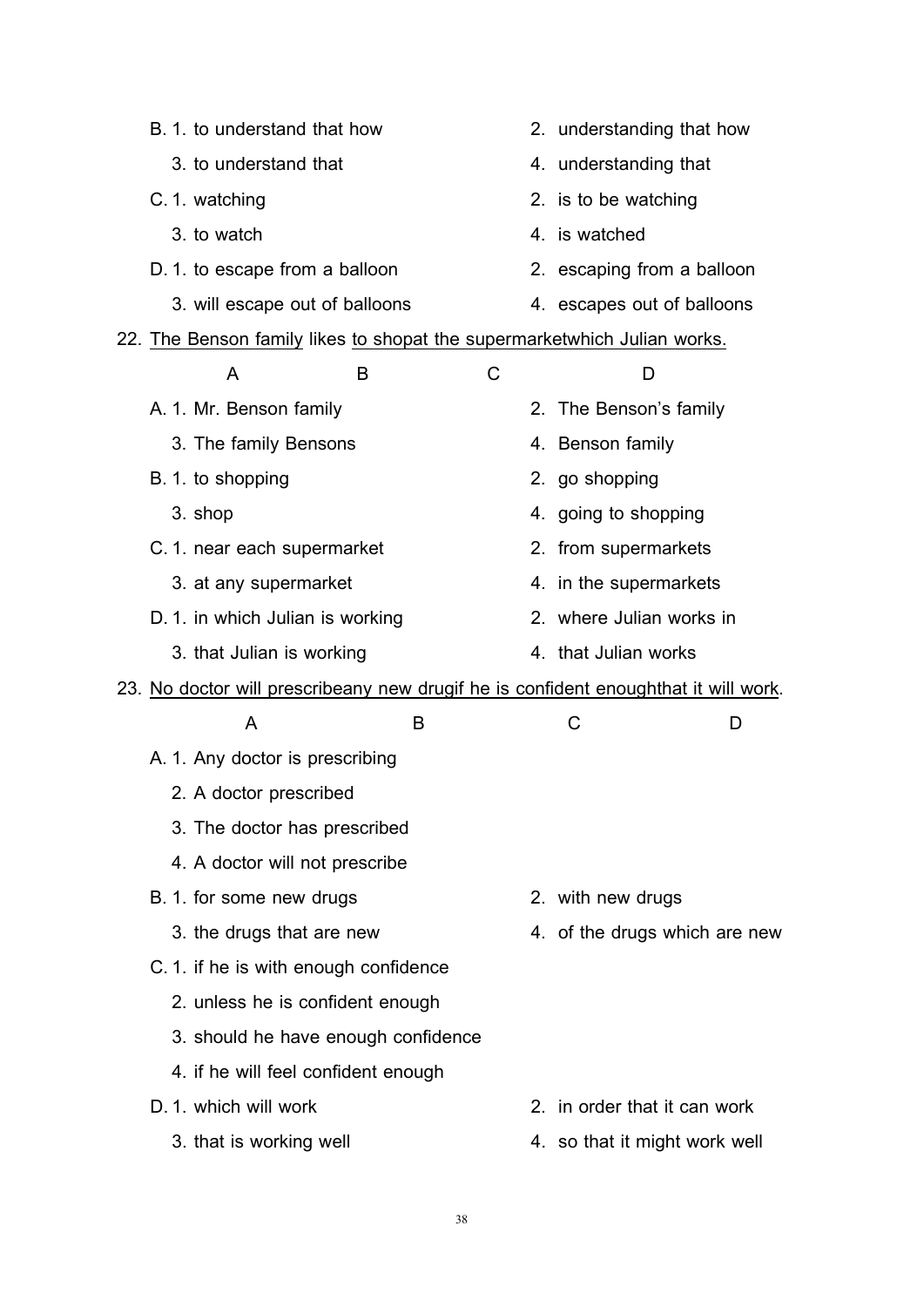# 24. A black hole is a region of spacewhere the gravitational pull is too strong that

| <b>A</b> | $\sim$ |
|----------|--------|
|          |        |

nothing can escape .

D

- A. 1. some region of space 2. a region out of space
	-
- B.1. by which the gravitational pull
	- 2. while pulling the gravitation
	- 3. when pulled by the gravitation
	- 4. with which the gravitational pull
- C.1. strong so that
	- 2. such strong power that
	- 3. strong enough that
	- 4. so strong that
- D.1. anything can escape
	- 2. everything can be escaping
	- 3. something can escape
	- 4. nothing can be escaping
- 25. The decision onthe workers' wagesfinalized at the meeting which was held

| $\overline{A}$<br>. . |  | D<br>- |
|-----------------------|--|--------|
|                       |  |        |

yesterday.

- A.1. A decision for 2. The decision of
	- 3. The decision for **4.** A decision of
- B.1. worker's wages
	- 2. the wages for the worker
	- 3. wages to a worker
	- 4. the worker wages
- C.1. was to finalize 2. were finalized
	- 3. would be finalized and the state of the 4. was finalized
- D. 1. being held 2. holding
	- 3. having been holding and the same than 4. having been held
- 
- 3. the region with spacing and the state of the region for spacing

- 
- 
- 
-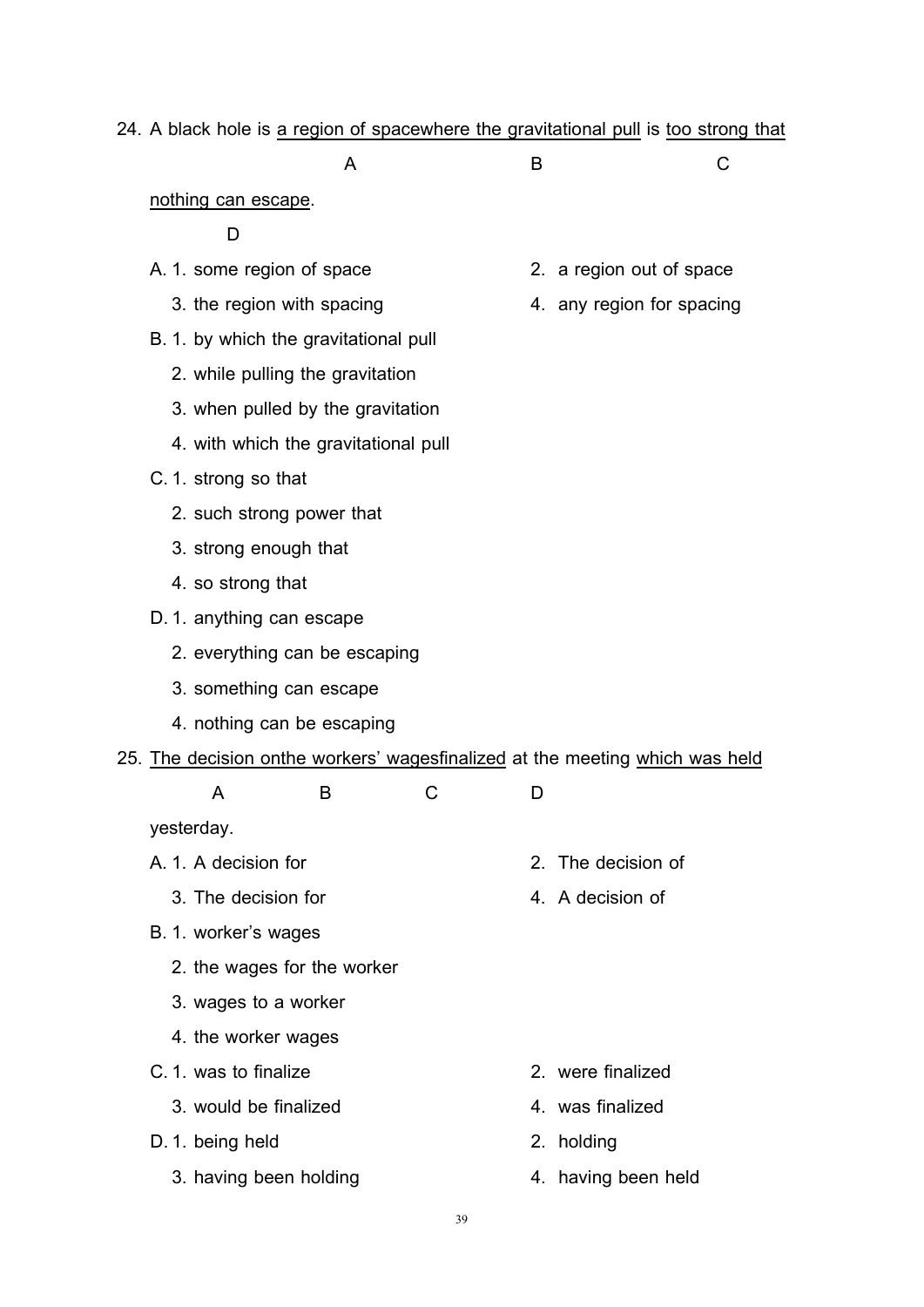| 26. In the year 1970, a tornado had destroyed about 100 homesin a small town |  |
|------------------------------------------------------------------------------|--|
|------------------------------------------------------------------------------|--|

# A B

|  | on the Mississippi River, and four residents were killed. |  |  |  |
|--|-----------------------------------------------------------|--|--|--|
|  |                                                           |  |  |  |

C D

- A.1. was destroyed by about 100 homes
	- 2. could destroy homes about 100
	- 3. destroyed about 100 homes
	- 4. has destroyed homes about 100
- B.1. of a small town 2. of the small town
	- 3. into a small town  $\frac{4}{100}$  a small town
- C.1. at the Mississippi River
	- 2. nearby the river of Mississippi
	- 3. from the Mississippi River
	- 4. alongside the Mississippi River
- D.1. four residents being killed
	- 2. four residents had been killed
	- 3. killing four residents
	- 4. had killed our residents

#### 27. If present dissatisfactionover salaries continues, the final resultwould lose staff. .

|  | A                                | B |                          |  |
|--|----------------------------------|---|--------------------------|--|
|  | A. 1. dissatisfaction at present |   |                          |  |
|  | 2. nowadays dissatisfaction      |   |                          |  |
|  | 3. dissatisfaction now           |   |                          |  |
|  | 4. at the moment dissatisfaction |   |                          |  |
|  | B. 1. for salaries               |   | 2. from the salary       |  |
|  | 3. about salaries                |   | 4. of salary             |  |
|  | C. 1. final result               |   | 2. finally result        |  |
|  | 3. the result finally            |   | 4. the resulting final   |  |
|  | D. 1. will be losing staff       |   | 2. will be loss of staff |  |
|  | 3. must lose staff               |   | 4. might be staff losing |  |
|  |                                  |   |                          |  |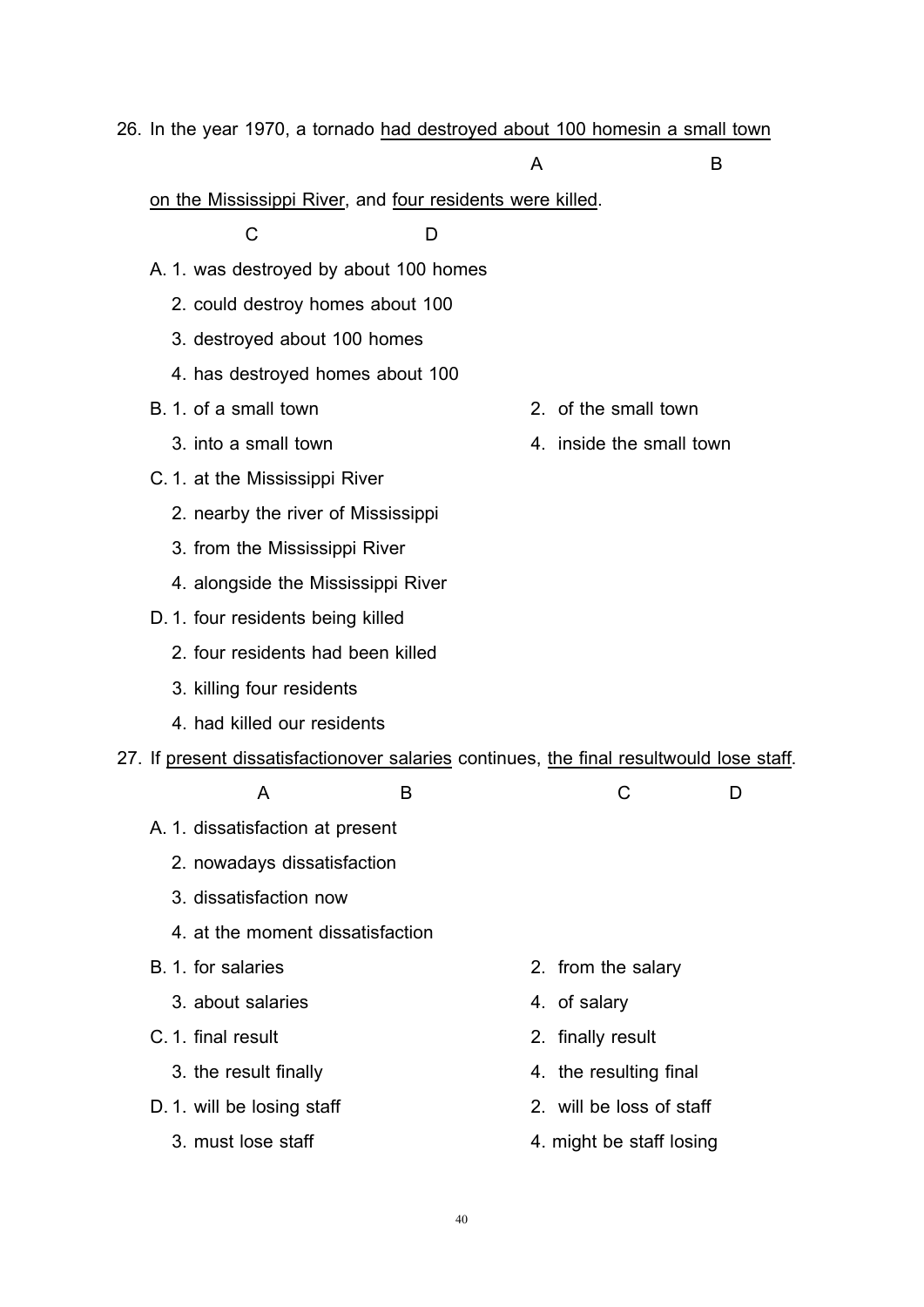|  | 28. The belief whether all of the fat is unhealthy and should therefore be omitted |   |                                                                                    |
|--|------------------------------------------------------------------------------------|---|------------------------------------------------------------------------------------|
|  | A                                                                                  | В | C                                                                                  |
|  | from a daily diet is untrue.                                                       |   |                                                                                    |
|  | D                                                                                  |   |                                                                                    |
|  | A. 1. how all of fat                                                               |   | 2. which all of the fat                                                            |
|  | 3. that all fat                                                                    |   | 4. why all fat                                                                     |
|  | B. 1. not unhealthy                                                                |   | 2. healthful                                                                       |
|  | 3. of poor health                                                                  |   | 4. without health                                                                  |
|  | C. 1. should be therefore omitted                                                  |   |                                                                                    |
|  | 2. would therefore be omitted                                                      |   |                                                                                    |
|  | 3. should be omitted therefore                                                     |   |                                                                                    |
|  | 4. would be omitted therefore                                                      |   |                                                                                    |
|  | D. 1. it is untrue                                                                 |   | 2. untrue must it be                                                               |
|  | 3. untrue it is                                                                    |   | 4. it must be untrue                                                               |
|  |                                                                                    |   | 29. Most students usually complainabout the amount of timewhich they are allocated |
|  | A                                                                                  | B | C                                                                                  |
|  | to work on a test is too short.                                                    |   |                                                                                    |
|  | D                                                                                  |   |                                                                                    |
|  | A. 1. Mostly, students are usually complaining                                     |   |                                                                                    |
|  | 2. Almost usually, students are complaining                                        |   |                                                                                    |
|  | 3. Most students are usually complained                                            |   |                                                                                    |
|  | 4. Usually, most of the students are complained                                    |   |                                                                                    |
|  | B. 1. about a number of times                                                      |   | 2. when a number of times                                                          |
|  | 3. whether the amount of time                                                      |   | 4. that the amount of time                                                         |
|  | C. 1. which allocated                                                              |   | 2. is allocated                                                                    |
|  | 3. having been allocated                                                           |   | 4. they were allocating                                                            |
|  | D. 1. is shortened too                                                             |   |                                                                                    |
|  | 2. is too shortened                                                                |   |                                                                                    |
|  | 3. can be short too                                                                |   |                                                                                    |
|  | 4. is short too                                                                    |   |                                                                                    |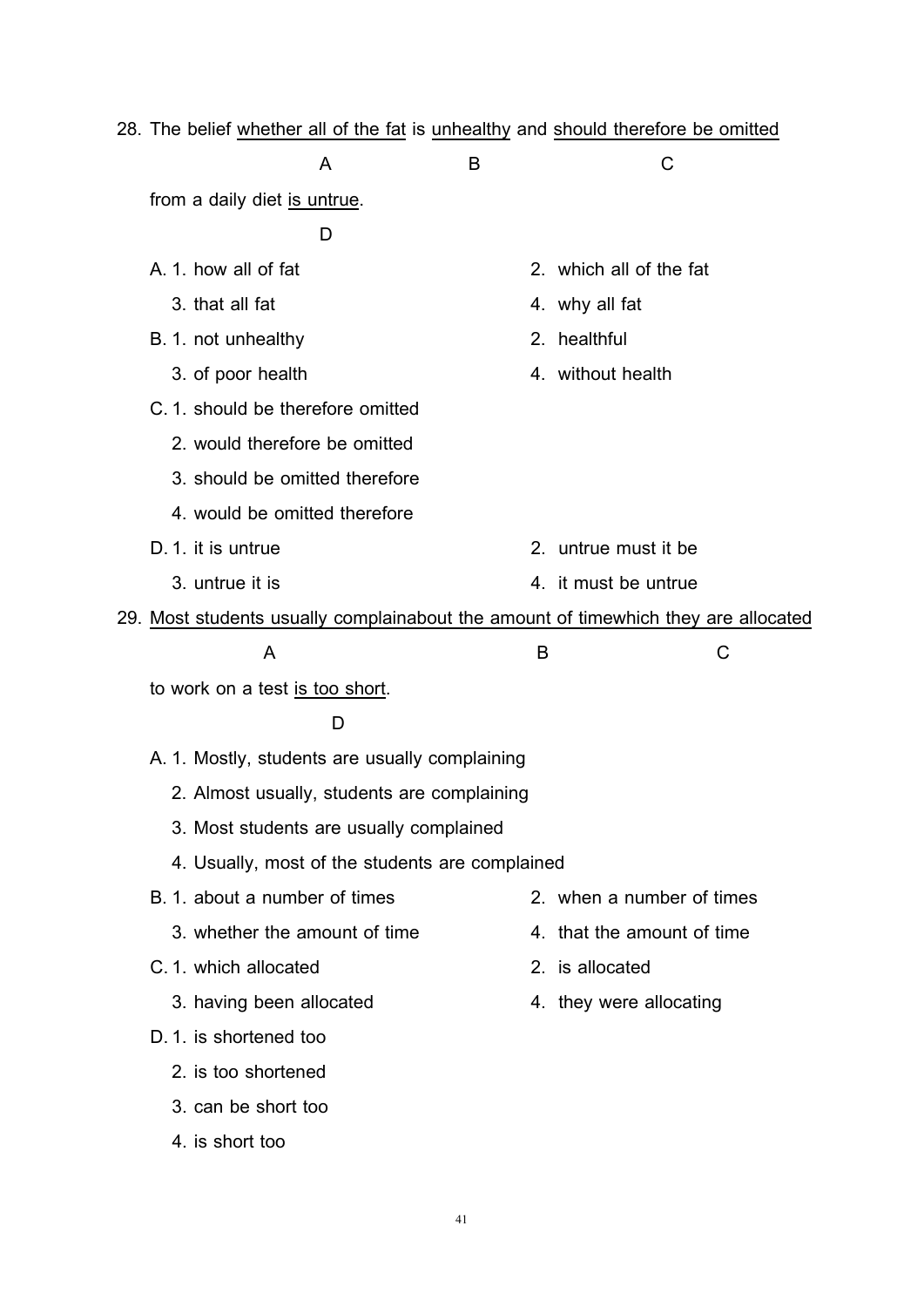| 30. The capital city has such a large, rapidly growing populationso that the |                   |   |
|------------------------------------------------------------------------------|-------------------|---|
| A                                                                            | в                 | C |
| governorcannot solve the problem of waste disposal there.                    |                   |   |
| D                                                                            |                   |   |
| A. 1. that has largely                                                       | 2. has too large  |   |
| 3. has such large                                                            | 4. that has large |   |
| B. 1. rapidly population grown                                               |                   |   |
| 2. rapid and growing population                                              |                   |   |
| 3. rapidly grown population                                                  |                   |   |
| 4. growing rapidly population                                                |                   |   |
| C. 1. and that the                                                           | 2. and so its     |   |
| 3. that the                                                                  | 4. and its        |   |
| D. 1. is unable to solve problems for                                        |                   |   |
| 2. cannot solve problems due to                                              |                   |   |
| 3. is not capable enough to solve a problem on                               |                   |   |

4. is incapable of solving the problem despite

# **SECTION 2 : Reading Ability (Nos. 31 - 70)**

**Directions:** In this section you will gain ONE mark for ONE correct answer. There are two parts in this section.

### **Part 1: Vocabulary (Nos. 31 - 40)**

**Directions:** Choose the word that best completes each blank in the passage.

Self-esteem is the confidence and worth that you feel about yourself. Your selfesteem 31\_ everything you do, think, feel, and are. It is, in fact, one of the most important 32 in your overall sense of well-being. How well you feel physically, 33 gand socially can affect your self-esteem. In turn, your 34 of self-esteem can directly affect your physical, mental, and social health.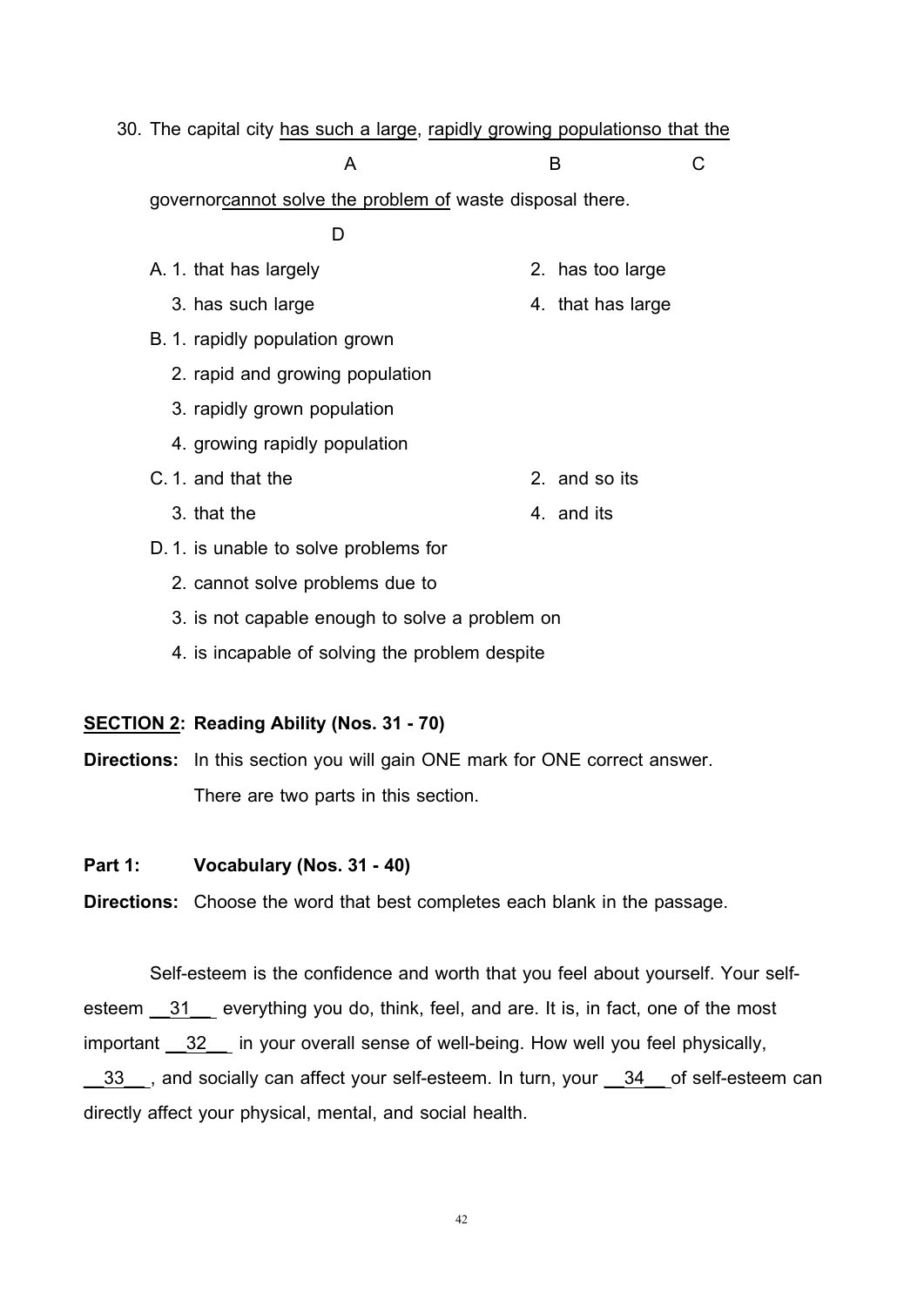Some of the 35 about who you are and how likable you are come from outside yourself. They are called <u>\_\_36\_\_</u>messages. Others come from inside yourself. They are called internal messages.

Many people <u>37</u> their self-esteem on external factors – on how they look, what they have, how they  $\frac{38}{10}$ , how others see them, or with whom they are friends. In \_39\_, however, self-esteem comes from knowing, \_40\_ and liking not what you have, whom you know, or what you do, but who you are.

- 31. 1. discovers 2. examines
	- 3. influences 4. understands
- 32. 1. samples 2. factors
	-
- 33. 1. mindfully 2. mentally
	-
- 34. 1. area 2. limit
	-
- 35. 1. problems 2. directions
	- 3. discussions 4. messages
- 36. 1. special 2. usual
	-
- 37. 1. fix 2. put
	- 3. base 4. rest
- 38. 1. hope 2. perform
	- 3. improve 4. feel
- 39. 1. turn 2. general
	-
- 40. 1. caring **2. wanting** 
	-
- 
- 
- 3. properties 4. structures
	-
- 3. spiritually 4. thoughtfully
	-
- 3. level 3. expanding the 4. range
	-
	-
	-
- 3. actual 4. external
	-
	-
	-
	-
	-
- 3. reality 4. conclusion
	-
- 3. praising 3. accepting 3. accepting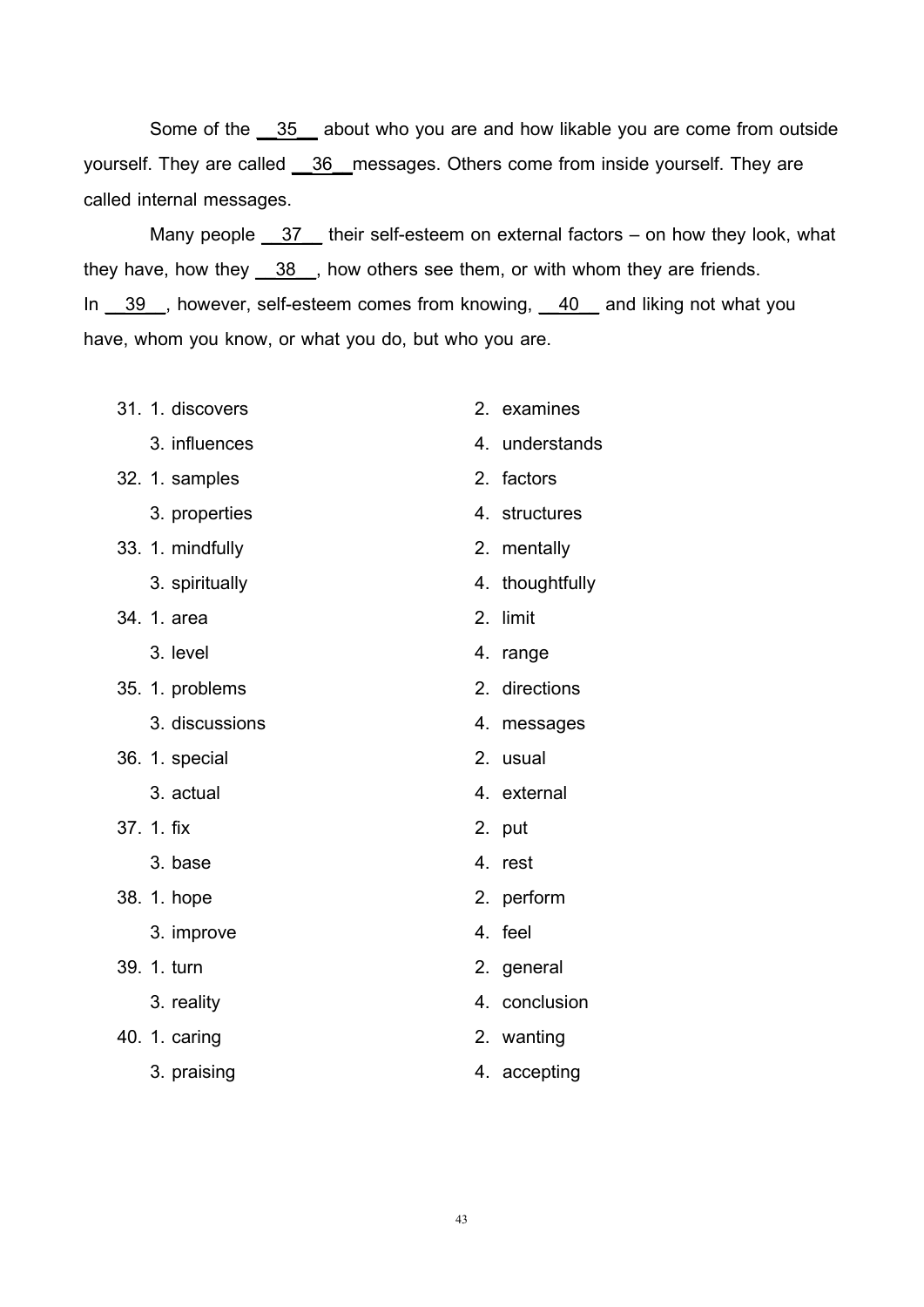## **Part 2: Reading Comprehension (Nos. 41 - 70)**

**Directions:** Read the passages and choose the best answer to each question that follows.

# **Passage 1**

You are in Sydney with a friend. Now you are looking at a page of a city guide which gives information about Sydney's best restaurants. Look at the list below and answer the questions that follow:

| <b>Sydney's best restaurants</b>               |                                               |  |  |  |
|------------------------------------------------|-----------------------------------------------|--|--|--|
| breakfast<br>В<br>Ξ                            | lunch<br>$=$ dinner<br>D                      |  |  |  |
| Alhambra - A Spanish/ Moroccan menu            | <b>Diamond Century</b> – One of Sydney's best |  |  |  |
| plus flamenco dancing and harbor views.        | Chinese restaurants, specializes in fresh     |  |  |  |
| $Mon-Fri, &$<br>daily.<br>D                    | Mon-Sat, &<br>seafood.<br>daily.<br>D         |  |  |  |
| 54 West Esplanade, Manly                       | 876 - 878 Sussex Street, Haymarket            |  |  |  |
| Tel: 9976-2977                                 | Tel: 9545-9885                                |  |  |  |
| <b>Darling Pavilion</b> – modern Australian    | <b>Florence's</b> – Delicious Italian cuisne. |  |  |  |
| cuisine in beachside setting.                  | Enjoy a three course meal or just drop        |  |  |  |
| &<br>daily.<br>D                               | in for a coffee. Waterfront location.         |  |  |  |
| 68 Darlinghurst Rd., Darlinghurst              | &<br>Open 24 hours. B<br>daily.<br>D          |  |  |  |
| Tel: 9887-6456                                 | 345 Harbourside, Darling Harbour              |  |  |  |
| <b>Ram &amp; Rain</b> – Authentic Thai dishes, | Tel: 9656-7866                                |  |  |  |
| plus Thai dances. Informal café upstairs.      | <b>Rani's</b> – Authentic and unique dishes   |  |  |  |
| $Tue-Fri$ &<br>$Tue - Sat$ .<br>D<br>L.        | from different regions of India. Outdoor      |  |  |  |
| 658 Commonwealth street, Surry Hills           | &D<br>seating.<br>$Mbn - Sat$ .               |  |  |  |
| Tel: 9787-7457                                 | 786 Commonwealth Street, Surry Hills.         |  |  |  |
|                                                | Tel: 9897-4959                                |  |  |  |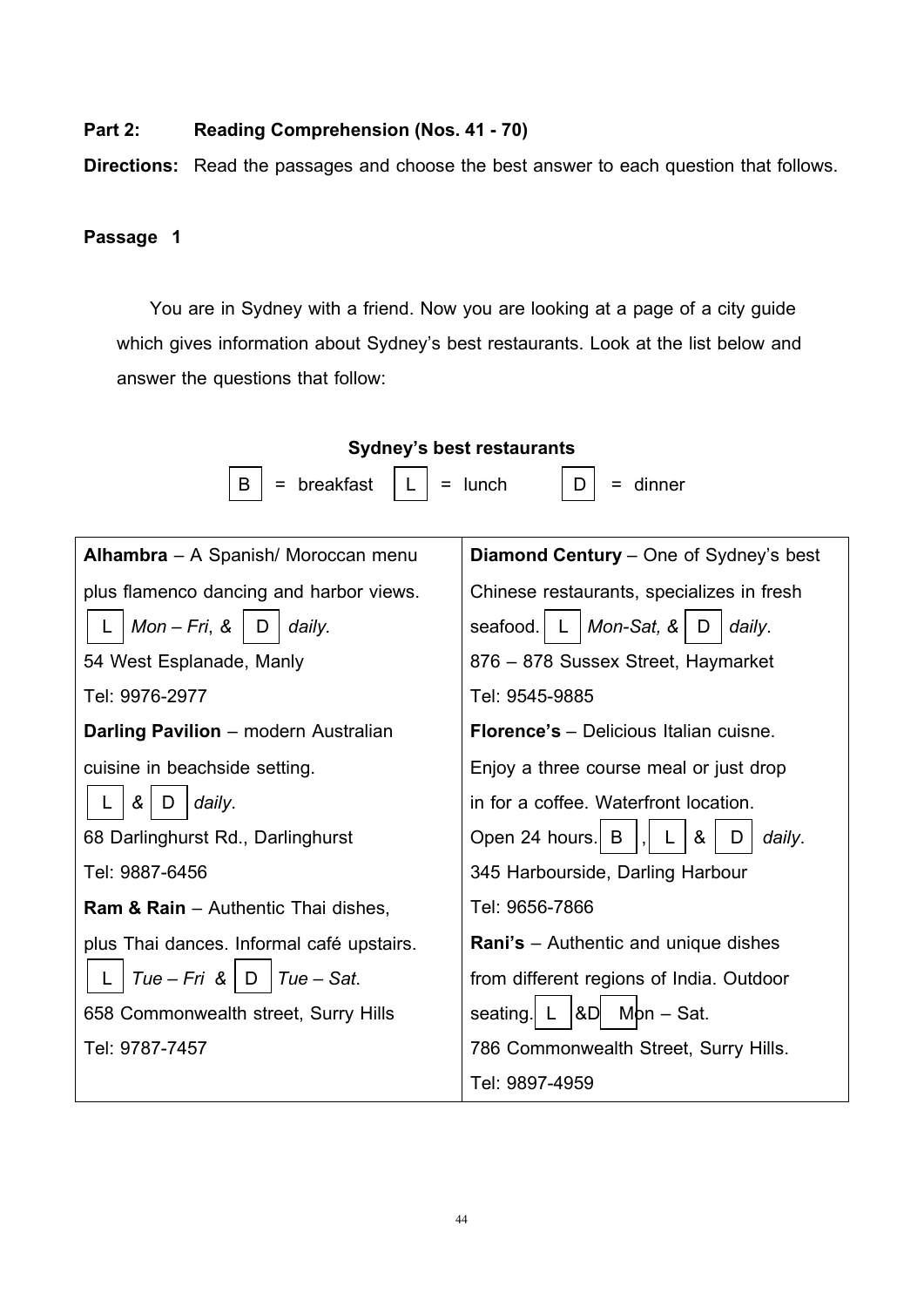| 41. You can order fish, lobsters, or prawns cooked in Chinese style at ___.       |                            |
|-----------------------------------------------------------------------------------|----------------------------|
| 1. Darling Pavilion                                                               | 2. Ram & Rain              |
| 3. Diamond Century                                                                | 4. Alhambra                |
| 42. Customers can enjoy Spanish dancing at the restaurant with the telephone      |                            |
| number " $\frac{1}{2}$ ".                                                         |                            |
| 1.9897-4959                                                                       | 2. 9656-7866               |
| 3.9976-2977                                                                       | 4. 9545-9885               |
| 43. The restaurant that serves only lunch and dinner every day is located at ___. |                            |
| 1. 68 Darlinghurst Road                                                           | 2. 658 Commonwealth Street |
| 3.54 West Esplanade                                                               | 4. 345 Harbourside         |
| 44. The restaurant that is open all day and all night is ____.                    |                            |
| 1. Rani's                                                                         | 2. Alhambra                |
| 3. Darling Pavilion                                                               | 4. Florence's              |
| 45. The restaurant that serves lunch only 4 day a week is the ____.               |                            |
| 1. Australian restaurant                                                          | 2. Thai restaurant         |
| 3. Italian restaurant                                                             | 4. Chinese restaurant      |

## **Passage 2**

A secret Santa who has donated more than 81 million *won* since 2000 has come to the same South Korean town again this year, a report said yesterday. Staff at aresidents' centre in the southwestern city of Jeonju on Tuesday found a box containing 20 million *won* (516,616 baht) in parking lot after a phone tip-off

5 from the **anonymous benefactor**, the Korea *Times* said. It said the man has left donations 10 times since 2000, not always at Christmas, but has never been spotted.

46. The best headline for this news article would be "..."

- 1. Secret Santa returns 2. Box containing money
	-
- 3. 81 million *won* donated 4. Money found in a parking lot
-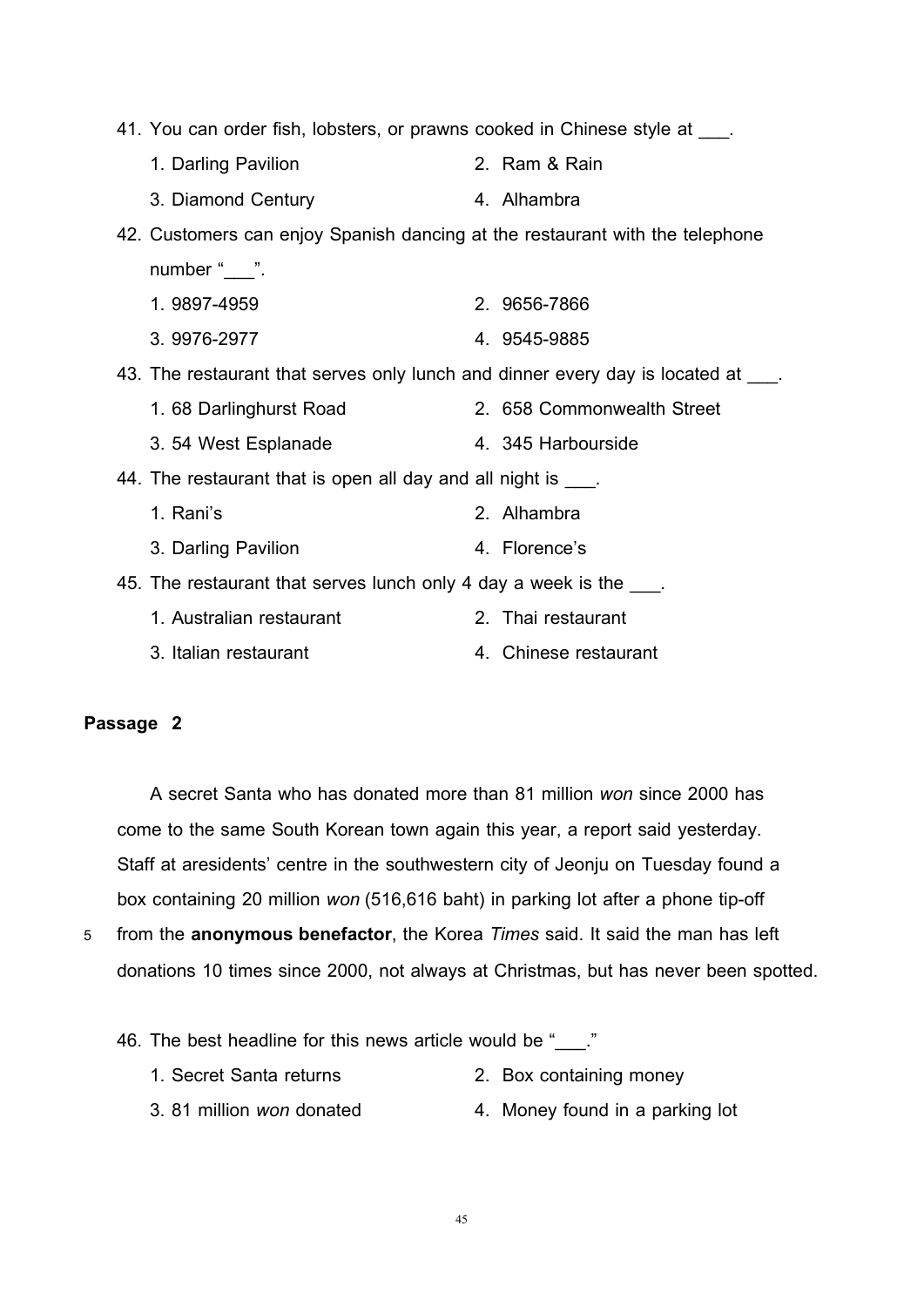- 47. The man who donated the money must be \_\_\_\_ by people in this South Korean town.
	- 1. looked up to 2. looked into
	- 3. looked over 1. and 1. looked down on
- 48. Staff at a residents' centre\_\_\_.
	- 1. recovered a box with 81 million *won* in a parking lot
	- 2. discovered a money box while parking their car
	- 3. found the 20 million *won* from the anonymous benefactor
	- 4. saw the man who had left the donations in a parking lot
- 49. An "anonymous benefactor" (line 5) is ...
	- 1. one who gives money to unknown people
	- 2. someone who gives money for a good purpose
	- 3. a donor who likes to give money to an organization
	- 4. a person who gives money without revealing himself
- 50. The verb "spotted" (line 7) means \_\_\_.
	- 1. seen 2. known
	- 3. found 3. found 3. found 3. found 3. found 3. found 3. found 3. found 3. found 3. found 3. found 3. found 3.
- 51. Since the year 2000, a secret Santa \_\_\_ in a South Korean town.
	- 1. has given money every Christmas
	- 2. has always put donations in boxes
	- 3. has already donated almost 81 million *won*
	- 4. has donated money 10 times

#### **Passage 3**

A study presented in proceedings of the National Academy of Sciences, USA, indicates the broccoli, grown under the right conditions, contains sulforaphane glucosinolate (SGS), a substance that may **boost** the body's natural defense systems against cancer and even kill cancer cells. But you would have to eat pounds of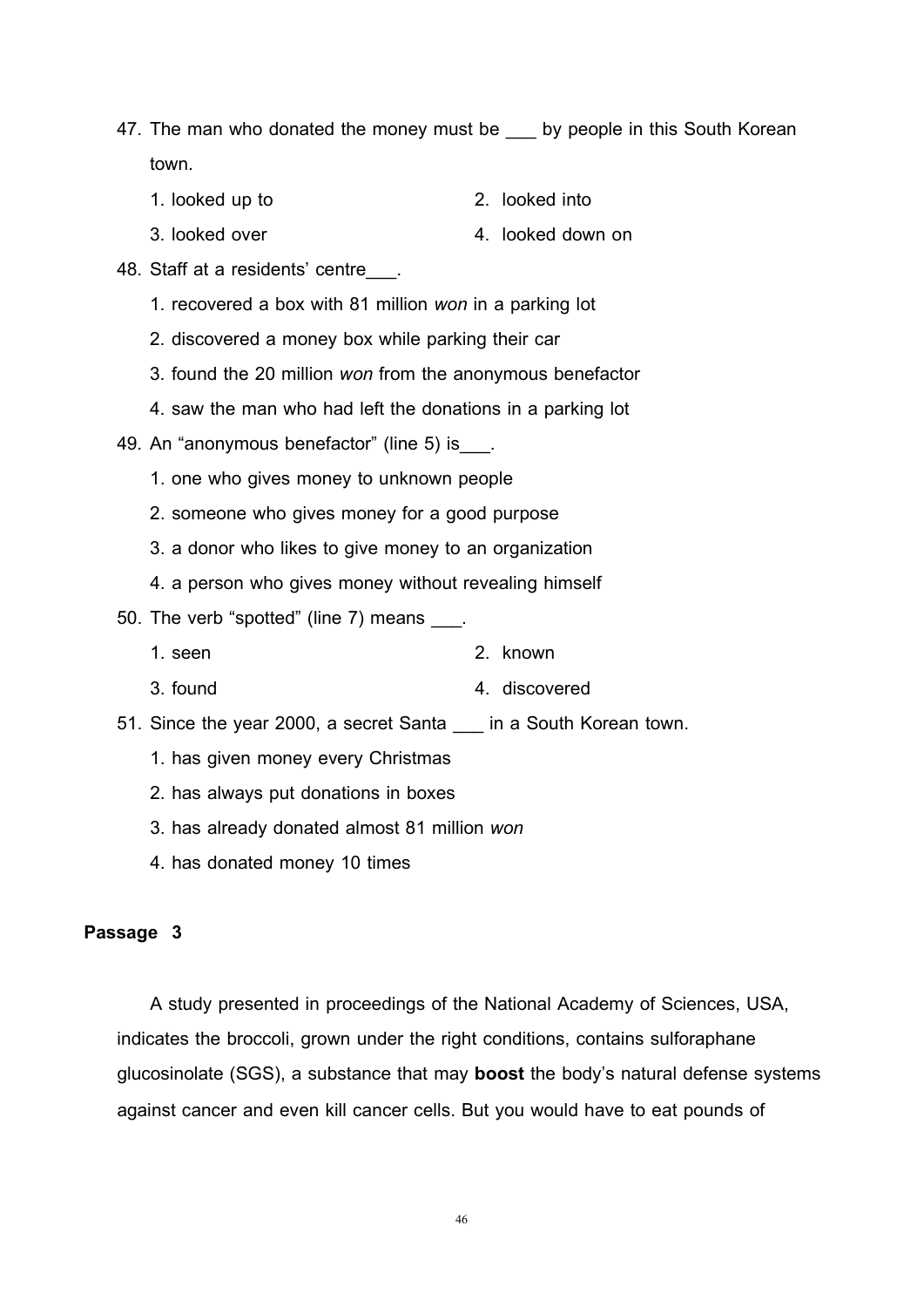- 5 broccoli to get enough SGS to be effective. Continued food research by John Hopkins University, Baltimore, and the USDA, however, found that three-day-old broccoli seedlings contain a concentrated amount of SGS – 20 times the amount found in broccoli – so only an ounce provides the same benefits. Sold as BroccoSprouts, the seedlings are grown under controlled conditions to ensure SGS content, and can be
- 10 used on salads, sandwiches and omelets for a "zingy" taste. They have been patented by John Hopkins University, and 19 growers nationwide are licensed to grow **them**.BroccoSprouts are available in select grocery and health food stores nationwide.
	- 52. The best heading for this passage is .
		- 1. Baby broccoli may fight cancer
		- 2. Broccoli is found useful
		- 3. SGS is important for the body
		- 4. Cancer cells can be killed

53. The verb "boost" (line 3) can be best replaced by \_\_\_.

- 1. advance 2. preserve
- 3. expand 3. expand 4. improve
- 54. In this passage, the word that means "producing the expected results" is \_\_\_.
	- 1. effective 2. concentrated
	- 3. patented 3. available

55. The pronoun "them" (line 12) refers to ...

- 1. salads 2. broccoli plants
- 3. the seedlings and the seedlings of the seedlings and the set of the set of the set of the set of the set of the set of the set of the set of the set of the set of the set of the set of the set of the set of the set of t
- 56. The passage could probably be found in the section.
	- 1. Secrets for Safety 2. Natural Health
	- 3. Health Medicine **4. Natural Safety Systems**

47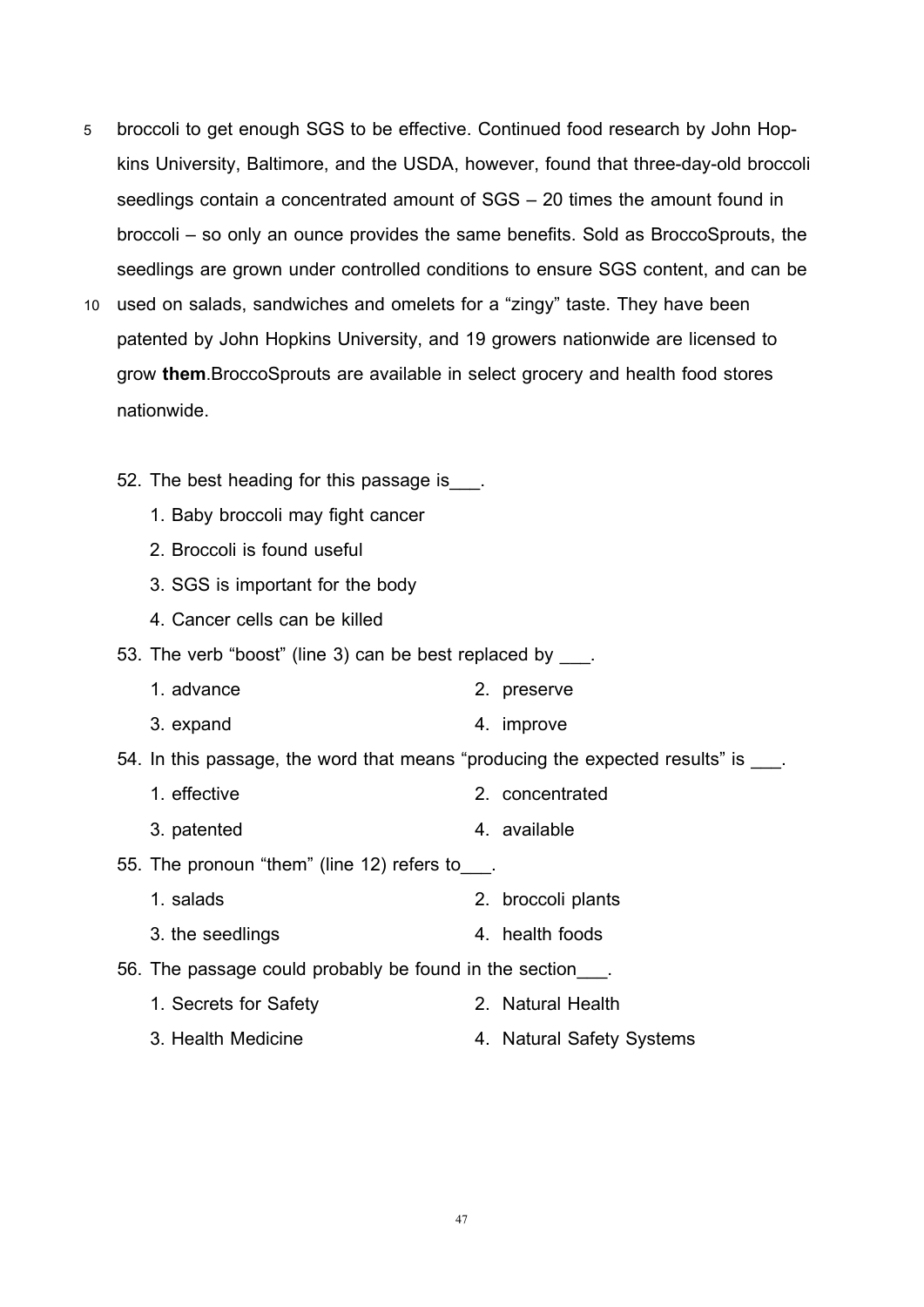- 57. We can infer from the passage that SGS .
	- 1. is very beneficial to our health
	- 2. can be found only in broccoli sprouts
	- 3. is used mainly to kill cancer cells
	- 4. can be used on salads and some other foods
- 58. "BroccoSprouts" can be bought at  $\qquad$ .
	- 1. any grocery or supermarket
	- 2. certain groceries and health food stores
	- 3. nineteen groceries nationwide
	- 4. John Hopkins University
- 59. "BroccoSprouts" is a \_\_\_.
	- 1. brand name 2. manufacturer
		-
	- 3. research title 4. health food store
- 60. According to the passage, the SGS in an ounce of young broccoli seedlings ...
	- 1. is sufficient for the body's needs
	- 2. equals that in 20 ounces of broccoli
	- 3. is enough to give a zingy taste
	- 4. is useful if concentrated

#### **Passage 4**

Sometimes just "saving" in general is not enough **incentive** to keep families on the budget track. You need a goal to get started. To use a diet analogy, it's easier to lose 10 pounds when your high school reunion is **around the corner**. A goal not only gives a family something to reach for, it makes a savings plan short term.

5 Knowing you don't have to give something up forever makes the sacrifice easier. Once you've reached your goal, you can abandon your strategy or apply those savings to a new object.

**That approach** worked for Cynthia Mclntyre, who launched a search for extra savings after she spotted an antique table that fit perfectly in her living room – but 10 not in her budget.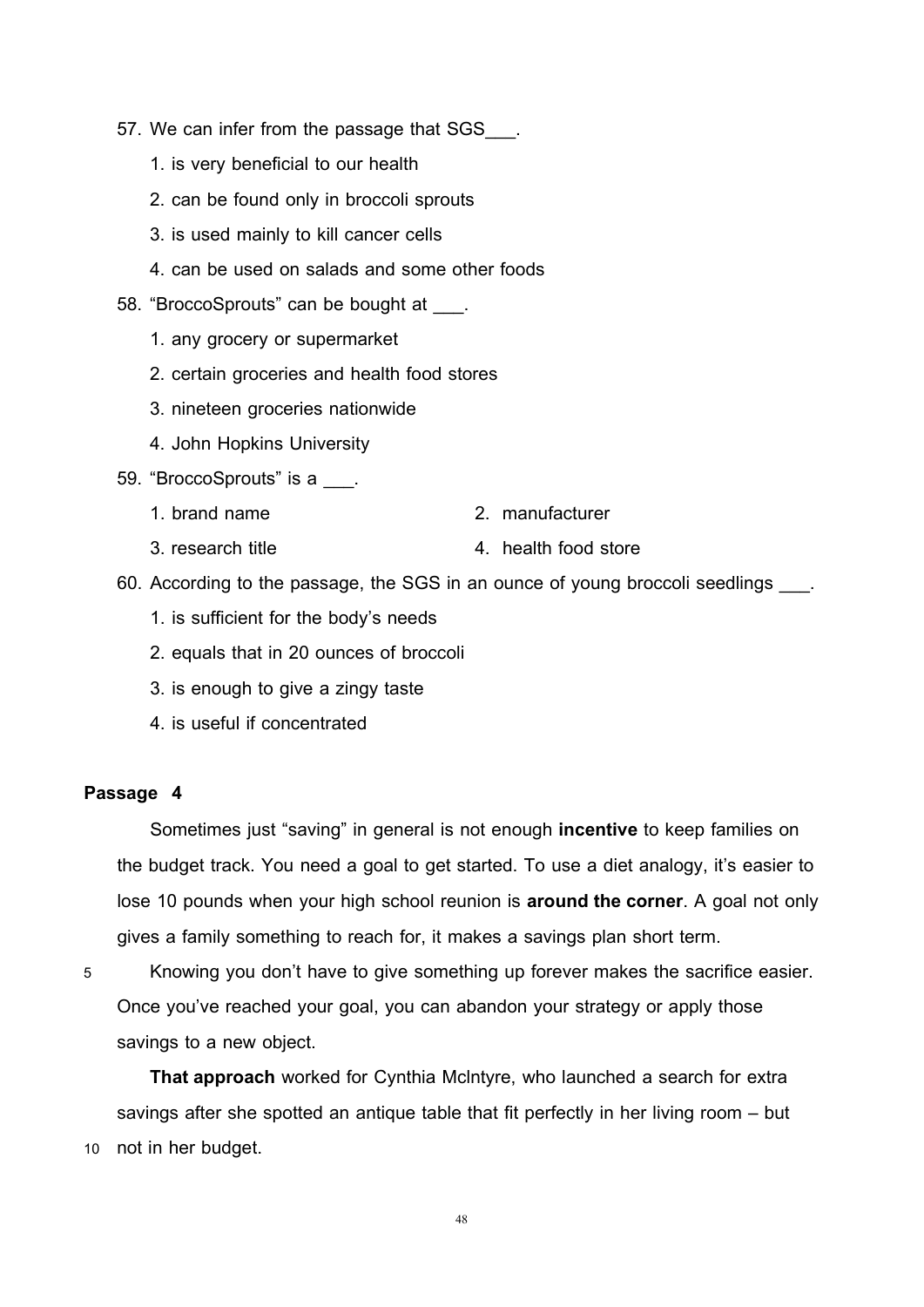McIntyre went over her checkbook carefully and realized she was buying 10 books every month. A lifelong reader, she couldn't wait to rush out and snap up a new release. "It was a \$400-a-year habit," she says. The worst part was, many of the books didn't live up to the reviews and McIntyre gave them away. Now she 15 gets the latest bestsellers from the local library. "Reading them a little later doesn't spoil the story," she concludes.

61. The word "incentive" (line 1) means \_\_\_. 1. power 2. strength 3. motivation 4. willingness 62. The phrase "around the corner" (line 3) as used in this passage means \_\_\_. 1. nearby 2. at a distance 3. coming soon 4. not long lasting 63. According to the passage, in order to save money effectively, one should \_\_\_. 1. give up all expenses 2. cut the family budget 3. have a definite objective 4. change one's lifestyle 64. The writer compares the intention to save money with \_\_\_. 1. a school reunion 2. buying and antique 3. short-term planning and the 4. losing weight 65. The advantage of having a definite time limit is that you \_\_\_\_. 1. have more willpower to achieve your goal 2. can give up after a certain time has passed 3. will get what you want more easily 4. do not have to give up your intention 66. The phrase "That approach" (line 8) refers to \_\_\_. 1. setting a new objective 2. reapplying the strategy 3. searching for extra savings 4. working toward a goal 67. Cynthia McIntyre was trying to save up money for . 1. hardcover books 2. the latest best sellers 3. an antique table 4. a kitchen gadget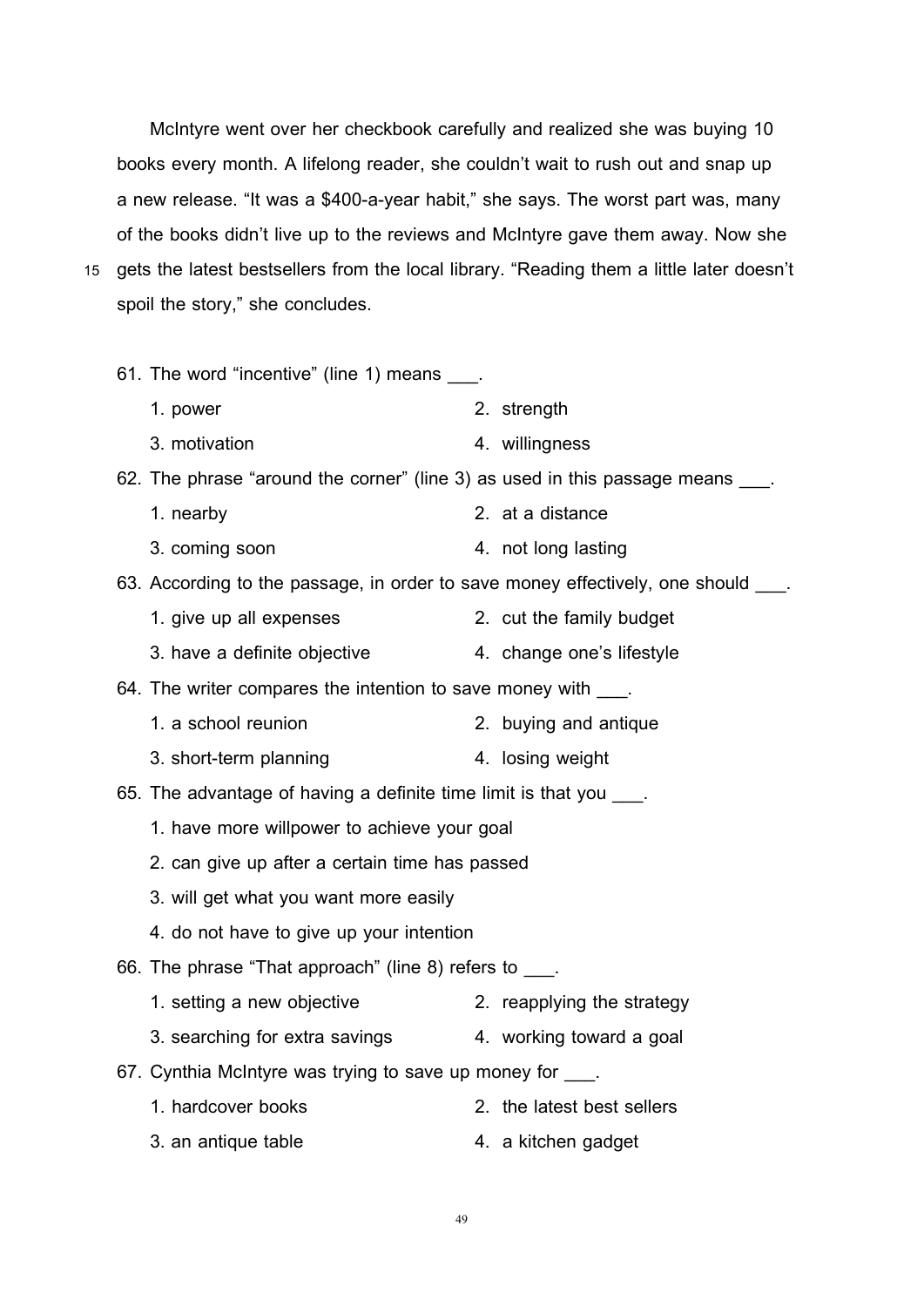68. It can be inferred from the passage that Cynthia McIntyre is a \_\_\_.

- 1. bookworm 2. great shopper
- 3. librarian 4. book reviewer
- 69. Cynthia achieved her goal because she \_\_\_.
	- 1. no longer gave away books
	- 2. gave up her reading habit
	- 3. seldom visited the local library
	- 4. temporarily stopped buying novels
- 70. The purpose of the passage is to \_\_\_.
	- 1. suggest a way to achieve a goal
	- 2. promote the value of money
	- 3. support a search for savings
	- 4. discourage unnecessary spending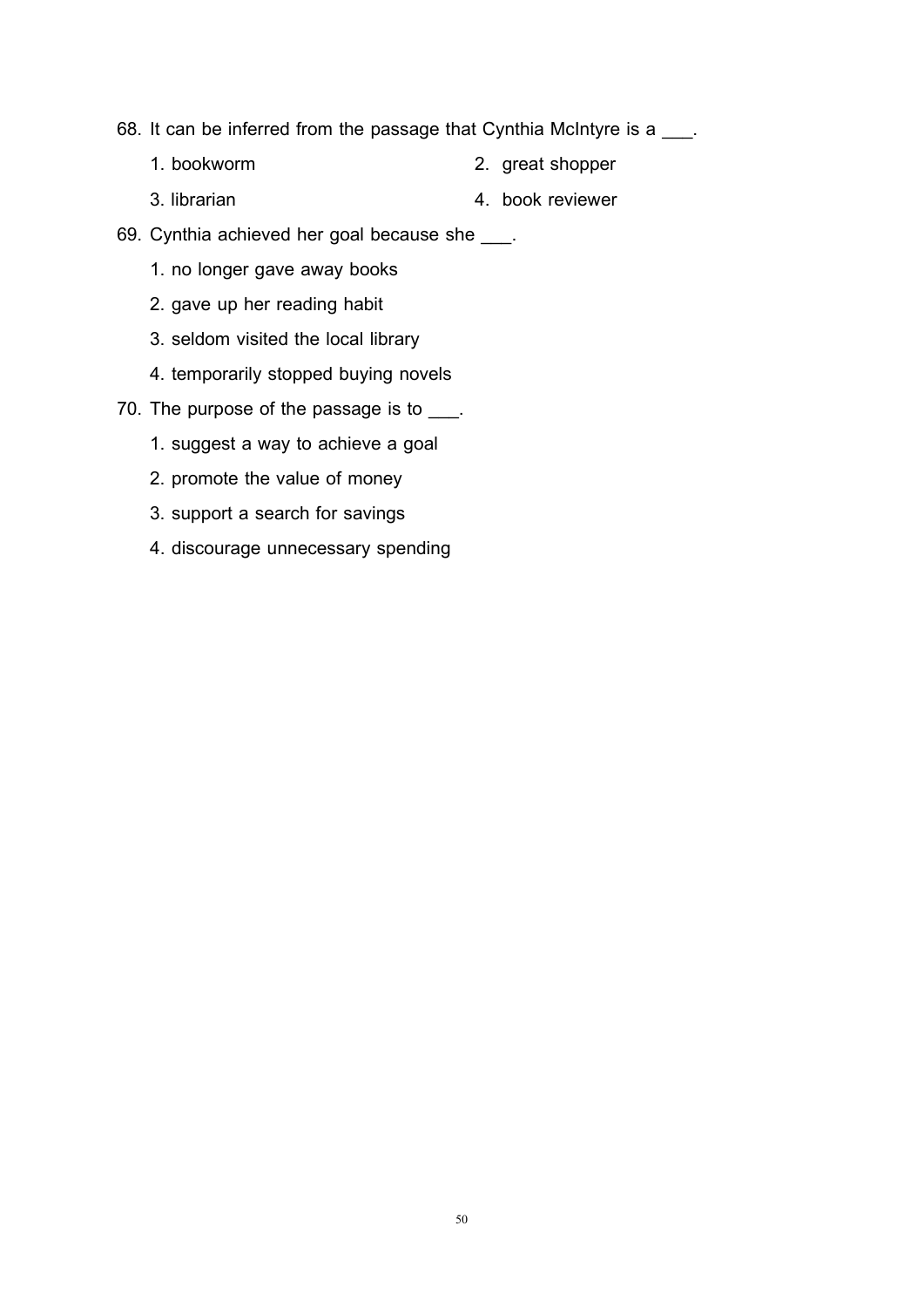# **เฉลยขอสอบ**

**ชุดที่ 1 แนวขอสอบ O-NET วิชาภาษาอังกฤษ**

| ข้อที่ | เฉลย | เหตุผลประกอบ                                                                   |
|--------|------|--------------------------------------------------------------------------------|
| 1.     | 1.   | <u>เพราะ vain เป็นคำศัพท์ที่ไม่มีความหมายสัมพันธ์กับคำศัพท์ที่บรรยายลักษณะ</u> |
|        |      | ของผู้ร้ายในบทอ่าน ส่วนข้อ 2. กับ 4. เป็นคำตรงกันข้าม และข้อ 3.                |
|        |      | เป็นคำเหมือน                                                                   |
| 2.     | 1.   | ูเพราะคำขยายที่อยู่ก่อนหน้า and ทั้ง 2 คำ อยู่ในรูปขั้นสูงสุด ได้แก่ the       |
|        |      | lightest, the thinnest ดังนั้น หลัง and คำคุณศัพท์ต้องอยู่ในรูปขั้นสูงสุด      |
|        |      | เช่นเดียวกัน จึงเป็นสำนวนที่ใช้ถามความคิดเห็น ต้องเปลี่ยน The less เป็น        |
|        |      | the least                                                                      |
| 3.     | 2.   | เพราะ How do you find…?เป็นสำนวนที่ใช้ถามความคิดเห็น                           |
| 4.     | 4.   | เพราะข้อความที่ตามมาแสดงความขัดแย้งกับข้อความข้างหน้า จึงตอบ                   |
|        |      | however (อย่างไรก็ตาม)                                                         |
| 5.     | 4.   | เพราะไปเยี่ยมเพื่อนที่ประสบอุบัติเหตุจึงน่าจะพูดว่า "หวังว่าจะหายดีในไม่ช้า"   |
| 6.     | 1.   | สุดท้ายฉันสามารถแยกออกมา (break away) จากบริษัทนั้นและตั้งธุรกิจของ            |
|        |      | ตัวเองได้                                                                      |
| 7.     | 3.   | เพราะ I'd love to, but (เหตุผลที่ปฏิเสธ) เป็นสำนวนที่ใช้ในการปฏิเสธ            |
|        |      | คำเชิญ                                                                         |
| 8.     | 2.   | ูเพราะ bunch เป็นลักษณะนามสำหรับเรียกสิ่งที่อยู่ติดรวมกันเป็นพวง ช่อ กลุ่ม     |
|        |      | หรือเครือ เช่น กล้วย องุ่น ดอกไม้                                              |
| 9.     | 2.   | nothing ต้องเป็น anything เพราะประธาน (No one) เป็นปฏิเสธ ถ้าใช้ nothing       |
|        |      | จะกลายเป็นปฏิเสธซ้อนปฏิเสธ                                                     |
| 10.    | 3.   | เพราะ give away มีความหมายว่า เปิดเผย                                          |
| 11.    | 2.   | เพราะ How would you like your steak เป็นการถามว่า ต้องการสเต็กแบบใด            |
| 12.    | 4.   | ูเพราะ Kate พูดว่าเหนื่อยเกินกว่าจะทำอาหาร Maria จึงน่าจะเสนอว่า "คืนนี้ไป     |
|        |      | กินอาหารนอกบ้านกันเถอะ"                                                        |
| 13.    | 4.   | ต้องแก้เป็น a person who … เพราะ relative clause ทำหน้าที่ขยายคำนามที่         |
|        |      | อยู่ข้างหน้า จึงต้องใส่คำนามเพิ่มเข้ามา                                        |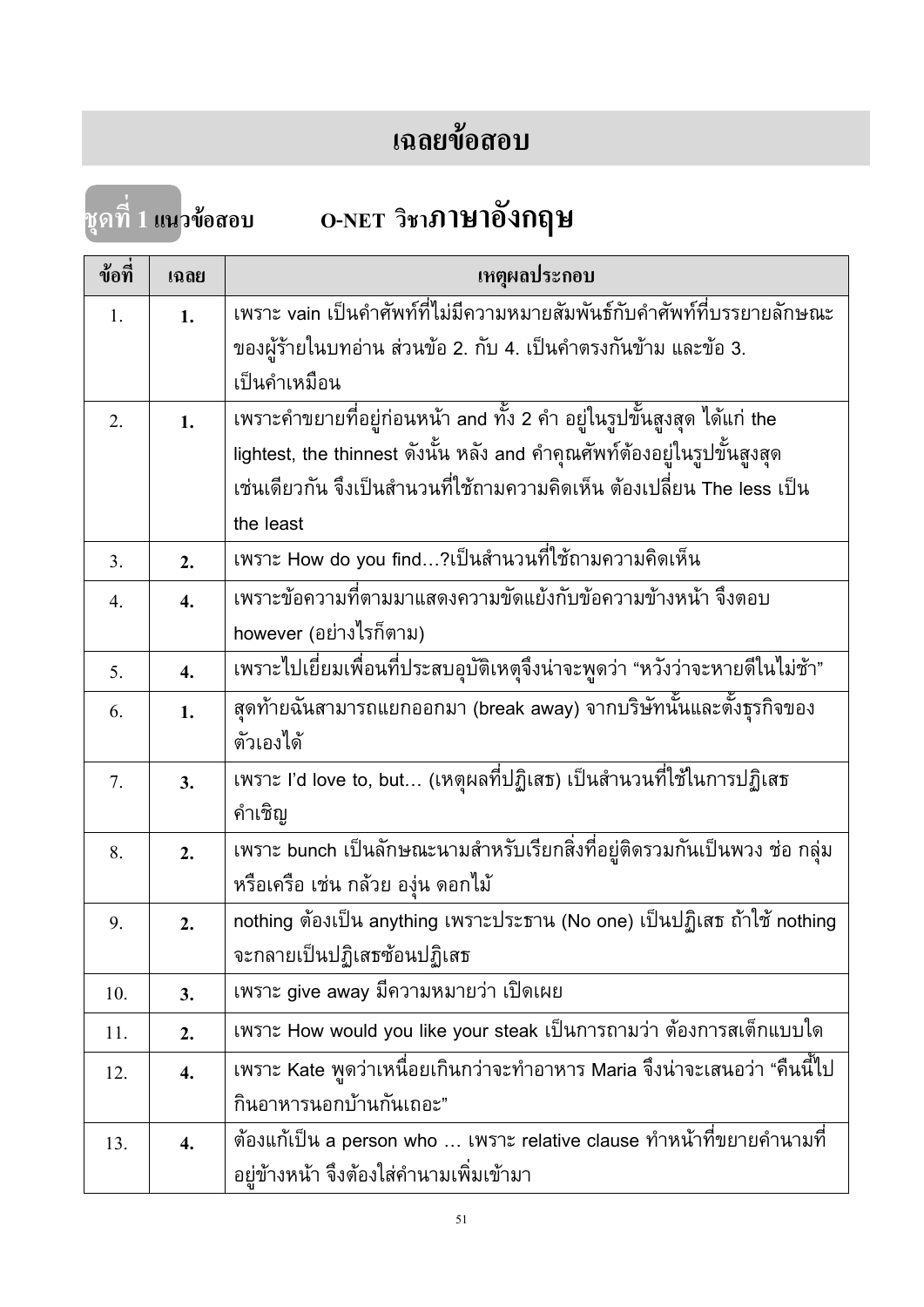| ข้อที่ | เฉลย             | เหตุผลประกอบ                                                                          |
|--------|------------------|---------------------------------------------------------------------------------------|
| 14.    | 3.               | เพราะ Maria บอกว่า "เราเพิ่งจะไปร้านอาหารจีนมาเมื่อสัปดาห์ที่แล้ว" ดังนั้น            |
|        |                  | Maria จึงน่าจะพูดต่อว่า "อยากไปร้านอาหารไทย"                                          |
| 15.    | 2.               | ต้องตัด s ที่ years ออก เพราะ twelve-year-old ทำหน้าที่ขยาย child                     |
| 16.    | 1.               | เพราะเป็นสำนวนภาษาที่ใช้ตอบสนองต่อการบอกปัญหา/ขอให้ดำเนินการแก้ไข                     |
| 17.    | 2.               | เพราะ defective มีความหมายเหมือนคำว่า faulty (ที่มีข้อบกพร่อง)                        |
| 18.    | 3.               | ูเพราะคำว่า bossy (ชอบออกคำสั่ง) และ nosey (ซึ่งสอดรู้สอดเห็น) เป็น                   |
|        |                  | ้คำคุณศัพท์ที่บอกลักษณะนิสัย ซึ่งตรงกับคำว่า characteristics                          |
| 19.    | $\overline{4}$ . | เพราะมีความหมายตรงกับข้อความในป้ายมากที่สุด ซึ่งบอกว่า สุนัขสามารถเข้า                |
|        |                  | ไปในสวนสาธารณะได้ แต่ต้องล่ามด้วยสายจูง (จึงอาจจะไม่สามารถวิ่งได้อย่าง                |
|        |                  | อิสระในสวนสาธารณะ)                                                                    |
| 20.    | $A-4,$           | A.ตอบ 4. เพราะ Sandy พูดว่า "ปีเตอร์ คุณจะรังกียจไหม ถ้าจะขยับออกมา                   |
|        | $B-2$            | หน่อย เพราะฉันต้องการจะเปิดหน้าต่าง" ส่วน <b>B.</b> ตอบ <b>2. เ</b> พราะ Peter ตอบว่า |
|        |                  | "ไม่รังเกียจหรอก แต่ขอให้ฉันเปิดแทนดีกว่า"                                            |
| 21.    | 1.               | เพราะ more hardly ต้องแก้เป็น more harder เพราะใช้โครงสร้าง The + adj                 |
|        |                  | (ขั้นกว่า), the + adj $(\tilde{$ lันกว่า)                                             |
| 22.    | $\overline{4}$ . | เพราะ John ขอให้ Mark แสดงความคิดเห็นเกี่ยวกับสถานที่ที่จะไปรับประทาน                 |
|        |                  | อาหารกลางวัน ในการตอบ Mark จึงควรใช้สำนวนภาษา What about …? ใน                        |
|        |                  | การเสนอแนะความคิดเห็น                                                                 |
| 23.    | 4.               | ้เพราะประโยคบอกว่า "เหตุการณ์ได้เกิดขึ้น  โดยไม่มีใครเตรียมตัวมาก่อน"                 |
|        |                  | จึงควรเติมคำกริยาวิเศษณ์ unexpectedly (อย่างกะทันหัน, โดยไม่คาดคิด)                   |
|        |                  | ส่วน carelessly (อย่างประมาท), substantially (อย่างมาก), sparingly (อย่าง             |
|        |                  | ที่ละน้อย) ความหมายไม่เหมาะสมกับประโยค                                                |
| 24.    | 2.               | ต้องตัด s ที่ years ออก เพราะ twelve-year-old ทำหน้าที่ขยาย child                     |
| 25.    | 4.               | "เขาคงจะลืมนัดของเราไปแล้วแน่ๆ เลย" เพราะประโยคบอกว่า "คุณและเพื่อน                   |
|        |                  | ของคุณ รอเพื่อนอีกคนที่ยังไม่มาที่โรงภาพยนตร์ นานถึงครึ่งชั่วโมง จบ                   |
|        |                  | ภาพยนตร์ได้เริ่มฉายไปแล้ว คุณจึงพูดว่า " คำตอบจึงต้องใช้โครงสร้าง                     |
|        |                  | ประโยคที่ใช้แสดงการคาดคะเนอย่างมั่นใจเกี่ยวกับเหตุการณ์ในอดีต (must +                 |
|        |                  | have + กริยาช่องที่ 3)                                                                |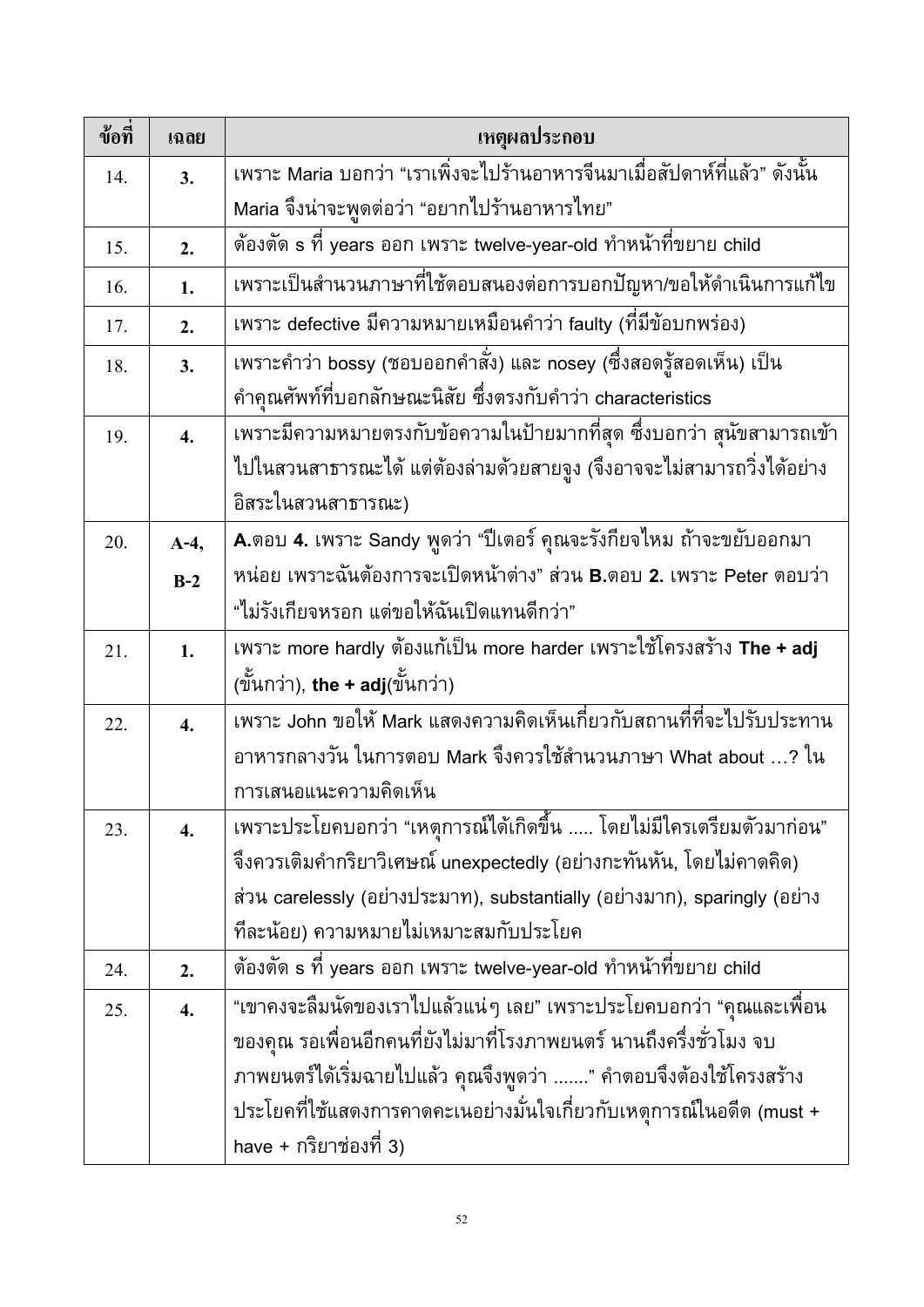| ข้อที่ | เฉลย             | เหตุผลประกอบ                                                                          |  |  |  |  |  |
|--------|------------------|---------------------------------------------------------------------------------------|--|--|--|--|--|
| 26.    | $\overline{4}$ . | เพราะประโยคบอกว่า "สายไม่ว่าง" ประโยคต่อมาจึงน่าจะเป็น "ใครบางคนต้อง                  |  |  |  |  |  |
|        |                  | กำลังใช้โทรศัพท์อยู่ตอนนี้แน่ๆ เลย"                                                   |  |  |  |  |  |
| 27.    | 2.               | เพราะ "งานวิจัยใหม่ทางวิทยาศาสตร์ กล่าวถึงสารเคมีว่ายังเป็นปัญหาคุกคามที่             |  |  |  |  |  |
|        |                  | ร้ายแรง และผลของยาฆ่าแมลงที่มีต่อมนุษย์" (บรรทัดที่ 2-8)                              |  |  |  |  |  |
| 28.    | $\overline{4}$ . | เพราะประโยคต่อมาบอกว่า "เกรงว่าจะมีนัด แต่จะกลับมาประมาณ 5 โมง                        |  |  |  |  |  |
|        |                  | Kittiจึงน่าจะถามว่า "ขอเข้าไปดูห้องช่วงบ่ายนี้ได้ไหม"                                 |  |  |  |  |  |
| 29.    | 3.               | จากตารางการสำรวจ คนออสเตรเลียนิยมอยู่บ้านเดี่ยว (separate house)                      |  |  |  |  |  |
|        |                  | มากที่สุด 80%                                                                         |  |  |  |  |  |
| 30.    | $\overline{4}$ . | เนื่องจากโทรไปแจ้งว่าท่อน้ำในห้องน้ำเริ่มส่งเสียงดัง เจ้าของบ้านเช่าจึงน่าจะ          |  |  |  |  |  |
|        |                  | พูดว่า "ฟังดูไม่ดีเลย ฉันจะส่งช่างประปาไปดูเดี๋ยวนี้"                                 |  |  |  |  |  |
| 31.    | 4.               | เพราะเป็นสำนวนภาษาที่ถามบุคคลที่ดูมีความกังวล ไม่มีความสุข หรือป่วยไข                 |  |  |  |  |  |
| 32.    | $\overline{4}$ . | เพราะ Why don't you…? เป็นสำนวนภาษาที่ใช้ในการพูดให้คำแนะนำ                           |  |  |  |  |  |
| 33.    | $A-1,$           | A.ตอบ 1. เพราะ Lin เพิ่งไปร้านอาหารที่เปิดใหม่เมื่อวานนี้ Jim จึงถามความ              |  |  |  |  |  |
|        | $B-3$            | ้คิดเห็นว่าร้านเป็นอย่างไร และ <b>B</b> .ตอบ <b>3.</b> เพราะเป็นการแสดงความคิดเห็นว่า |  |  |  |  |  |
|        |                  | อาหารรสชาติดี แต่บริการช้า ซึ่งเป็นคำตอบที่สัมพันธ์กับคำถาม                           |  |  |  |  |  |
| 34.    | 2.               | ต้องแก้เป็น were invited เพราะประธานเป็นพหูพจน์ (readers)                             |  |  |  |  |  |
| 35.    | 1.               | ต้องแก้เป็น Film pictures that appear เพราะมีกริยาแท้อยู่ในประโยค 2 คำ คือ            |  |  |  |  |  |
|        |                  | appear และ are ดังนั้นจึงต้องใส่ relative pronoun หน้าคำกริยา ในประโยคที่             |  |  |  |  |  |
|        |                  | ให้ข้อมูลเพิ่มเติม                                                                    |  |  |  |  |  |
| 36.    | 3.               | ต้องแก้เป็น in order to เพราะคำที่ตามมาเป็นคำกริยา (improve) แต่ถ้าใช้                |  |  |  |  |  |
|        |                  | so that จะต้องตามด้วยประโยค                                                           |  |  |  |  |  |
| 37.    | 2.               | เพรา Don't you agree? เป็นสำนวนภาษาที่ใช้ถามความคิดเห็นว่าเห็นด้วย                    |  |  |  |  |  |
|        |                  | หรือไม่เห็นด้วย (กับประโยคที่ Ron บอกว่า "ภาพวาดนี้ น่าทึ่งมาก") ซึ่งสัมพันธ์         |  |  |  |  |  |
|        |                  | กับคำตอบของ Lisa ที่ให้มา                                                             |  |  |  |  |  |
| 38.    | 4.               | เพราะ Why don't you…? เป็นสำนวนภาษาที่ใช้ในการพูดให้คำแนะนำ                           |  |  |  |  |  |
| 39.    | 3.               | ต้องแก้เป็น were invited เพราะประธานเป็นพหูพจน์ (readers)                             |  |  |  |  |  |
| 40.    | 2.               | เนื่องจาก "เด็กส่วนใหญ่โดยปกติแล้ว คาดหวังของขวัญเล็กๆ น้อยๆ                          |  |  |  |  |  |
|        |                  | ที่ไม่แพงมากจากพ่อแม่เนื่องในโอกาสพิเศษ"                                              |  |  |  |  |  |